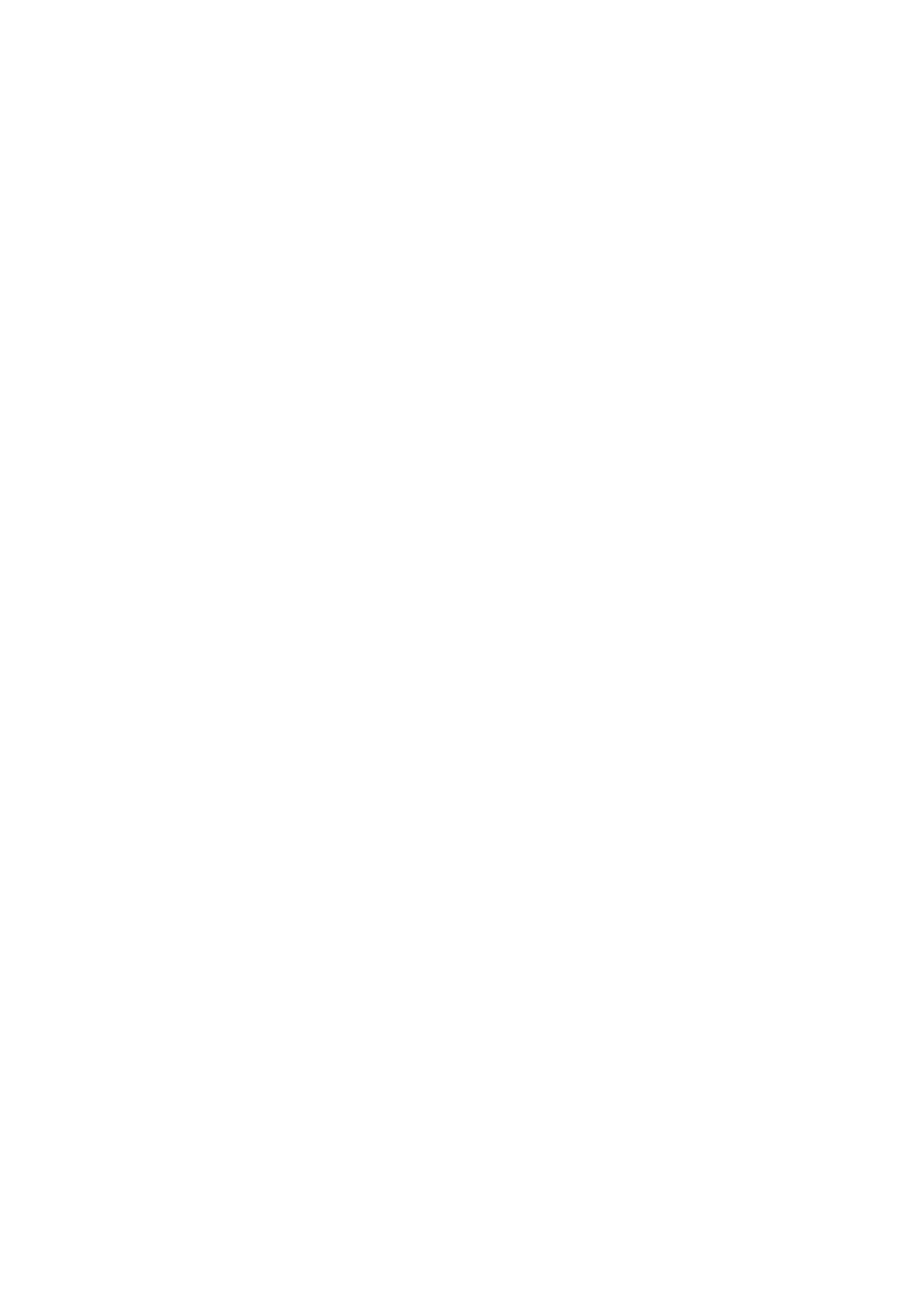# I. Constitutional history, territory, people

# 1. THE GRAND DUCHY OF LITHUANIA AND THE COMMONWEALTH OF TWO NATIONS

The state of Lithuania was formed by the unification of several duchies in the Baltic Sea region by Mindaugas, the first King of Lithuania, in the first half of the thirteenth century. Mindaugas also brought Christianity to Lithuania, which was the last country in Europe to convert to Christianity. After several failed attempts by missionaries, it was 1387 before Lithuania finally converted, and in Samogitia, the north-western region of the country, as late as the early fifteenth century. The refusal of other Lithuanian dukes to accept King Mindaugas' conversion to Christianity in the second half of the thirteenth century led to a certain "weakening" of the country's international status from a kingdom to a grand duchy. In 1569 Lithuania and Poland formed a confederation with a common bicameral parliament and an elected king, who was given the title King of Poland and Grand Duke of Lithuania. This state was called a "Commonwealth (Rzeczpospolita in Polish) of Two Nations" since it comprised the Kingdom of Poland and Grand Duchy of Lithuania. The king was elected head of state without hereditary rights. He presided over the parliament, which held the principal legislative powers. The Grand Duchy of Lithuania had its own legal system, which was codified in the Lithuanian Statutes (Lietuvos Statutai) of 1529, 1566 and 1588. The Commonwealth of Two Nations existed for more than two centuries until 1795, when it was partitioned by Russia, Prussia and Austria.

## 2. THE FIRST WRITTEN CONSTITUTION

Towards the end of the Commonwealth's existence, the parliament, inspired by the French Revolution and the Déclaration des droits de l'homme et du citoyen, adopted Europe's first written constitution on 3 May 1791. The document's official title was the Law on Government, while in the text it was called a "constitution". The constitution did not proclaim a republican form of government but provided for a hereditary rather than an elected monarchy. Montesquieu's idea of the separation of powers found expression in the text of the constitution of 3 May 1791. The constitution abolished the principle of *liberum veto*<sup> $\text{ }$ </sup> in the parliament, the existence of which had played a major role in the fall of the commonwealth. The constitution remained in force for only two years. The Commonwealth of Two Nations finally disappeared from the map of Europe in 1795. After the end of the World War I, the ideas of national sovereignty and the nation state inspired the creation of two separate republics, Poland and Lithuania.

<sup>1.</sup> In the parliament of the Commonwealth of Two Nations every single noble (who represented the council of nobles of a particular administrative unit in the parliament) had a right to veto any decision of the parliament, which meant that a single person could destroy the proceedings of the parliament. Historians regard liberum veto as an "abuse of democracy" and one of the main reasons for the country's decadence at the end of the eighteenth century.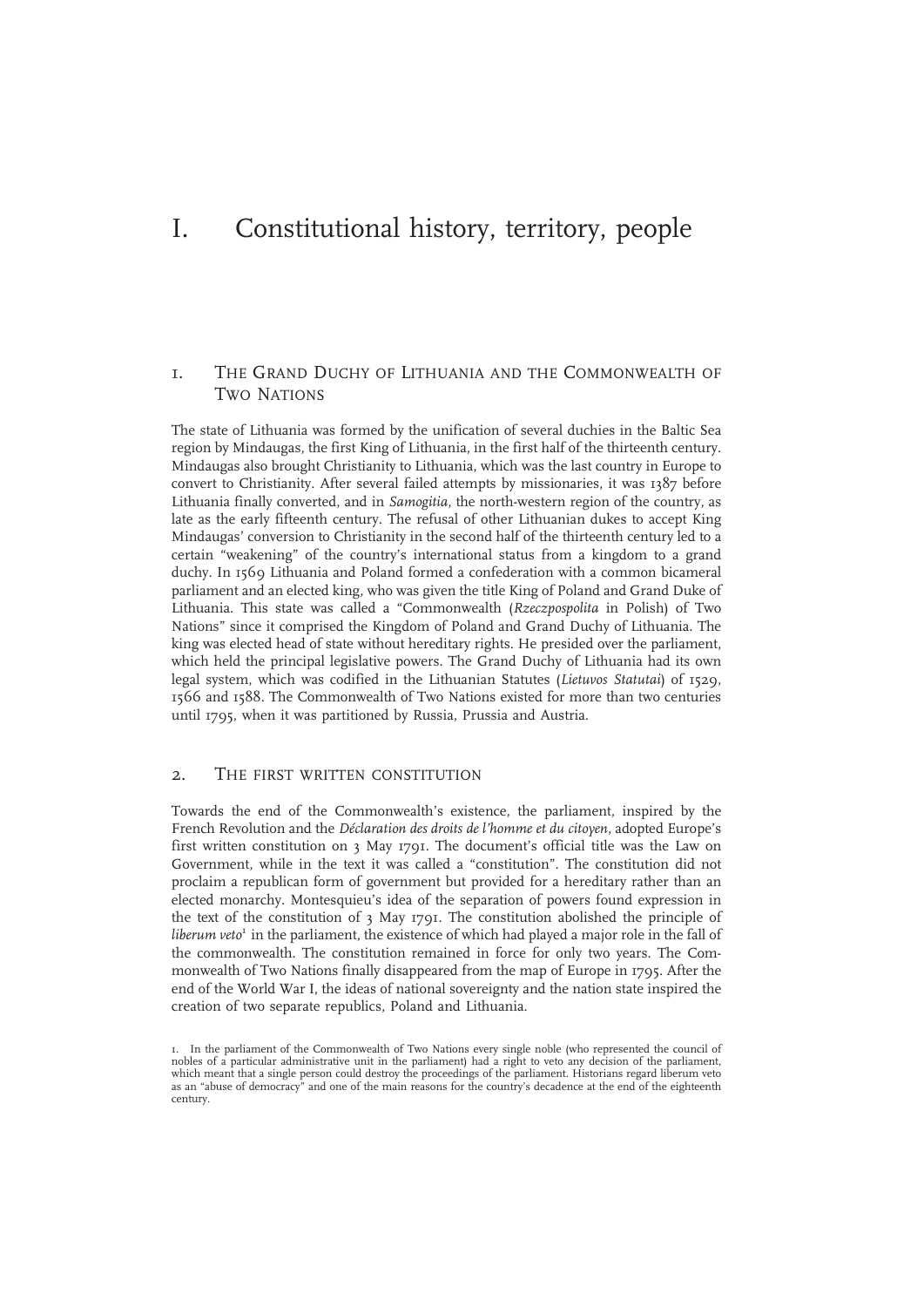## 3. BIRTH OF THE MODERN STATE

The modern state of Lithuania was created on 16 February 1918 by the Act of Independence, which proclaimed Lithuania an independent state and the successor to the Grand Duchy of Lithuania. After some hesitation about the country's form of government, in 1920 the Constituent Assembly (Steigiamasis Seimas) proclaimed Lithuania a democratic republic.<sup>2</sup> The First Lithuanian Republic<sup>3</sup> lasted until 1940, when the Soviet army occupied the country following a secret agreement between Hitler and Stalin. The first Lithuanian democratic constitution was adopted in 1922, declaring Lithuania a republic with a parliamentary form of government. According to the 1922 Constitution, the unicameral parliament (Seimas) was the main actor in the political arena. Members of parliament would be elected for a period of three years by a system of proportional representation. Parliament had the right to elect and dismiss the president (by a two-thirds majority). The cabinet of ministers had to receive a vote of confidence from parliament. The president had the power of veto, which could only be overruled by an absolute majority of the members of parliament. The parliament had sole legislative powers, while governmental decrees had the status of subordinate legislation and could only embellish laws passed by parliament. Two later constitutions, which were adopted in 1928 and 1938 by the First Lithuanian Republic after a *coup d'état* in December 1926, strengthened presidential powers and left the country subject to an authoritarian regime.<sup>4</sup>

## 4. THE SOVIET OCCUPATION

The secret protocols of the Molotov-Ribbentrop Pact (August-September 1939) ultimately led to World War II. After Germany had occupied Poland and France, Soviet troops entered and occupied Lithuania, Latvia and Estonia in June 1940. Lithuania's president, Antanas Smetona, left the country the very next day. In August 1940 Lithuania and the two other Baltic countries were incorporated into the Soviet Union. On 23 June 1941, before German troops entered the country's territory, a provisional government was formed in Kaunas and proclaimed the restoration of independence. This declaration was never recognized by Hitler, and the provisional government was forced to go underground in August 1941. The Soviet re-occupation (the first Soviet occupation took place in 1940-1941) began in 1944 and was to last until 1990. When the Soviet army entered the country in 1944, an armed resistance movement was formed. It existed for almost ten years until 1953, when the head of the resistance movement, General Jonas Žemaitis-Vytautas (who some historians call the fourth Lithuanian president), was captured and

<sup>2.</sup> Attempts to make Lithuania a monarchy at the end of World War I, with Duke Wilhelm Karl von Urach as King Mindaugas II, failed after Germany's defeat. In 1918 the Lithuanian Council (Lietuvos Taryba), which was dominated by the political right-wing, invited Wilhem Karl von Urach to become king and the latter agreed to accept the position. This invitation was made when Lithuania was still occupied by German troops. But after Germany's defeat at the end of 1918, any political links with Germany became unpopular. Moreover, the major political forces (Christian Democrats and Social Democrats) elected to the Constituent Assembly in 1920 were prorepublican.

 $3.$  There is some discussion in contemporary Lithuanian political and legal circles as to whether the republican tradition in Lithuania should be regarded as dating from the Commonwealth of Two Nations or from the inter-war republic (1920-1940).

The presidents of the First Lithuanian Republic were Aleksandras Stulginskis, Christian Democrat (1920-1926); Kazys Grinius, Lithuanian Peasant Popular Union (1926); Antanas Smetona, National Party (1926-1940). The latter came to power after a coup d'état on 17 December 1926.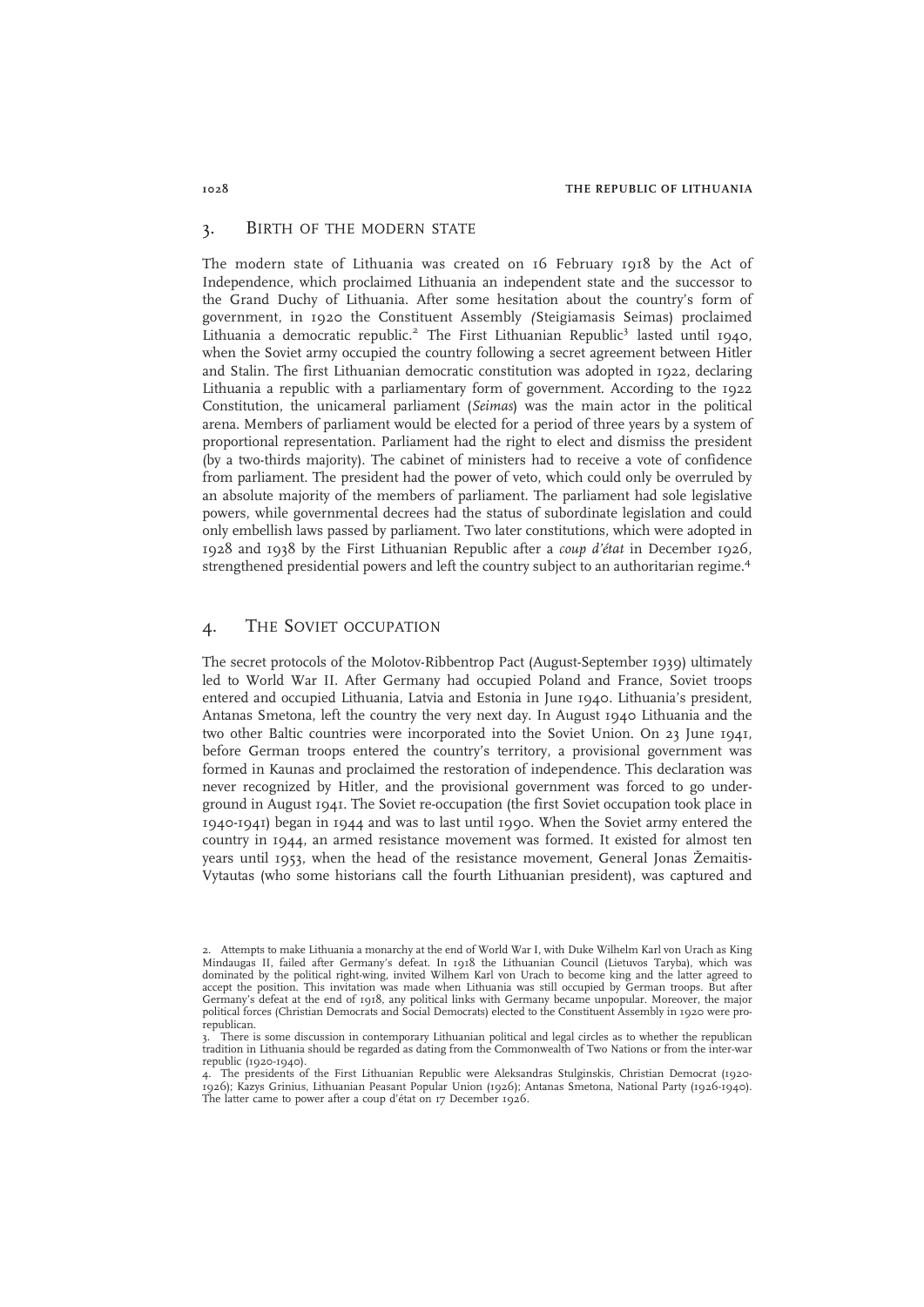executed. The Declaration of 16 February 1949,<sup>5</sup> signed by the Council of the Resistance Movement for Freedom (Lietuvos Laisvės Kovų Sąjūdžio Taryba), was made part of the current Lithuanian legal system by a law of  $12$  January 1999.<sup>6</sup>

## 5. THE 1992 CONSTITUTION

Inspired by signs of the impending collapse of the Soviet empire and a certain political desire to reform the communist party, underground political, social and religious groups began to surface between 1988 and 1990 and new political groups and movements emerged in the country. On 24 February 1990, with their "independence" programme, the main social-political movement, the Sąjūdis, won the first free elections after the Soviet occupation, gaining more than two-thirds of the seats in parliament. The first session of the parliament was held on 10 March 1990. The very next day, 11 March 1990, the parliament proclaimed the Act of Restoration of the Independence of the Lithuanian State. This act was followed by passing the symbolic Law on the Reinforcement of the 12 May 1938 Lithuanian Constitution<sup>7</sup> and by adoption of the Provisional Basic Law, which served as a transitional constitution. The validity of the 1938 Constitution was suspended on the same day. This Constituent Assembly (Atkuriamasis Seimas) completed its task by adopting the 1992 Constitution, after it had been approved in a popular referendum.

Article 150 of the 1992 Constitution also provides that two Constitutional Acts, which were adopted before the constitution itself and which represent the main constitutional foundations of the constitution, are constituent parts of the constitution.

On 11 February 1991, the parliament adopted the Constitutional Law "On the State of Lithuania", which provided that "the state of Lithuania is a democratic and independent republic", basing itself on the results of a plebiscite. The positive outcome of this

<sup>5. 16</sup> February 1949 Declaration of the Council of Lithuanian Resistance Movement for Freedom (extract): "The Council of Lithuanian Resistance Movement, representing all of the military groups headed by an unanimous leadership within the territory of Lithuania declares: 1.The Council of Resistance Movement […] shall be the supreme political body of the nation during the occupation period, in charge of the political and military struggle<br>for liberation of the Nation. 3. Lithuania shall be a democratic republic. 4. The sovereign authority of L belong to the Nation. 6. Provisional National Council shall have legislative power from the end of occupation until democratic parliament will be elected […] 14. New Constitution shall be adopted with regard to principles of democracy and human rights and the restoration of the State of Lithuania shall be implemented in accordance with the spirit of the 1922 Lithuanian Constitution […] 16. The Communist Party, as dictatorial and being contrary to independence of the Lithuanian state and to fundamental principles of the Constitution, shall be declared illegal […] 22. The Council, joining the efforts of other countries to create a permanent peace founded upon justice and freedom, drawing support from full implementation of the principles of democracy grounded in Christian morality and declared by the Atlantic Charter, President Truman's 12 Points, The Universal Declaration of Human Rights and other declarations of justice and freedom, appeals to all democratic world for assistance in implementing its

goals […]." 6. The Resistance Movement for Freedom was an armed anti-Soviet organization that existed from 1944 to 1953. About 100,000 partisans joined the armed anti-Soviet resistance movement in the three Baltic states. The small teams of partisans hid themselves in forests and were known to the population as "the forest brothers". Until 1949,<br>all militias in Lithuania were divided into regional groups (apygarda) with different district military le regional group of partisans consisted of two to five corps, which were split up into smaller detachments and squads). For reasons of security, the partisans lived in underground bunkers in small groups of four or five persons.<br>In 1949, nine regional districts finally unified and formed the Council of the Resistance Movement for F The chairman of the council (Jonas Žemaitis) was elected from among the leaders of the regional resistance districts. Organized anti-Soviet resistance in the country was finally smothered by the Soviet army and KGB agents in the 1950s. During the anti-Soviet struggle, about 20,000 "forest brothers" were killed in Lithuania alone. Another 140,000 people were sent to concentration camps and 118,000 were deported (see The anti-Soviet Resistance in the Baltic States. Genocide and Resistance Research Center of Lithuania. Vilnius. Akreta, 2002).

<sup>7.</sup> On 11 March 1990, the parliament symbolically restored the validity of the 1938 Constitution in the country in order to show that the Lithuanian state had de jure never ceased to exist. On 11 March 1990, the 1938 Constitution was valid for just one hour until the Provisional Basic Law was passed.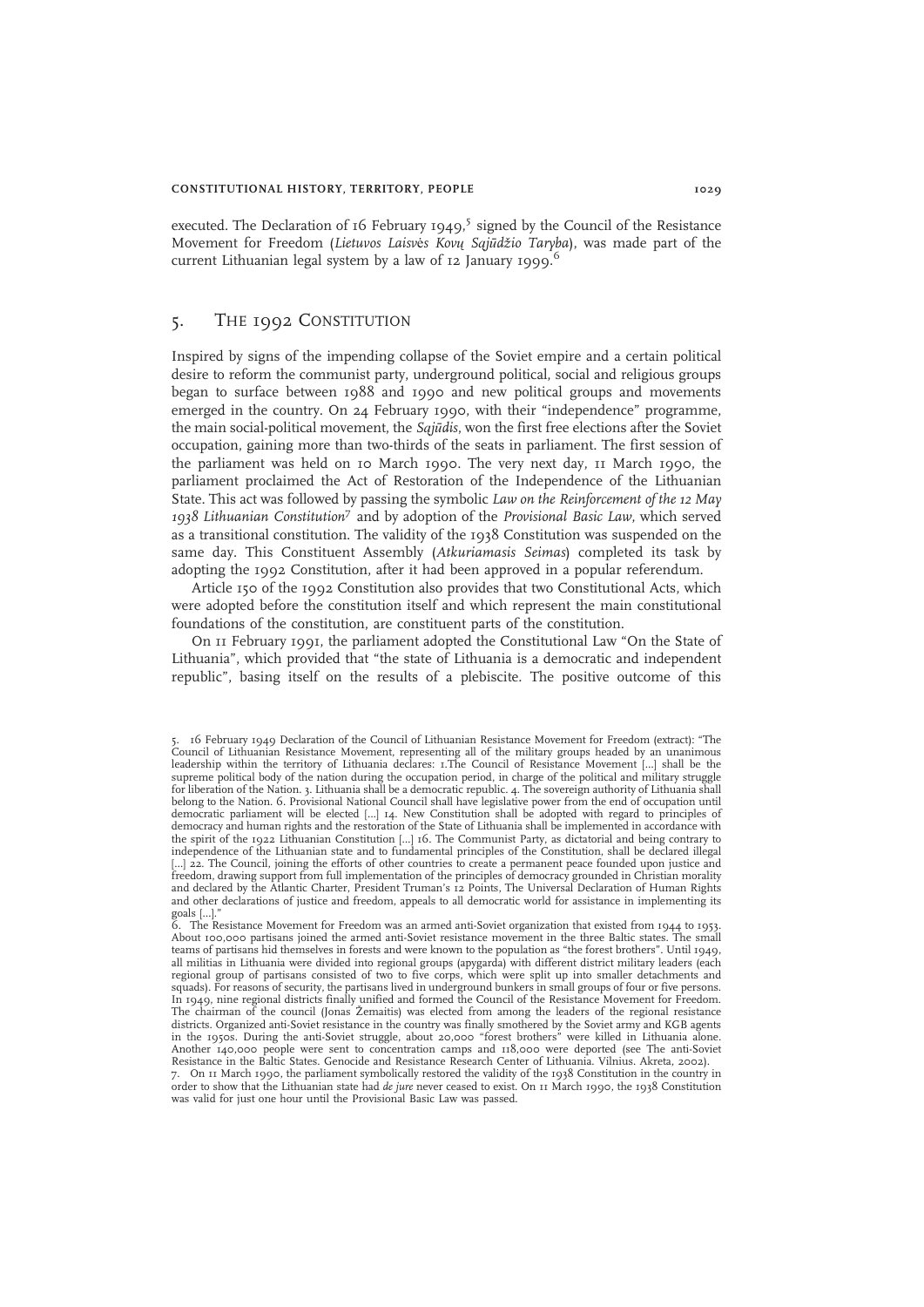referendum was very important since the Soviet authorities accused the parliament of usurping public power in Lithuania".<sup>8</sup>

On 8 June 1992, in response to external attempts to incorporate Lithuania into the Commonwealth of Independent States (a form of political union of former Soviet republics dominated by Russia), the parliament adopted the Constitutional Act "On Non-Alignment of the Republic of Lithuania to Post-Soviet Eastern Alliances". This Constitutional Act was later approved in a plebiscite. The act provides that (i) Lithuania intends to maintain good mutual relations with all countries that were part of the Soviet Union, (ii) any activities designed to incorporate Lithuania into new alliances formed on the basis of the former Soviet Union are illegal and (iii) troops of the Russian army should not remain in the territory of Lithuania. This latter provision was very important from the perspective of constitutional law since it gave constitutional status to the unlawfulness of the presence of the Russian army in the territory of Lithuania.<sup>9</sup>

## 6. THE TERRITORY AND POPULATION

Lithuania is situated on the eastern shore of the Baltic Sea. In the fifteenth century, the Lithuanian Grand Duchy was the largest country in Europe, comprising a territory from the Baltic to the Black see, including modern Belarus, Ukraine and some parts of (present) Poland. Modern Lithuania's boundaries have changed several times since 1918, but they have been stable since 1990. Currently, Lithuania covers an area of about 65,200 square kilometres. It is larger than Belgium, Denmark or the Netherlands. Lithuania's northern neighbour is Latvia. The two countries share a border that extends 453 kilometres. Lithuania's eastern border with Belarus is even longer, stretching 502 kilometres. The border with Poland on the south is relatively short, only ninety-one kilometres, but is very busy because of international traffic. Lithuania also has a 227 kilometre border with Russia. The Russian territory adjacent to Lithuania is Kaliningrad Oblast, which is the northern part of the former German East Prussia. Finally, Lithuania has 108 kilometres of Baltic seashore with an ice-free harbour at Klaipėda. The largest and most populous of the Baltic states, Lithuania has 97 km of coastline facing the open Baltic Sea, between Latvia and Russia's Kaliningrad region.

According to Article 10 of the Constitution, "the territory of the State shall be integral and shall not be divided into any state-like formations. The State boundaries may be altered only by an international treaty of the Republic of Lithuania after it has been ratified by four-fifths of all the Members of the Seimas." The text of the Constitution contains no provisions concerning the territories that form the Lithuanian State. It should be noted that the Republic of Lithuania has inherited its present territorial borders not only from the First Republic of Lithuania, but more especially from the so-called Lithuanian Soviet Socialistic Republic, whose borders were established by Stalin after the second Soviet occupation. Lithuania has never asserted any claims concerning its state boundaries since the Act "On the Restoration of Independence" of 11 March 1990. The state boundaries of the Republic of Lithuania are regulated by international treaties between Lithuania on the one hand and Belarus, Latvia, Poland and Russia on the other.

<sup>8.</sup> The Soviet Union started an economic blockade of Lithuania after the proclamation of the restoration of independence on 11 March 1990.

<sup>9.</sup> The last Russian troops did not withdraw from Lithuanian territory until 31 August 1993.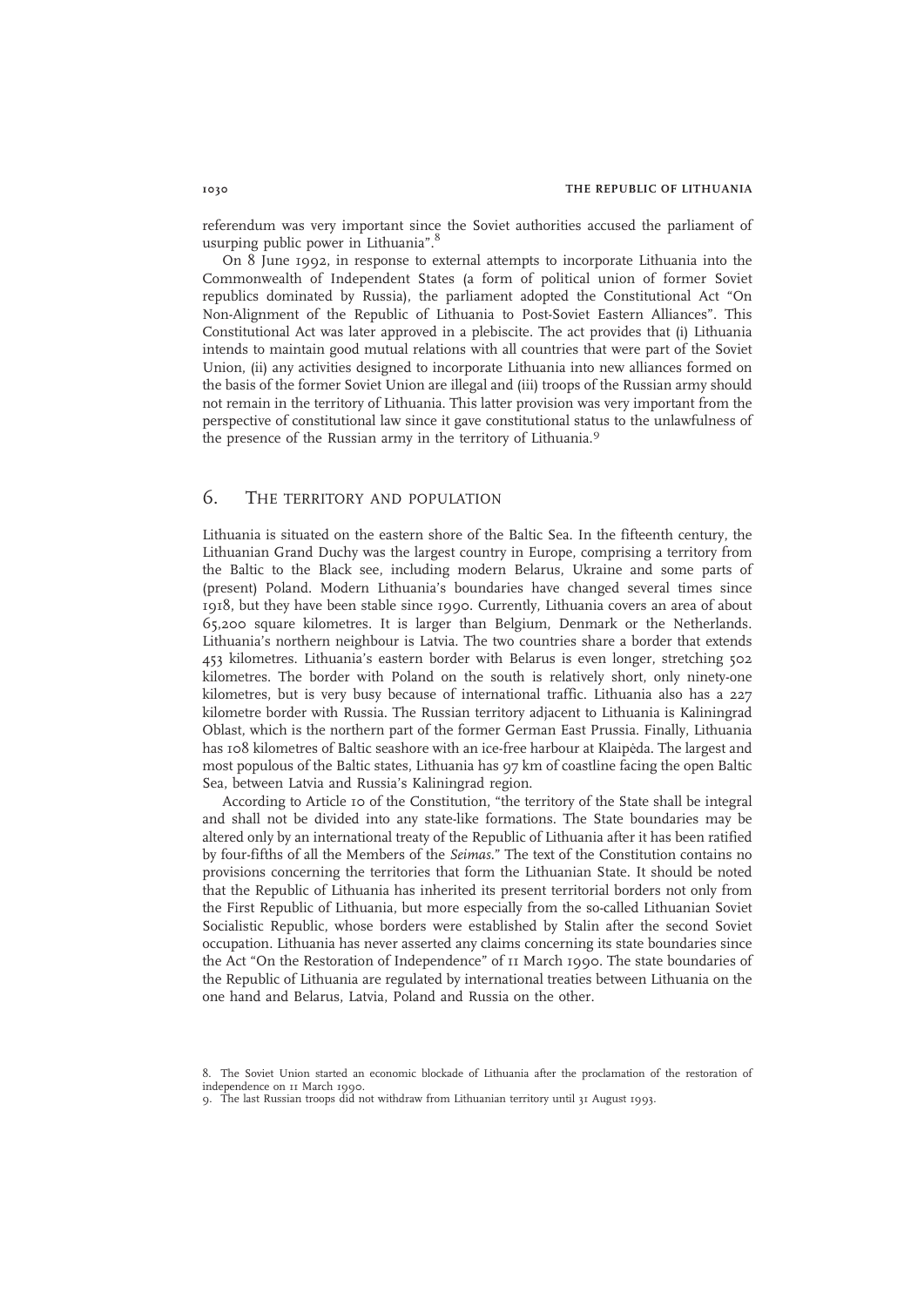## CONSTITUTIONAL HISTORY, TERRITORY, PEOPLE 1031

There are around 3 million inhabitants permanently living in Lithuania. Almost all of them are Lithuanian citizens. Double citizenship was greatly restricted for Lithuanian nationals after the 2006 judgment of the Lithuanian Constitutional Court.<sup>10</sup> Lithuania is ethnically a rather homogeneous country: Lithuanians comprise 84% of all inhabitants, Poles 6% and Russians 5%. The overall urban population rate is about 67%. The dominant religious confession is Roman Catholicism (80%).<sup>11</sup>

10. See 13-11-2006 ruling: http://www.lrkt.lt/dokumentai/2006/r061113.htm. 11. Department of Statistics, 2012 rate. See: http://www.stat.gov.lt/en/.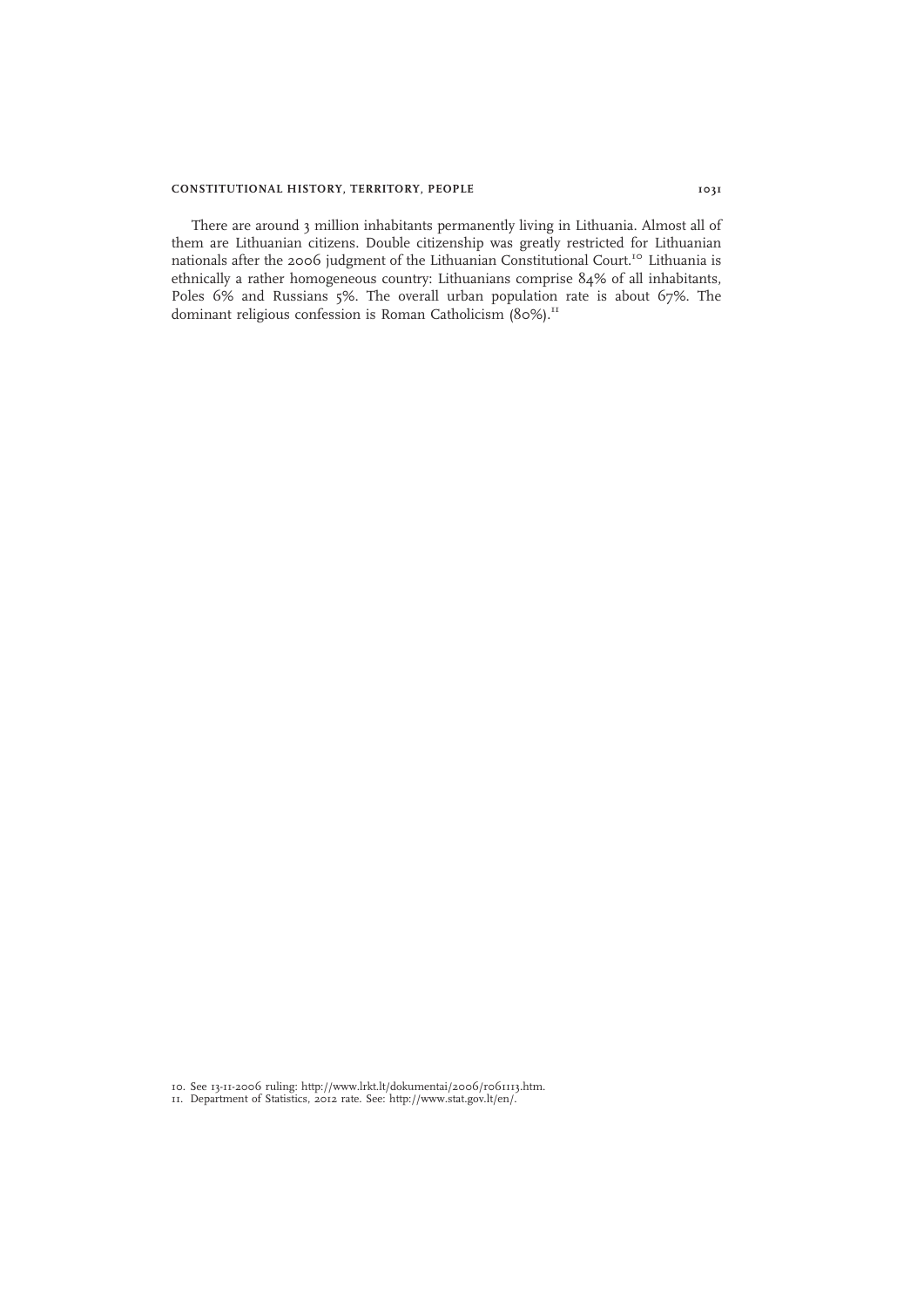# II. The 1992 Constitution and the sources of constitutional law

## 1. INTRODUCTION

A distinction can be made between historical and actual legal sources of constitutional law. The main historical sources of Lithuanian constitutional law, which do not have legal effect, are the Lithuanian Statutes (Lietuvos Statutai) of the sixteenth century, the Commonwealth's Constitution of 3 May 1791, the Declaration of Independence of 16 February 1918 and the Constitutions of the First Lithuanian Republic (in particular the Constitution of 1922). The actual legal sources of Lithuanian constitutional law are the Declaration of the Council of the Resistance Movement of 16 February 1949, the Act of Independence of 11 March 1990 and the Constitution of 1992, including the Constitutional Acts of 1991 and 1992 (the Preamble to the Constitution also has a normative character and is used by the Constitutional Court as a source in developing constitutional principles), constitutional principles (especially those developed by the Constitutional Court), the case law of the Constitutional Court, international treaties and agreements that have been ratified by the Seimas and organic and ordinary legislation.

Another important source of constitutional law in Lithuania is European law, in particular the European Convention on Human Rights and the case law of the European Court of Human Rights on the one hand and the founding treaties of the EC and EU (one could also include the EU's Charter of Fundamental Rights), secondary European legislation and the case law of the European Court of Justice on the other.

Legal doctrine can also be regarded as a source of Lithuanian constitutional law, but the Constitutional Court is fairly reluctant to quote scholarly opinion in its judgments. Decrees of the president and the government are not regarded as sources of constitutional law.

According to Article 138 of the Constitution, only international treaties that have been ratified by the parliament become a part of the Lithuanian legal system. In ratifying international treaties or agreements, the parliament has to pass a statute (an act of parliament). From this we can see that the relationship between the Lithuanian national legal system and international law contains elements of both the monist and dualist models.

According to the Law "On international treaties", international treaties and agreements that have been ratified take precedence over ordinary and organic legislation. Any international treaty that impinges on the sphere of parliamentary legislation has to be ratified. According to the case law of the Constitutional Court, international treaties that have not been ratified by the parliament must conform not only to the Constitution but also to parliamentary legislation.

The final text of the 1992 Constitution was predominantly influenced by three separate drafts. The first was a draft prepared by the *Sqiūdis* coalition, the second was produced by the Liberals, both of which included a model with a semi-presidential form of government, and the third was the draft constitution prepared by the Constitution drafting parliamentary commission, which suggested a parliamentary model of government. The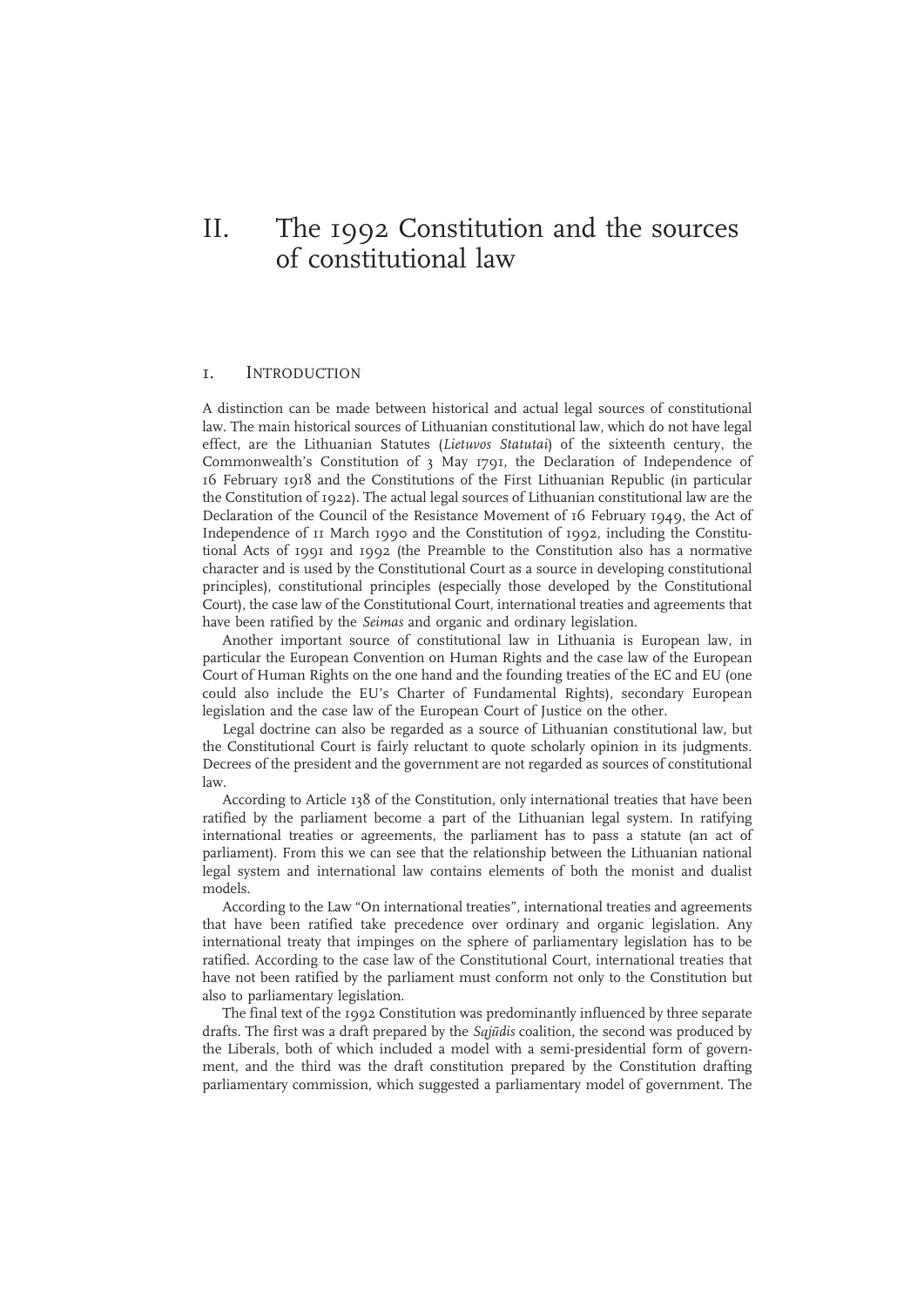authors of the Liberal Party's draft constitution were of the opinion that the new constitution should be a modified version of the 1938 Constitution, while the other two groups prepared completely new documents. It was ultimately decided to adopt a new Constitution, but the final text of the 1992 Constitution could be described as a compromise between these three draft versions.<sup>12</sup>

According to Article 150, as amended, the 1992 Constitution formally consists not only of the fourteen sections in the main text of the constitution itself but also of four other constitutional acts: (i) the Constitutional Act "On the State of Lithuania" (1991), (ii) the Constitutional Act on the Non-Alignment of the Republic of Lithuania to Post-Soviet Eastern Unions (1992), (iii) the Law "On the Procedure for the Entry into Force of the Constitution"  $(1992)^{13}$  and (iv) the Constitutional Act "On Membership of the Republic of Lithuania in the European Union"  $(2004).$ <sup>14</sup>

During the twenty years of its existence up to 2012, the 1992 Constitution has been amended nine times. The main text of the Constitution consists of a short preamble<sup>15</sup> and fourteen chapters.

The main constitutional principles laid down in the Lithuanian constitution include democracy (Art. 1), equity and justice (Arts. 29, 31 and 109), the subservience of state institutions to the people (Art. 5), the sovereignty of the Nation (Arts. 2, 3, 4 and 9), representative democracy (Arts. 4 and 33), separation of state powers (Art. 5), constitutionalism (Arts. 6, 7 and 110), the protection of human rights as natural rights (Art. 18), the right of association (Art. 35), the principle of free elections (Arts. 34 and 55) and the independence of the judiciary (Art. 109). In its case law, the Constitutional Court has also developed other constitutional principles, which include adherence to the rule of law and the principles of proportionality, legal certainty, defence of legitimate interests, etc.

One of the main features of the Constitution is that it takes precedence over any other national legal act. This is provided for in Article 7, which states that any statute or other legal act is invalid if it conflicts with the Constitution. It is the task of the Constitutional Court to review the constitutionality of parliamentary legislation and decrees of the government and of the president (Art. 102). Judicial review of the constitutionality of "lower" executive decrees (e.g., those of ministers) is assigned by ordinary law to the administrative courts. Although the ratio of Article 7 of the Constitution implies that international treaties and agreements must also conform to the Constitution, it is debatable whether the Lithuanian Constitution always takes precedence over ratified international treaties, for example the Treaty on European Union. The answer to this question depends on which bench is considering it. If we consider it from the perspective of national law (especially that of the Constitutional Court), we can say that the Constitution prevails over any legal act, including international treaties. But from the perspective of European law, the judges of the European Court of Justice, in particular,

<sup>12.</sup> For example, the idea of direct presidential elections came from the Sajūdis; the provisions concerning the relations between the state and the church were taken from the Liberals' draft and the idea of organic legislation was taken from the Constitution drafting parliamentary commission draft.

<sup>13.</sup> This law was adopted at the same time as the Constitution.

<sup>14.</sup> The Constitutional Act "On Membership of the European Union" was adopted by parliament as a separate Constitutional Act on 13 July 2004 (after approval in a plebiscite), using the procedure for amending the constitution.

<sup>15.</sup> "The Lithuanian Nation, having established the State of Lithuania many centuries ago, having based its legal foundations on the Lithuanian Statutes and the Constitutions of the Republic of Lithuania, having for centuries staunchly defended its freedom and independence, having preserved its spirit, native language, writing and customs, embodying the natural right of the human being and the Nation to live and create freely in the land of their fathers, and forefathers – in the independent State of Lithuania, fostering national concord in the land of Lithuania, striving for an open, just and harmonious civil society and State under the rule of law, by the will of the citizens of the reborn State of Lithuania, adopts and proclaims this Constitution."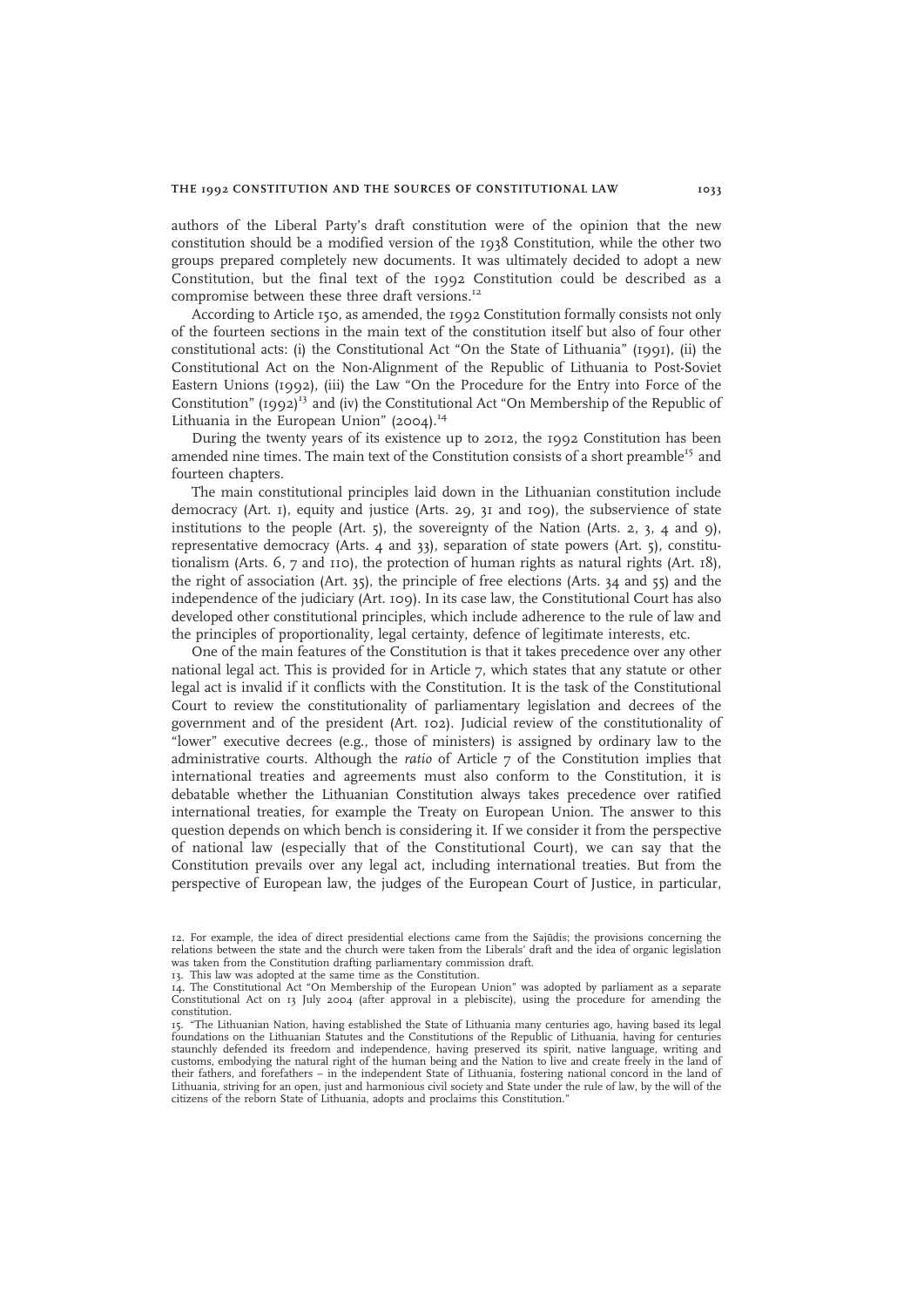might arrive at a different conclusion, for example on the basis of the international principle pacta sunt servanda.

Another very important feature and principle of the Constitution is its direct effect. According to Article 6, the Constitution is directly applicable law. This means that every person may protect their rights in a court of law simply by invoking the provisions of the Constitution without having to wait for an appropriate act of parliament or governmental decree to be passed.

However, this raises another question. Is the principle of direct application of the Constitution only relevant for the Constitutional Court or does it also extend to other courts and legal subjects? I would adopt the latter view, although recent case law of the Constitutional Court refers to "centralized" application and interpretation of the Constitution. In my view, the constitutional principle of the direct effect of the Constitution could be severely weakened if the ordinary courts in Lithuania cannot directly apply the Constitution if, for example, the issue of the constitutionality of legislation has not been raised or when a statute is evidently unconstitutional.

A special legal status is accorded to organic legislation, which according to Article 69 of the Constitution should be adopted with a qualified parliamentary majority. The list of organic laws (konstitucinių įstatymų sąrašas), which was adopted by the parliament only in 2012, includes nine organic laws:<sup>16</sup> National language organic law, National emblem organic law, National flag organic law, National anthem organic law, Referendum organic law, Electoral code adoption organic law, Popular legislation initiative organic law, Petition organic law and Emergency powers organic law. According to the hierarchy of legal instruments, based on case law of the Lithuanian Constitutional Court, organic legislation (konstituciniai įstatymai) should occupy an intermediate position between ordinary laws and the Constitution itself.

Lithuania has a long codification tradition, starting from the Lithuanian Statutes of the sixteenth century. Modern codification includes: Civil Code, Civil Procedure Code, Penal Code, Penal Procedure Code and Labour Code. Codes are adopted by ordinary law with the exception of Electoral Code, which is still to be drafted as organic law, codifying all existing ordinary electoral legislation.

## 2. AMENDMENT OF THE CONSTITUTION

The Lithuanian Constitution of 1992 could be described as a rather rigid document in terms of the ability to amend it. The Constitution was first adopted by the Constituent Assembly (Atkuriamasis Seimas) and later approved in a popular referendum. Two bodies have the power to amend the Constitution: the Nation and the parliament. The most significant provisions of the Constitution – those of Chapter I "The State of Lithuania" and Chapter XIV "Alteration of the Constitution" – can only be changed by the Nation in a referendum. All other provisions of the Constitution can be changed either by popular referendum (Art. 9) or by a double vote of the Seimas, with no less than three months elapsing between the two votes, if at least two-thirds of the deputies vote in favour of the amendment each time (Art.  $148$ ). However, the political reality is that in twenty years all eight constitutional amendments have been adopted by a vote in parliament. Only the 2004 Constitutional Act "On Membership of the Republic of Lithuania in the EU" (which was adopted using procedure of Amendment of the Constitution) was drafted and

16. 15-03-2012 Nr. XI-1932. Organic law On the list of organic legislation. Official gazette, 2012, Nr. 36-1772.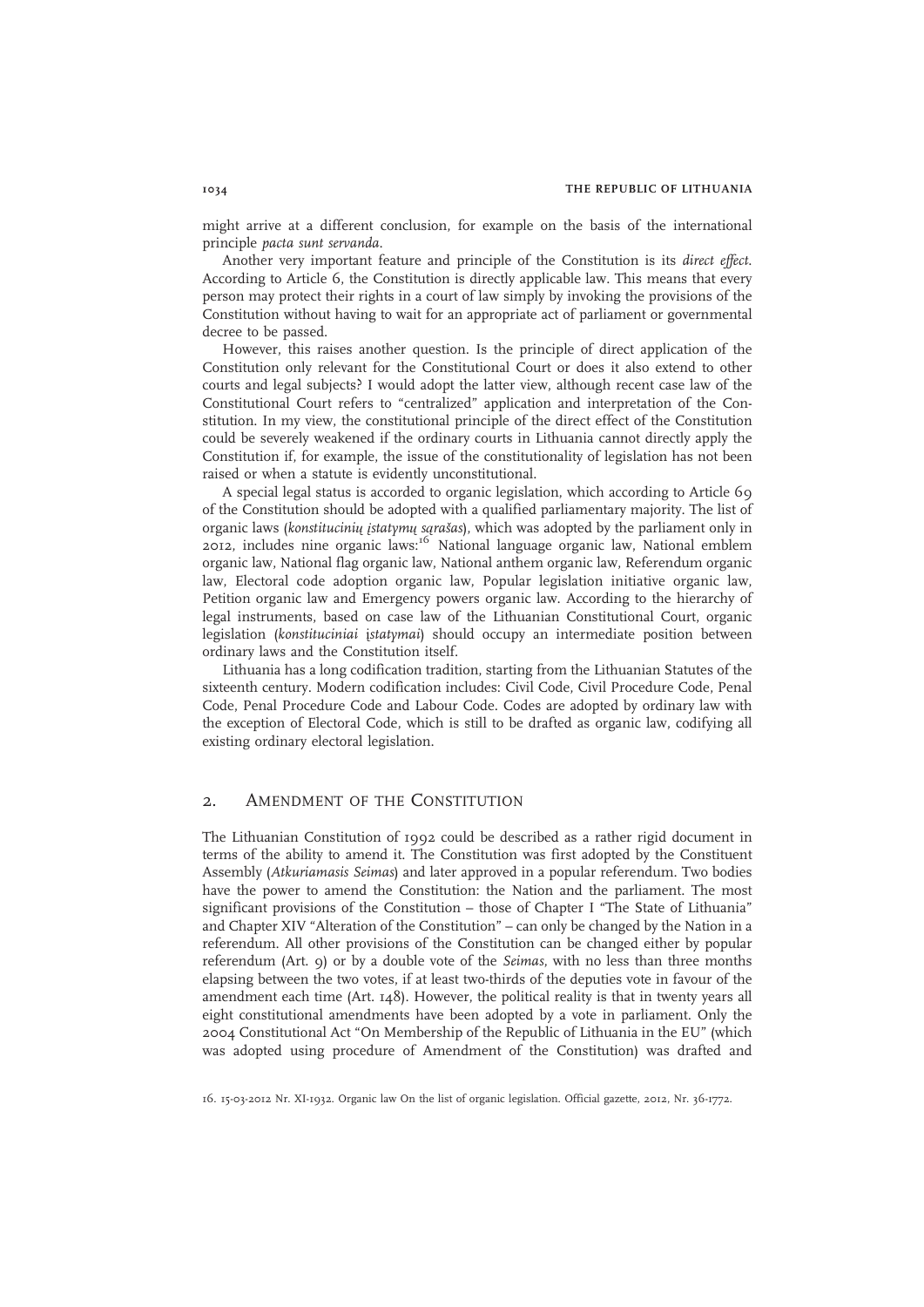adopted by parliament after the people of Lithuania voted in favour of EU membership in a referendum.

An initiative to amend the Constitution requires the support of no less than a quarter of the members of parliament or no fewer than 300,000 members of the electorate (Art. 147). Once it is adopted, the president cannot veto a constitutional amendment and must sign and promulgate it. The amendment then enters into force not earlier than one month after its adoption (Art. 149).

The 1992 Constitution has been amended eight times in twenty years. The first amendment of the Constitution in 1996 changed Article 47. The original idea behind this article was to ensure that land in Lithuania could be owned either by private persons – Lithuanian nationals – or by the State. But in 1996 this provision was changed to allow companies to own land, but only land that is not used for agriculture (for instance, the land under their buildings). In 2003 this provision was altered again by removing all constitutional restrictions on the ownership of land.<sup>17</sup>

Another constitutional provision that has been amended twice is Article 119. According to the original provision, members of a municipal council were to be elected every two years. Under an amendment in 1996, their tenure was extended to three years, and in 2002 the term of office was extended to four years. Their term of office is now the same as that of members of parliament.

Two articles (Arts. 84 and 118) were amended on 20 March 2003, strengthening the powers of the President of the Republic by giving him the power to appoint the Prosecutor General with the assent of the parliament. Before the amendment, ordinary legislation assigned the power to appoint the Procurator General to the Seimas. Another amendment of 13 July 2004 fixed the date of parliamentary elections, which are now held on the second Sunday of October (Art. 57). The separate Constitutional Act "On Membership of the Republic of Lithuania in the European Union" was also adopted in 2004 using the procedure for alteration of the Constitution (Art. 148) and is now a part of the Constitution. Finally, on 25 April 2006, Article 125 concerning the competence of Lithuania's central bank was amended to bring it into line with EU law.

## 3. THE 2004 CONSTITUTIONAL ACT ON THE MEMBERSHIP TO THE EU

On 1 May 2004, Lithuania and nine other countries joined the European Union. The country's journey to accession to the EU was a long one. The government had already declared its adherence to internationally recognized principles of law and the protection of human rights in the Act of Restoration of Independence on 11 March 1990 after almost 50 years of Soviet occupation. In 1993 Lithuania became a member of the Council of Europe. In 1995 the president of the republic officially applied for accession to the EU and in 1996 the Seimas ratified the treaty of association with the EU. Finally, on 11 May 2003, the Lithuanian people approved accession to the EU in a popular referendum, and on 16 September 2003, the Seimas ratified the Athens Treaty on accession to the EU, by virtue of which Lithuania joined the EU on 1 May 2004.

In other words, it took nine years from the official application for membership before Lithuania finally joined the EU. During those nine years Lithuania implemented

<sup>17.</sup> Since the amendment of 23 October 2003, Article 47 (3) reads: "In the Republic of Lithuania foreign entities may acquire ownership of land, internal waters and forests according to an organic law." A constitutional law adopted on 20 March 2003 stipulates a transitional period of seven years for ownership of agricultural land and forests by foreign subjects, including subjects of EU member states. No legislation concerning ownership of land by national legal persons had been passed up to 2006.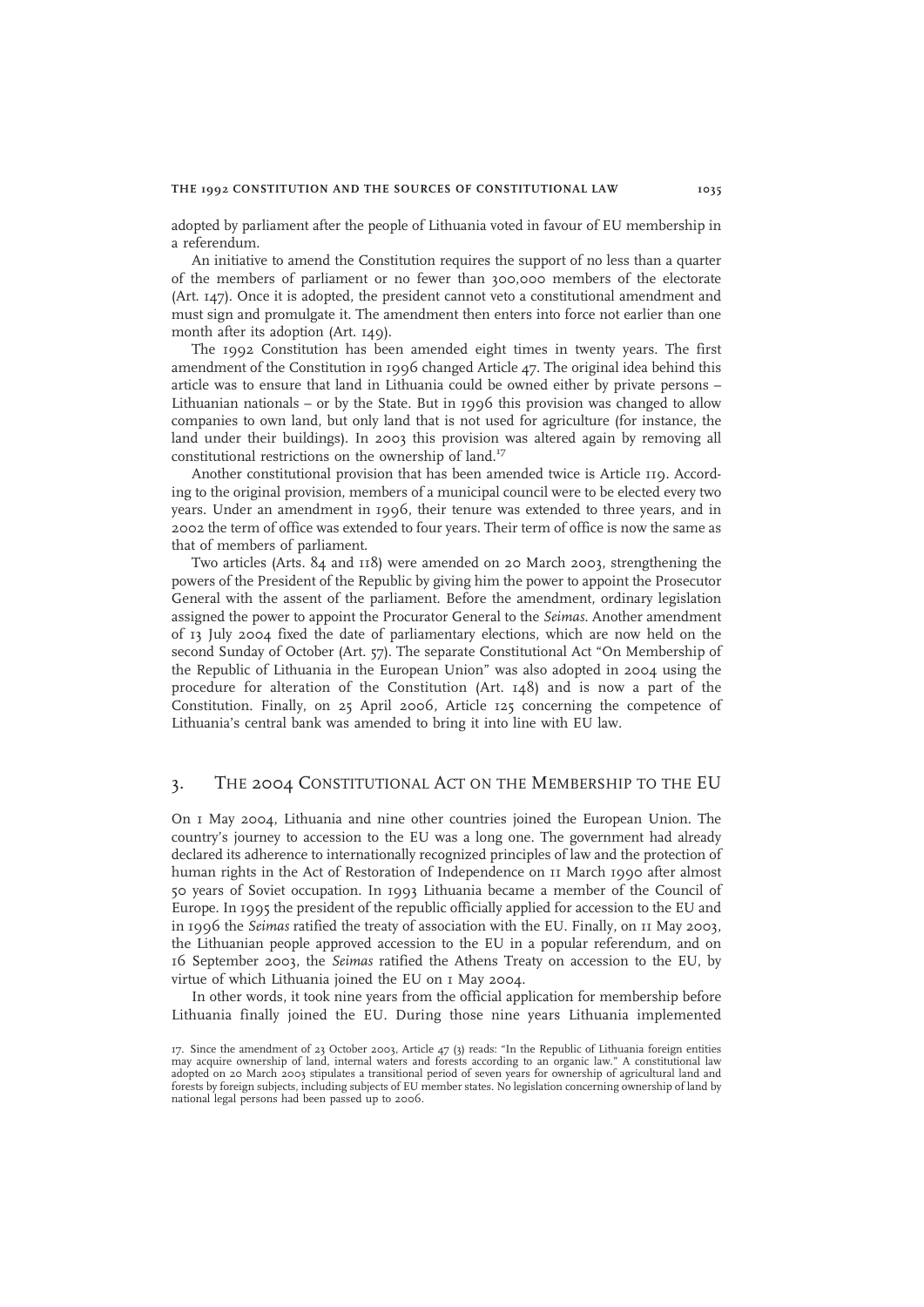thousands of legal measures in order to comply with the acquis communautaire. From a constitutional law perspective, one of the most important legal instruments relating to Lithuania's accession to the EU is the amendment of the Constitution by the Constitutional Act "On the Membership of the Republic of Lithuania in the European Union" (13 June 2004), which was adopted two and half months after Lithuania joined the EU.

During the accession process there were legal and political debates about whether it was necessary to adopt an amendment to the Constitution, and if so what the terms of the amendment should be. The answer was not clear since the Act on International Treaties (1999) already guaranteed the precedence of ratified treaties over national law in the Lithuanian legal system. On the other hand, however, it was not so clear whether this precedence also extended to the national Constitution. In order to get around this ambiguity, it was decided to incorporate some principles of European law into the Constitution, thus raising their status to constitutional law. In 2004, therefore, instead of amending a particular article of the constitution, a separate Constitutional Act was adopted, in accordance with the procedure for amending the Constitution (Art. 148), and became part of the Constitution. This method of amending the Constitution (in adopting separate constitutional act) was upheld in a ruling of the Constitutional Court on 13 December 2004.

As in other Central and Eastern European countries, any reference to the curtailment or delegation of sovereignty is a very sensitive matter in Lithuania. This can probably be explained by the fact that the sovereignty these countries lost after World War II was only restored in the 1990s after the withdrawal of Soviet troops. But the issue of sovereignty is even more sensitive in the Baltic countries, which had been largely erased from the European political map after World War II. The Constitutional Act on Membership of the EU, therefore, does not mention delegation of sovereignty but provides for "delegation of some competences of the Republic of Lithuania" (Art. 1 of the Constitutional Act), which sounds less dramatic to Lithuanian ears.

By virtue of ordinary legislation, international treaties that have been ratified by the Seimas take precedence over national legislation. Nevertheless, it was decided that the precedence and direct effect of European legislation had to be embodied in the Constitution, and a provision to that effect was included in Article 2 of the Constitutional Act. Of course, this provision does not completely solve the problem of the relationship between EU law, and first and foremost the provisions of the founding treaties, and the national Constitution. On the other hand, the wording of Article 2 may be used in the future to justify the precedence of EU law over the national Constitution: "The norms of the European Union law shall be applied directly and … shall have supremacy over the laws

<sup>18.</sup> "1. The Republic of Lithuania as a Member State of the EU shall share with or confer on the EU the competences of its State institutions in the areas provided for in the founding Treaties of the EU and to the extent it would, together with the other Member States of the EU, jointly meet its membership commitments in those areas<br>as well as enjoy the membership rights. 2. The norms of the EU law shall be a constituent part of the legal sys the Republic of Lithuania. Where it concerns the founding Treaties of the EU, the norms of the EU law shall be applied directly, while in the event of collision of legal norms, they shall have supremacy over the laws and other legal acts of the Republic of Lithuania. 3. The Government shall inform the Seimas about the proposals to adopt acts of EU law. As regards the proposals to adopt the acts of EU law regulating the areas which, under the Constitution of the Republic of Lithuania, are related to the competences of the Seimas, the Government shall consult the Seimas. The Seimas may recommend to the Government a position of the Republic of Lithuania in respect of these proposals. The Seimas Committee on European Affairs and the Seimas Committee on Foreign Affairs may, according to the procedure established by the Statute of the Seimas, submit to the Government the opinion of the Seimas concerning the proposals to adopt the acts of the EU law. The Government shall assess the recommendations or opinions submitted by the Seimas or its Committees and shall inform the Seimas about their execution following the procedure established by legal acts. 4. The Government shall consider the proposals to adopt the acts of EU law following the procedure established by legal acts. As regards these proposals, the Government may adopt decisions or resolutions for the adoption of which the provisions of Article 95 of the Constitution are not applicable".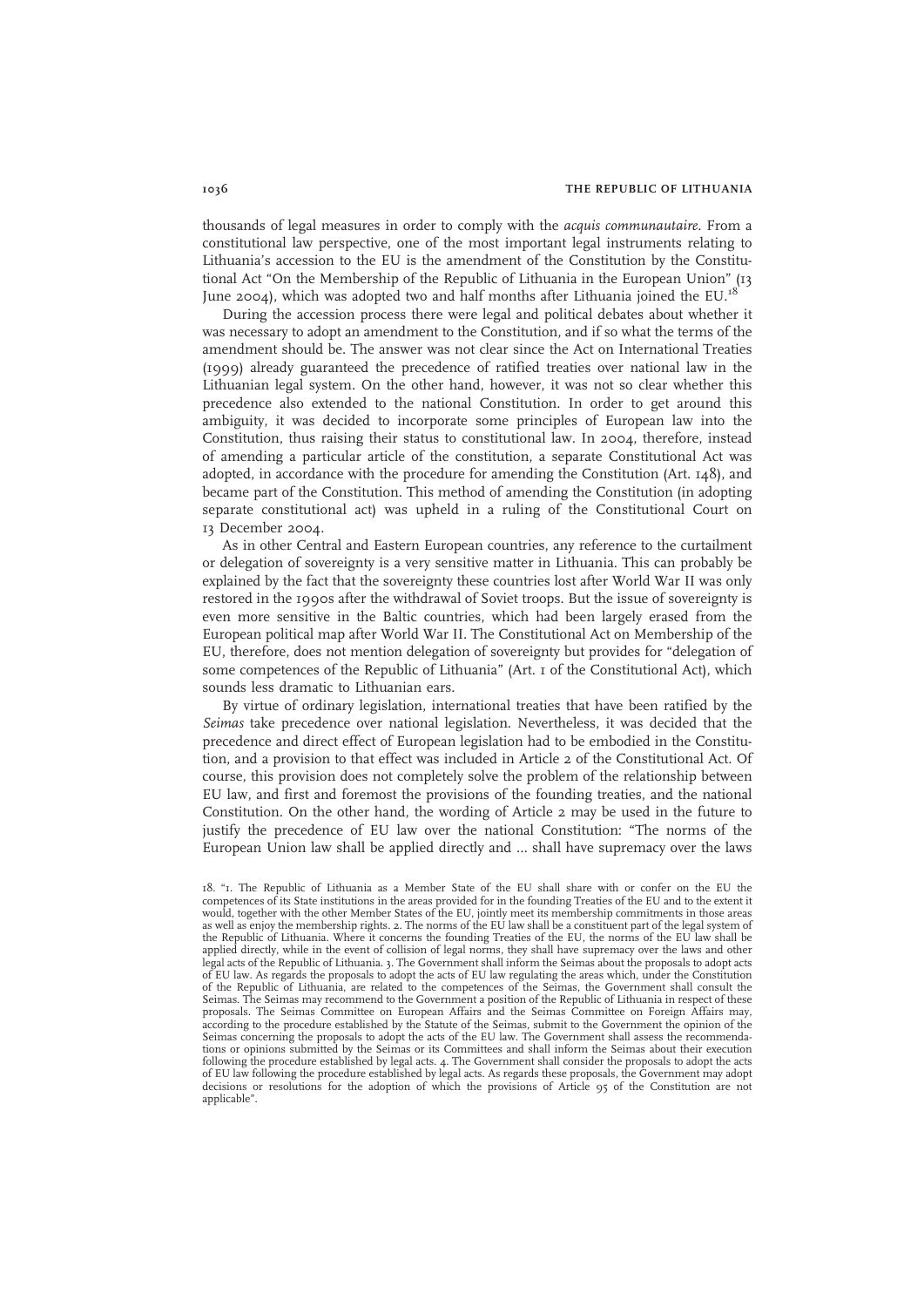and other legal acts of the Republic of Lithuania." But according to case law of the Constitutional Court (see judgment of 14 March 2006), it is of the opinion that the words "other legal acts" do not encompass the national Constitution.

The executive branch of government has the right of initiative and principal powers on European issues. The government does not even have to issue a decree concerning a proposal to adopt EU legislation (Article 4 of the Constitutional Act). The Lithuanian parliament, learning from the experience of other member states, therefore included in the text of the Constitutional Act an obligation on the government to inform parliament of any proposals to adopt EU legislation. Moreover, if these proposals on EU legislation affect the competence of the parliament, the government has an obligation to consult parliament, which may even issue a recommendation on this matter. Article 3 of the Constitutional Act also stipulates that the government is obliged to cooperate with the parliamentary committees for European Affairs and Foreign Affairs on EU matters. Also important is the fact that these parliamentary committees can submit to the government the recommendations of the Seimas concerning the government's proposals to adopt EU legislation, while the government has to inform the Seimas about its execution of the recommendations.

In 11 November 2004 Lithuania was the first EU Member State to ratify the Treaty establishing the Constitution for Europe. In 2008, without any substantial discussion in society, the Lisbon Treaty was also ratified by the Lithuanian Parliament as ordinary law  $(83 - pro, 5 - against and 23 - abstract).$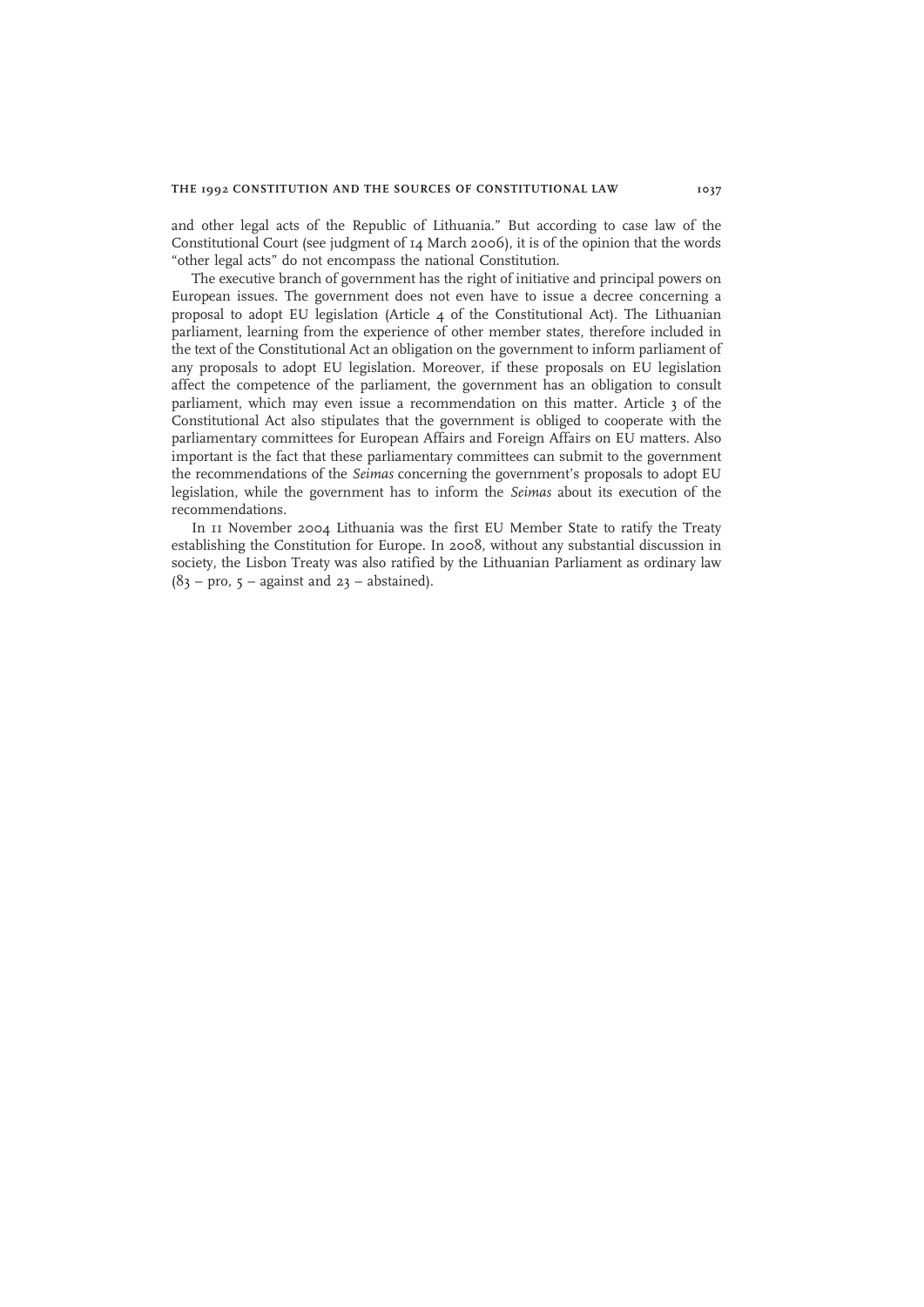# III. System and form of government

## 1. THE SOVEREIGN POWER

Sovereignty is a modern legal and political concept to legitimate a supreme source of public power. The concept of sovereign state and external sovereignty is also used in international law, but in the context of constitutional law of a particular legal system it is internal sovereignty which is at issue here. The concept of "people" or "nation" as a source of sovereign power became popular in modern democracies by the end of the eighteenth century. For a better understanding, a distinction is made between constituent and constitutional sovereignty. "Constituent sovereign" means the completely free and autonomous actor or body establishing the state and – in a sense – pre-existing it. When the state and its constitution are established, the latter nominates the sovereign, which may be called the "constitutional sovereign", for it has to function according to the rules in the constitution. According to the Preamble of the 1992 Constitution, the constituent sovereign, establishing the Lithuanian state, is the Lithuanian nation (lietuvių tauta) as a certain historical continuous natio. the idea of the Lithuanian nation as the founder of the state of Lithuania is enshrined in all Lithuanian contemporary basic legal documents, from the Act of Independence of 1918, the Constitutions of the First Lithuanian Republic, the Declaration of 16 February 1949, the Act of Restoration of the Lithuanian State of 11 March 1990 and the Constitutional Act of 1991, up to and including the 1992 Constitution. This historical ethnic concept is also found in the text of the 1992 Constitution itself, e.g. in Article 14 (the establishment of the Lithuanian language as the official state language) and Article 32 ("everyone who is Lithuanian may settle in Lithuania").

Notwithstanding the fact that the Constitution expressis verbis mentions only one sovereign – a Nation – in its text some other autonomous phenomena are to be found, like social and political bodies, which are not only independent from the state, but also in a certain sense pre-exist it or in other ways play a constituent role. In this context, constitutional sovereignty might be vested also in citizens or even human beings, $19$  in municipalities and local government (Art. 120),<sup>20</sup> the European Union,<sup>21</sup> the rule of law<sup>22</sup> and even the Seimas, which according to the Constitution has some constituent

<sup>19.</sup> See e.g. Preamble of the Constitution: "…embodying the innate right of the human being to live and create<br>freely in the land of their fathers…"; Art. 3: "…each citizen shall have the right to resist anyone who encroach

<sup>20.</sup> "Municipalities shall act freely and independently within their competence defined by the Constitution and laws".

<sup>21.</sup> "1. The Republic of Lithuania as a Member State of the European Union shall share with or confer on the European Union the competences of its State institutions in the areas provided for in the founding Treaties of the European Unijon…. 2. Where it concerns the founding Treaties of the European Union, the norms of the European Union law shall be applied directly, while in the event of collision of legal norms, they shall have supremacy over<br>the laws and other legal acts of the Republic of Lithuania". 2004 Constitutional Act "On membership of the

<sup>22.</sup> Preamble of the Constitution: "striving for... harmonious civil society and State under the *rule of law"*; Art 5:<br>"The scope of power shall be limited by the Constitution"; Art. 6: "Everyone may defend his rights by i Constitution"; Art. 7: "Any law or other act, which is contrary to the Constitution, shall be invalid"; Art. 109: "While<br>administering justice, the judge and courts shall be independent. When considering cases, judges shal the law" Art. 110: "A judge may not apply a law, which is in conflict with the Constitution".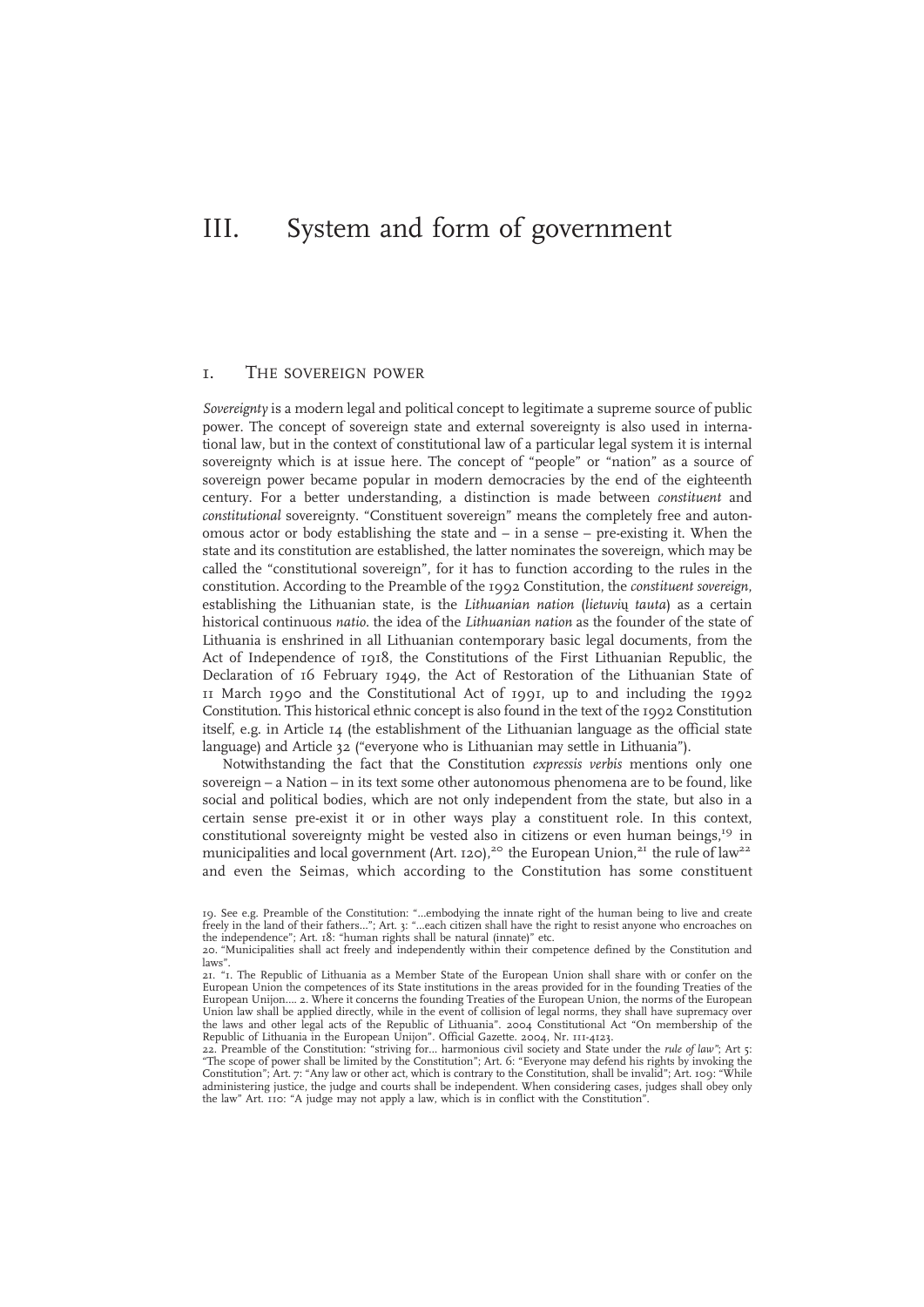#### SYSTEM AND FORM OF GOVERNMENT 1039

features.<sup>23</sup> Of course, as well as playing a sovereign role, municipalities and national parliament might be considered as established "functional" institutions. Therefore, one may speak of a certain pluralism of constitutional sovereignty, which advocates the idea of decentralization of public power in the contemporary Lithuanian legal and political system.

Besides sovereign bodies and phenomena, the Constitution also provides for so-called "functional" public bodies (institutions with certain established functions), through which the Nation exercises its powers. According to Article 5 of the Constitution, public powers are divided amongst the parliament (Seimas), the president, the government and the judiciary. But a contemporary democratic state should not be seen only in the context of the traditional concept of the "tripartite" functional separation of state powers. Under other provisions in the Constitution, public powers are also exercised by other autonomous institutions: the National Audit Agency (Art. 133), the Bank of Lithuania (Art. 125), the ombudsman (Art. 73), local authorities (Art. 119) and the European Union. In other words, in contemporary Lithuania the separation of functional public powers is much more decentralized and even multi-layered.

## 2. POLITICAL REGIME AND FORM OF GOVERNMENT

Since regaining independence from the totalitarian Soviet Union in 1990, the Lithuanian State has been very sensitive about the issue of the political regime.<sup>24</sup> In acts passed on 11 March 1990, the new government announced its commitment to establishing a democratic state. A Constitutional Act of 1991, which was approved in a popular referendum, stipulates that the statement that "Lithuania is an independent and democratic Republic" is a constitutional rule and a fundamental principle of the state, which may be amended only by a majority of no less than three-quarters of the Lithuanian electorate. This principle of democracy was enshrined in Articles 1 and 148 of the 1992 Constitution and has been endorsed in the case law of the Constitutional Court on numerous occasions.

Form of government is not a strictly legal matter but rather a political issue. Nevertheless, legal science has something to say about it. The text of the 1992 Constitution is something of a compromise between the different models of a parliamentary regime and a semi-presidential regime. The final text of the Constitution includes elements of both models. On the one hand, the government must have the confidence of parliament and has to resign after parliamentary elections (Arts. 92 and 101), but on the other hand, the President of the Republic is elected directly by the people. The president's tenure in office does not correspond with that of the parliament. The president appoints the prime minister and ministers, and the government has to "return its powers" upon the election of the president (Art. 78, 84 and 92). In other words, the fact that the President of the Republic of Lithuania is directly elected, together with the existence of a "strong" Constitutional Court with competence to review parliamentary legislation, allow us to refer to Lithuania's form of government as what in French legal and political literature is called parlementarisme rationnalisé.

Of course, in practice the form of government in Lithuania depends very much on the actual political actors, in particular the president's ability to play a passive or active role in

<sup>23.</sup> Art. 4: "The Nation shall execute its supreme sovereign power either directly or through its democratically<br>elected representatives"; Art. 148: "Amendments of the Constitution concerning other chapters of the Constitut must be considered and voted at the Seimas ..."

<sup>24.</sup> This sensitivity was also influenced by the experiences with the First Lithuanian Republic, which turned into an<br>authoritarian regime after a *coup d'état* in 1926.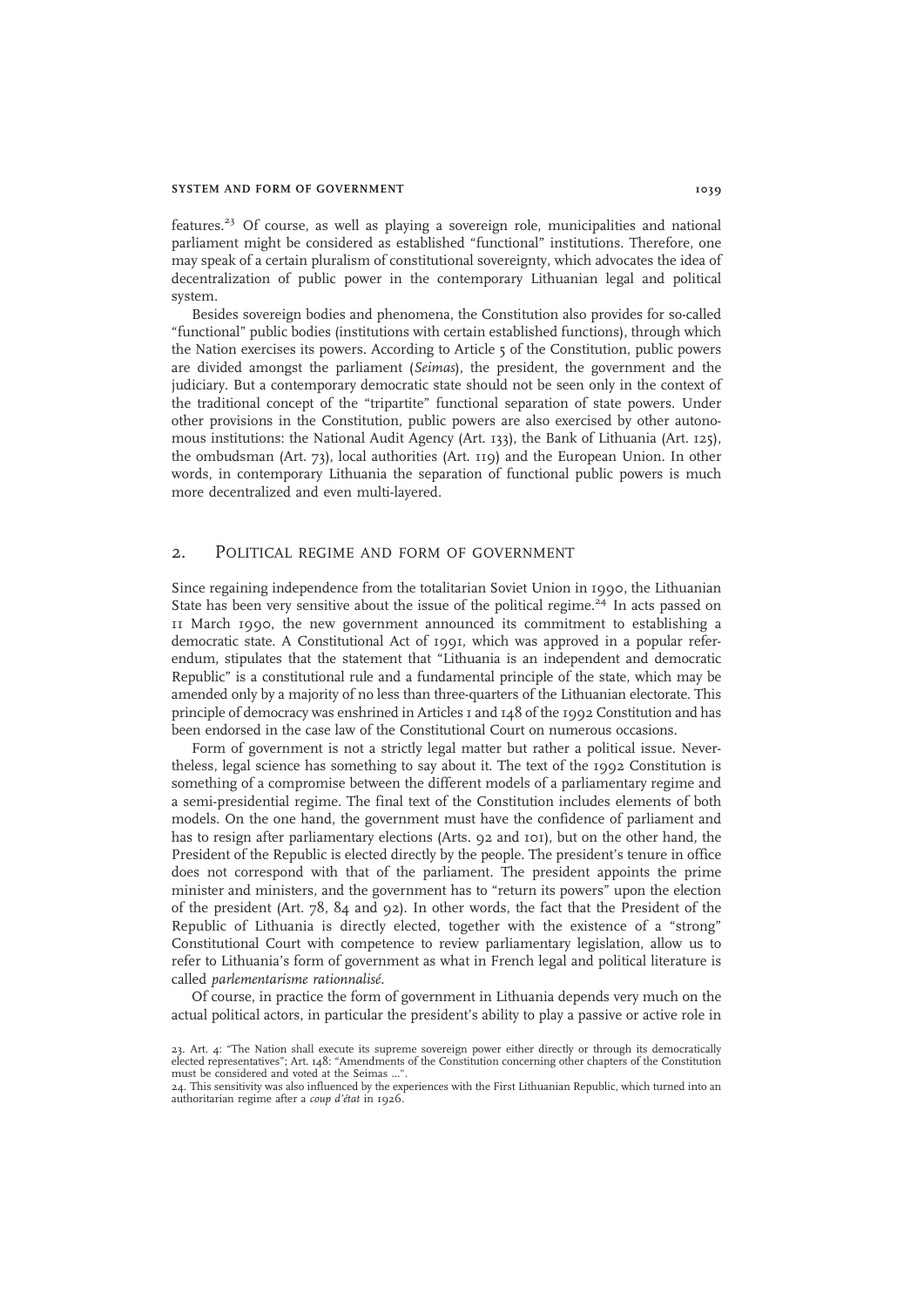political life and his relationship with the parliamentary majority. The political regime of the Second Lithuanian Republic can generally be described with the French term cohabitation, except for the period from 1993 to 1996 when President Algirdas Brazauskas and the parliamentary majority were from the same Labour Democratic Party (former communists). The interpretation of the form of government by the left-wing president can be said to have corresponded with the draft parliamentary-model constitution of the former communists. This interpretation meant that between 1993 and 1996, Algirdas Brazauskas, as President of the Republic and formal leader of the parliamentary majority party, played a fairly passive role in political life, leaving power mainly in the hands of the prime minister. It is too early in the political life of the country to say whether conservatives or liberals (or other centre-right political parties) would adopt a semipresidential interpretation of the Constitution if they held the post of president and enjoyed a majority in the parliament.

There was a political crisis relating to the interpretation of the country's form of government in 1998 when the independent, liberal candidate Valdas Adamkus was elected to the office of president. President Adamkus was of the opinion that the government had to resign once the new President of the Republic had been elected. Conservatives and Christian Democrats, which together formed a majority in the parliament at that time, took a more parliamentarian approach to the Constitution and argued that the government had to resign only after parliamentary elections and asked the Constitutional Court to resolve the issue. In a ruling on 10 January 1998, the Constitutional Court supported this parliamentarian approach, reasoning that the 1992 Constitution had established a "parliamentarian form of government with some semi-presidential features" and that the government does not have to resign after presidential elections if it receives a new vote of confidence from the parliament. After some academic attempts to criticize the Court's reasoning that the country had a parliamentarian form of government<sup>25</sup> and an unsuccessful experiment when President Rolandas Paksas (2003-2004) tried to concentrate political power in his own hands without the support of a majority in the parliament, it has now been settled that the constitutional form of government in the country is a "rationalized parliamentary regime" and it is difficult to imagine any new change in thinking on this subject in the near future.

## 3. SEPARATION BETWEEN THE STATE AND CHURCH

Lithuania was the very last country in Europe to convert to Christianity. After some unsuccessful attempts, the country was finally converted in 1387, and in Samogitia in the north-west of the country only at the beginning of the fifteenth century. After the Treaty of Krėva in 1387, Lithuania's Grand Duke Jogaila became King of Poland and, together with other Lithuanian nobles, finally accepted Roman Catholicism and symbolically baptized the entire country. At the beginning of the sixteenth century, after the spread of the Reformation, most of the powerful noble families in Lithuania joined Calvinist movements. But after the Union of Lublin in 1569, when Lithuania and Poland formed the socalled Commonwealth of Two Nations, the educational and other counter-Reformation policies of the Catholic church converted the country back to Catholicism.

Roman Catholicism is still the dominant religion in Lithuania. According to a recent census, about 80% of the population regard themselves as Roman Catholics, although the

<sup>25.</sup> For example, see Egidijus Kūris, "Politinių klausimu jurispridencija ir Konstitucinio teismo obiter dicta", POLITOLOGIJA, 1998. No.1. pp. 3-94.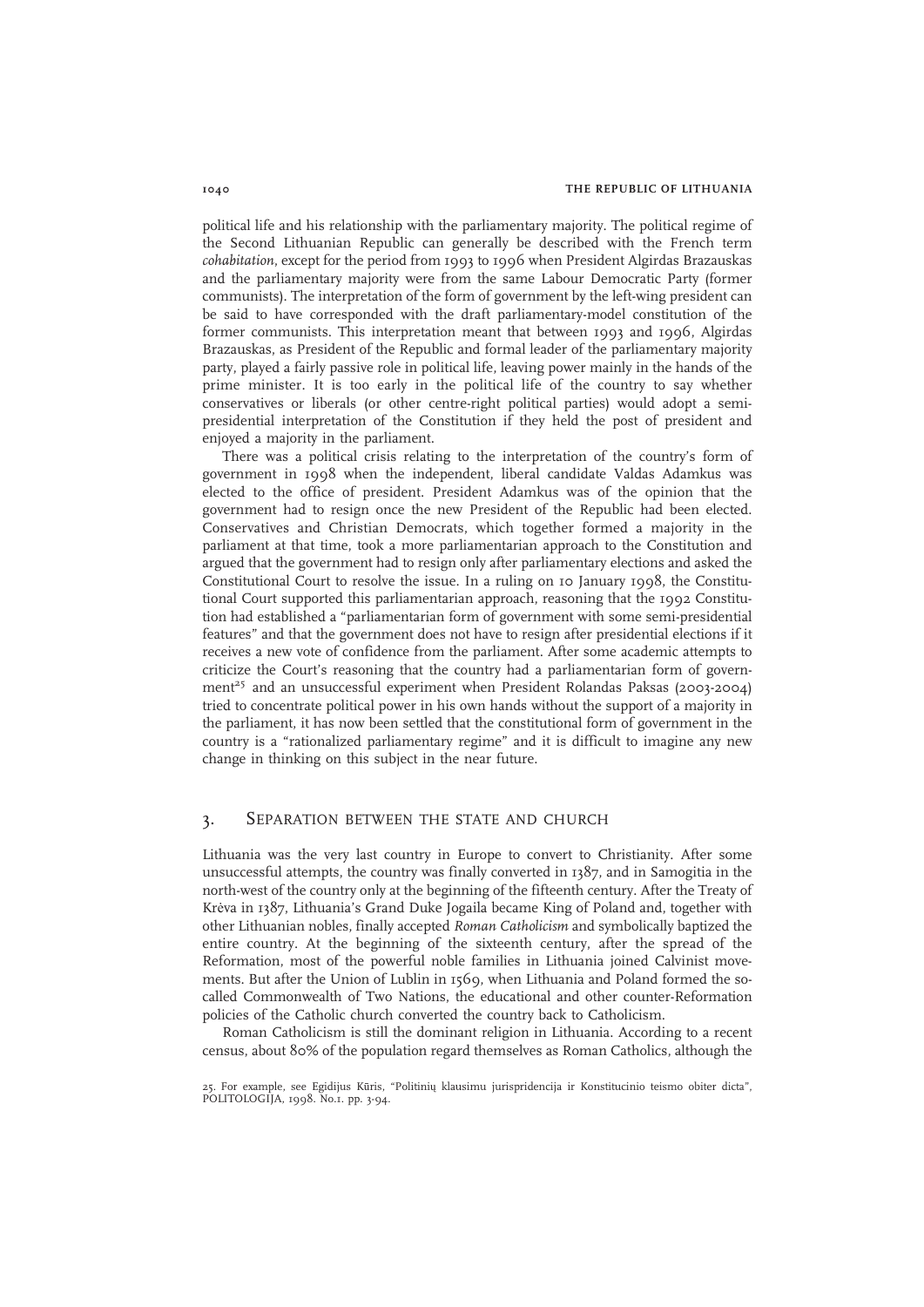#### SYSTEM AND FORM OF GOVERNMENT 1041

significance of the religion in social life was greatly diminished after 50 years of Soviet occupation. Other large Christian denominations in the country are members of the Russian Orthodox Church, Lutherans and Evangelicals (Evangelikai reformatai).

Despite various restrictions on freedom of religion and conscience during the Soviet occupation,<sup>26</sup> the Roman Catholic Church and other traditional religious communities played an important role in the resistance movement during that time. The church was probably the one quasi-legal social entity in the country that was not dominated by the Communist Party.

After the restoration of independence in 1990, one of the first acts of restitution for injustices was the adoption of the Law on the Restitution of the Status of the Catholic Church (12 June 1990). However, under the law only the buildings that had been confiscated from the church were returned, not its expropriated land. This act of parliament is still in force but the church's property has not all been returned yet. Under the current legislation, non-governmental organizations other than the church are not entitled to the restoration of their rights to land or any other expropriated property, including buildings.

As mentioned earlier, the final text of the 1992 Lithuanian Constitution was a compromise between three drafts produced by the parliamentary commission, the Sajūdis and the Liberal Party. In the drafts of the centre-right  $Sajūdis$  and Liberal Party, the Roman Catholic Church was to have been restored to the prominent constitutional status it had enjoyed for centuries, right up to the Soviet occupation. For instance, the Liberal Party included provisions of the 1938 Lithuanian Constitution concerning the status of the church almost verbatim in its draft text of the Constitution. On the other hand, the draft of the parliamentary commission was more restrained in terms of the status accorded to religious communities and advocated more rigid separation of state and church. The final text of the 1992 Constitution ultimately contained the centre-right concept of the status of the church, reproducing the provisions of the 1938 Constitution with some modifications.

The founders of the Constitution agreed first of all that Lithuania had to be a democratic secular state. The Constitution therefore provides that Lithuania has no state religion (Art. 43) and that public schools in Lithuania are secular (Art. 40). Without elaborating on it, the Constitutional Court has adopted the principle of the secular state in a couple of its rulings, including the separation of State and church and the state's neutrality concerning the individual's freedom of conscience and religion (for example, see the ruling of 13 June 2000).

But the Lithuanian concept of the secular state and the separation of State and church is a rather weak one. $^{27}$  It is taken to mean that the State treats the church as a partner in cultural, family and educational matters and respects its role and influence in those areas. For instance, at the request of parents, religious classes in public schools in Lithuania are taught by traditional churches, usually the Roman Catholic Church (Art. 40). Also important is the fact that the State recognizes marriages registered in the church (Art. 38), which means that a marriage celebrated in a traditional church or religious community does not need to be repeated in a civil service. It is enough for the municipality to receive the official marriage certificate from the church. The state also

<sup>26.</sup> During the Soviet occupation, ordinary religious practice was suppressed since it did not fit in with official Soviet atheist ideology. Religious practitioners were persecuted throughout society, from school to workplace. Nonconformist bishops and priests were killed or deported to Siberia. Many seminaries and churches were closed and their property was expropriated. The teaching of Marxist-Leninist ideology as a pseudo-religion was mandatory in Soviet primary, secondary and higher education in order to re-educate the population and form a new type of Homo Sovieticus.

<sup>27.</sup> In some French legal literature one may find two different concepts of the separation of State and Church. Strong separation is usually called "laïcité" and weak separation is called "sécularité".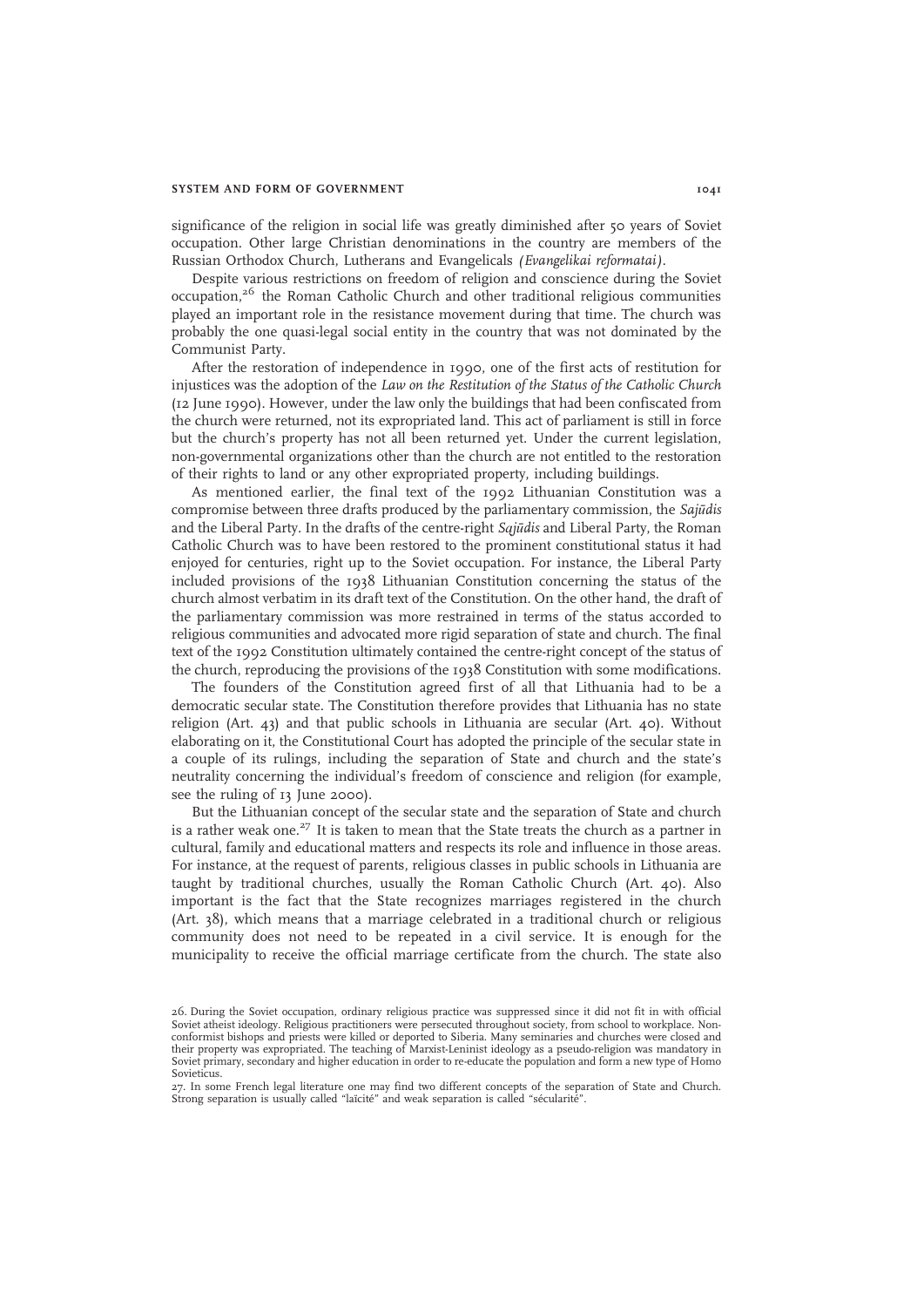recognizes chaplains in the military, the police, prisons, universities and other public services.

Churches and religious communities carry out their activities according to their canons and statutes and independently of State power (Art. 43). This means that the state recognizes a quasi-dual legal system in the country since churches establish their own seminaries, determine the programmes for religious education in public schools and use their canons to conclude marriages and divorces, while the State does not have the competence to intervene in these areas. In this regard, it has to be mentioned that in 2000 the Lithuanian parliament ratified three treaties with the Holy See (the Vatican) on cooperation between the State and the Catholic Church, on cooperation in educational and cultural matters and on spiritual assistance for Catholics in the armed forces.

The Constitutional Court has not yet fully defined the principle of the secular state. In practically the only ruling on the question, on 13 June 2000, the Court adopted a rather incoherent point of view. On the one hand, it recognized the idea of cooperation between the State and the Church in public education (the concept of sécularité), but on the other the ruling tended to limit the constitutional right of parents to ensure that their children were educated according to their moral or religious convictions in public schools (Art. 26) (the concept of laïcité).

The provisions of Article 43 of the Constitution, which were taken from the 1938 Constitution, tend to legitimize the prominent status of the Roman Catholic Church and other major religious communities in the country by granting the traditional churches and religious communities privileged constitutional status. The notion is that the traditional religious communities are part of the cultural heritage of the country, which has to be preserved and maintained by the State. Another idea behind this provision is to protect society from the influence of new pseudo-religious movements. According to the Law on Religious Communities (1995), six Christian denominations have the status of a traditional church. They are the Roman Catholic Church, the Greek Catholic Church (Uniate church), the Evangelical Lutheran Church, the Evangelical Reformed Church (Calvinist), the Orthodox Church and the Old Believers Orthodox Church (sentikiai). This status was also awarded to three non-Christian communities: the Jewish religious community, the Sunni Muslim religious community and the Karaite religious community  $(karainai).<sup>28</sup>$  According to jurisprudence of the Constitutional Court, this list of nine traditional religious communities, founded in Lithuania from the 13th to the 16th centuries, may not be extended.<sup>29</sup> In 2001 the similar status of "state-recognized" (but not traditional) church was granted by act of parliament to the Baptist Church (Lietuvos evangelikų baptistų bendruomenių sajunga). According to the legislation, this list of staterecognized churches and religious communities may be extended if a particular religious community operates legally in the country for at least 25 years and enjoys support in society. A special department of the ministry of justice is responsible for enforcing this act.

Compared with "state-recognized" and other religious communities, traditional ones enjoy certain privileges with respect to their participation in the social life of the country. For instance, they have the right to teach religion in public schools at the request of parents and a sufficient number of pupils (Art. 40); the State recognizes marriages registered in these churches and religious communities (Art. 38); they can broadcast programmes on national television and radio stations; they may have chaplains in the armed forces and police and at public universities. They may also receive financial support

<sup>28.</sup> The Karaites were brought to Lithuania from the Crimea by Grand Duke Vytautas in the fourteen century. 29. 6 December 2007 ruling of the Constitutional Court.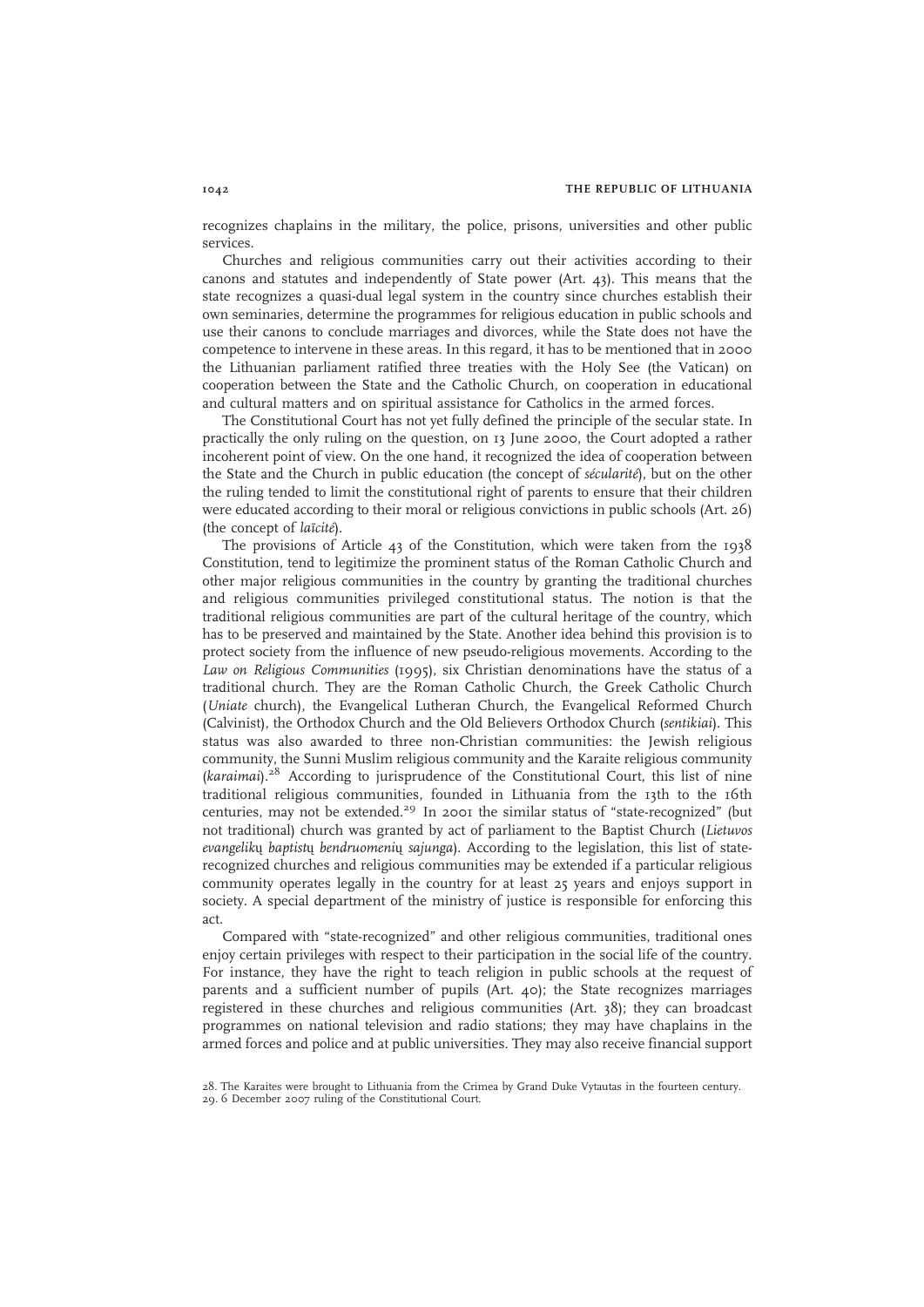#### SYSTEM AND FORM OF GOVERNMENT 1043

from the State or from a municipal budget (this support is usually linked to restitution of expropriated property).

## 4. THE HEAD OF STATE

Between 1990 and 1992, before the adoption of the new Constitution, the Speaker of the Parliament (Aukščiausiosios Tarybos Pirmininkas) was the country's most senior official and assumed the role of head of state in the national and international arena. The 1992 Constitution restored the office of the President of the Republic but, by contrast with the parliamentarian Constitution of 1922, it created a distinction between the government and the President of the Republic by providing that the latter is elected directly by the people.

## 4.1. Eligibility

The Constitution provides that the head of state is the President of the Republic. To participate in presidential elections, candidates may not be younger than 40 years of age, must have lived in Lithuania for at least the last three years<sup>30</sup> and must be a Lithuanian citizen "by origin" (pagal kilmę). What precisely is meant by the formulation "Lithuanian citizen by origin" in Article 78 is not clear but may possibly be explained by the concept of ius sanguinis. One interpretation may be that the candidate has to be a descendant of Lithuanian citizens of the First (inter-war) Republic of Lithuania. For instance, Soviet emigrants, to whom Lithuanian citizenship was granted after the restoration of independence in 1990, may not stand for presidential elections under the Constitution.

Legislation further provides that former KGB officers and agents must inform the Central Electoral Commission of their former status and include the information in all their election campaign publicity.

Another requirement is that candidates must not to be bound by an oath or pledge to a foreign state (Art. 56). This provision can be seen as erecting a barrier against persons who used to work for a foreign secret service during the Soviet occupation. In practice, this restriction can be used against persons who have obtained foreign citizenship through naturalization, i.e., by swearing an oath of allegiance to the state concerned. For instance, Valdas Adamkus had to renounce his American citizenship (acquired through the naturalization procedure) when he was elected to the office of President of the Republic of Lithuania.

#### 4.2. Presidential elections

Article 81 of the Constitution states that the candidate who, during the first round of voting in which at least half of the voters participated, received more than half of the votes of all the voters who participated in the election, shall be deemed elected. If less than half of all the registered voters participated in the election, the candidate who receives the greatest number of votes, but not less than one-third of the votes of all voters, shall be

30. In 1998 Valdas Adamkus (USA resident at that time) was admitted as a candidate for presidential elections by court decision, because he had real estate in Lithuania, and in 2009 Dalia Grybauskaitė was admitted as a candidate by the Supreme Electoral Commission although she was a European Commissioner from 2004 to 2009.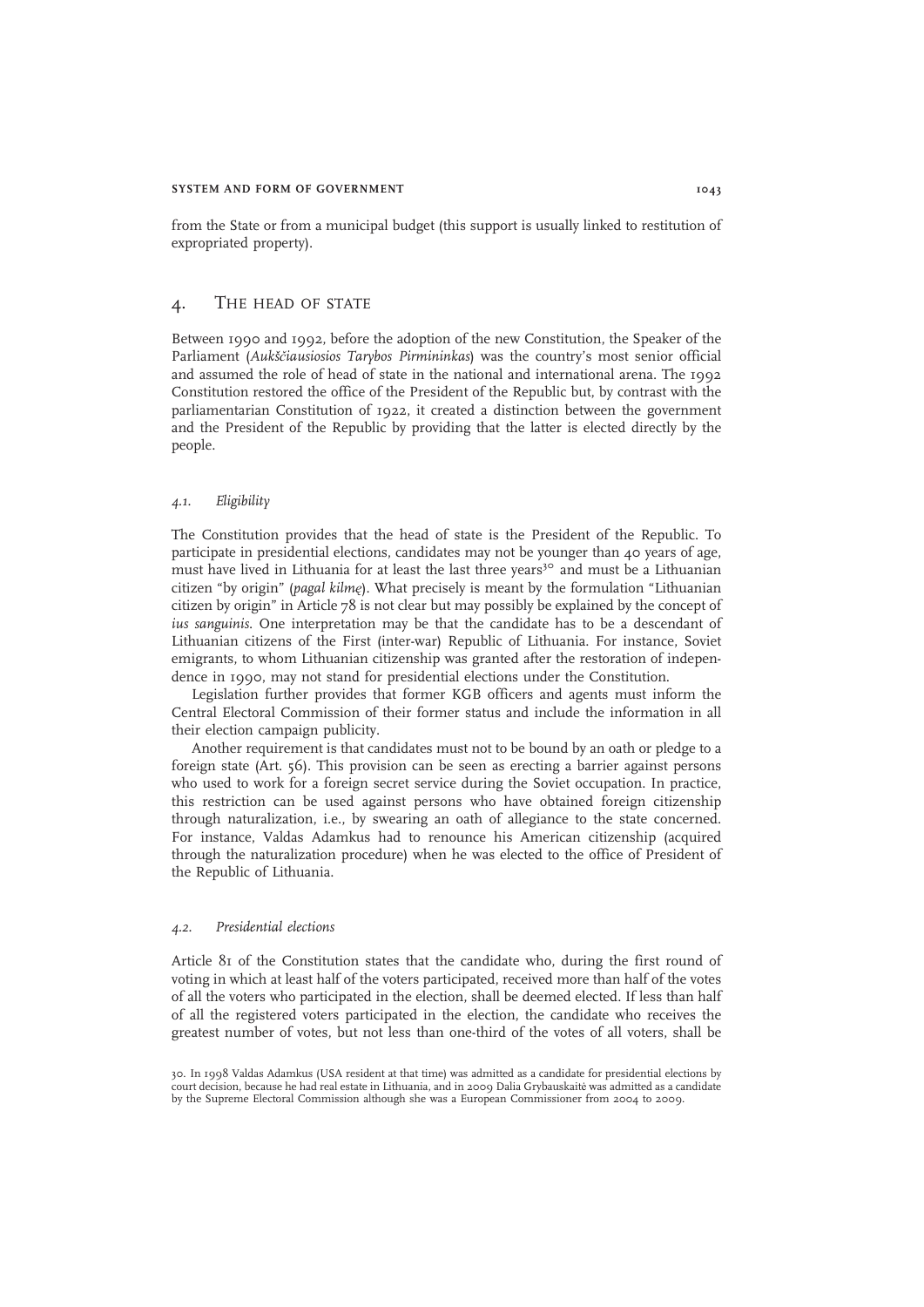deemed elected. If during the first round, no single candidate gets the requisite number of votes, a repeat election has to be organized two weeks later between the two candidates that received the largest number of votes. The candidate who receives more votes thereafter shall be deemed elected.

There were five elections for the office of the President of the Republic between 1993 and 2009. $3<sup>1</sup>$  The term of office of the president is five years, while members of parliament are elected for four years. The President of the Republic may be re-elected for a second term.

Upon election, the President of the Republic swears an oath to the Lithuanian Nation and to the Constitution in the parliament before the Chief Justice of the Constitutional Court.

## 4.3. Immunity and privileges

The President of the Republic enjoys immunity from criminal liability, i.e., the president may not be detained or have his freedom otherwise curtailed while in office (Art. 86). As President Paksas' impeachment shows, this constitutional immunity is a fairly effective tool, which can play a very important role in times of political struggle.

While in office, the president must suspend his activities in a political party.<sup>32</sup> According to ordinary legislation, a person who has been elected to the office of president retains the title of "President of the Republic" for life. The legislation provides that even after leaving office, the president retains the right to a residence, a car and driver and a security guard. A person who has been removed from the office of president is stripped of these privileges.

## 4.4. Powers of the president

The principal powers of the president under the Constitution lie in the sphere of foreign affairs and national defence. The president decides basic issues of foreign policy, represents the country in foreign relations, signs international treaties and agreements, appoints ambassadors, awards diplomatic ranks and titles and receives letters of credential from diplomatic representatives of foreign states. The president is the commander-inchief of the armed forces (Art. 140). With the assent of parliament, the president appoints the commander-in-chief of the army and the head of the security service, confers the highest military ranks, presides over the State Defence Council<sup>33</sup> and, in the event of an armed attack, can impose martial law and declare a mobilization of forces (Art. 142). In practice, however, the president does not have sufficient power to compete with the ministries of foreign affairs and national defence in the sphere of external relations and national security. The ministries have large numbers of staff and various departments to deal with the relevant matters. In the sphere of foreign affairs, for instance, the President of the Republic is (with some exceptions) the actor of last resort, while the initiative for taking action is left entirely in the hands of the government and the minister of foreign

<sup>31.</sup> In 1993 (Algirdas Brazauskas), 1998 (Valdas Adamkus), 2003 (Rolandas Paksas), 2004 (Valdas Adamkus, after<br>President Rolandas Paksas was removed from office in impeachment proceedings), 2009 (Dalia Grybauskaitė). 32. Valdas Adamkus and Dalia Grybauskaitė were so-called "politically neutral" candidates, as they did not belong to any political party.

<sup>33.</sup> According to Art. 140 of the Constitution, the main issues of national defence are considered and coordinated by the State Defence Council, which consists of the President of the Republic, the prime minister, the Speaker of the parliament, the Minister of National Defence and the Commander of the Armed Forces.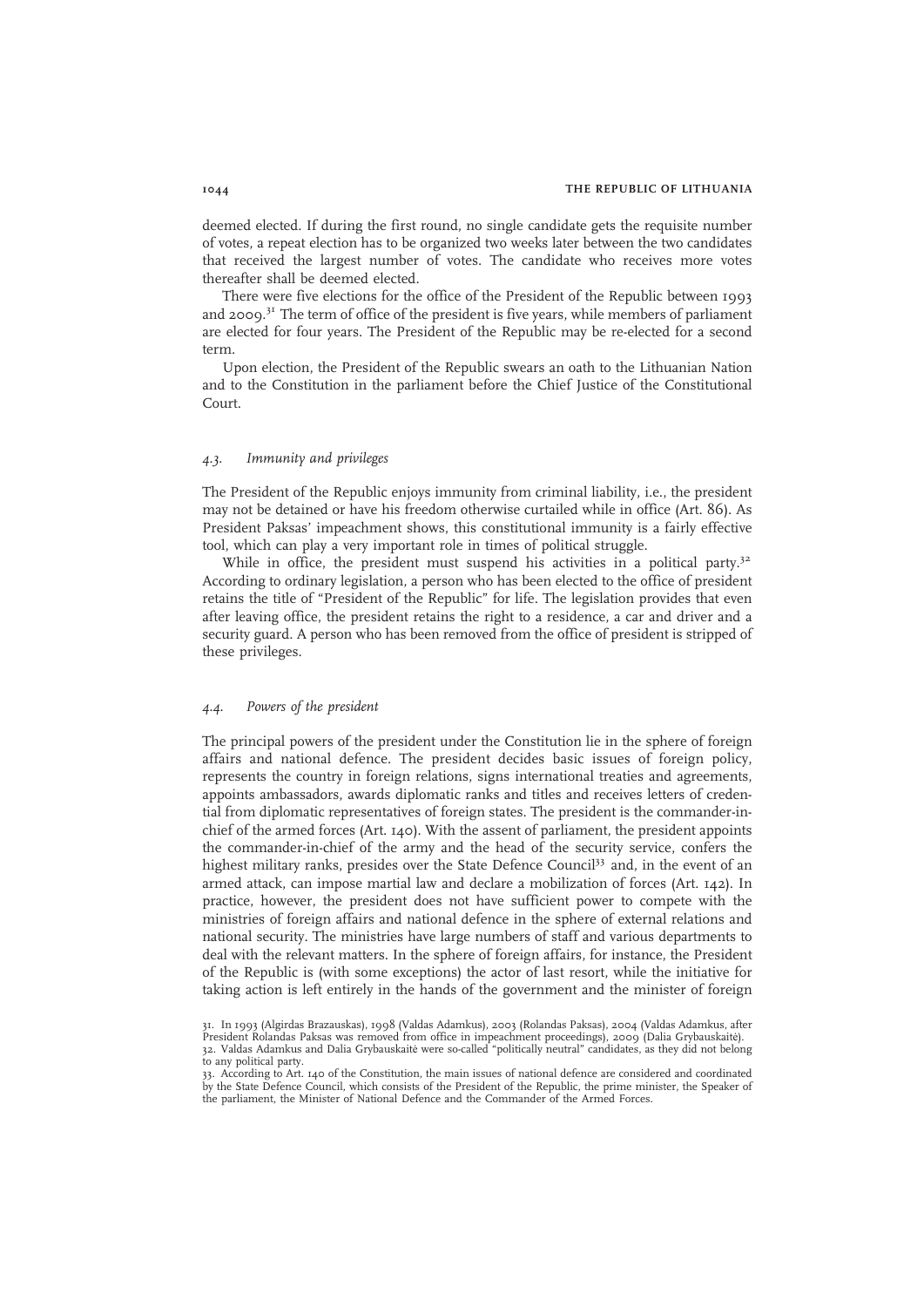#### SYSTEM AND FORM OF GOVERNMENT 1045

affairs. The same can be said in the context of national defence. The minister of national defence has all the levers in hand as far as military matters are concerned. In Lithuania, therefore, the President of the Republic is the primary source of national policy in the sphere of foreign affairs and national defence but acts in concert with the government.

As head of state, the President of the Republic has the power to grant citizenship,<sup>34</sup> to confer state awards and to grant pardons to convicted criminals. According to Article 85 of the Constitution and ordinary legislation, there are only four instances when presidential decrees have to be countersigned by the appropriate minister. The minister of foreign affairs has to sign decrees for the appointment and recall of diplomatic representatives of the Republic of Lithuania, the acceptance of letters of credential and the recall of diplomatic representatives of foreign states, and the conferral of the highest diplomatic ranks and titles. The minister of national defence must countersign decrees conferring the highest military ranks. Decrees granting Lithuanian citizenship must be countersigned by the minister of interior affairs, and the prime minister has to countersign a decree declaring a state of emergency. In all other cases listed in Article 84 of the Constitution, the president has complete discretion and may act alone.

#### A. Formation of the government and the appointment of senior officials

In practice, the main powers of the president centre on the formation of the national government and the nomination of senior public officials, including members of the judiciary. After parliamentary elections, the president appoints the prime minister, with the consent of parliament, and the members of the cabinet on the prime minister's recommendation. Nevertheless, the President of the Republic is not a "formal" head of state as in the case of pure parliamentary regimes. Because she/he is directly elected and enjoys popular support the president provides a certain balance between different public institutions and political actors. For instance, the president has considerable powers in the selection of a particular minister. As a rule, in choosing the candidate, the president must naturally confine his selection to candidates that have been nominated by a majority in parliament, but she/he has the discretion to reject a particular candidate for ethical reasons, on grounds of political transparency or because of a possible conflict between the candidate's public and private interests.<sup>35</sup> As has been shown in practice, a president who enjoys wide popular support may even convince the prime minister to resign, although she/he does not have de jure legal instruments to force him to do so.<sup>36</sup> Subject to the approval of the parliament, the president appoints the Procurator General, the Commander of the Army and the Head of the Security Service. The president (after receiving the advice of the independent Judicial Council) appoints judges of local, district and specialised courts and nominates candidates for appointment by parliament as justices of the Supreme Court and the Constitutional Court.

The President of the Republic also has a very important role in the parliamentary legislative process. Firstly, the president has the right to initiate legislation, although practice has shown that the president rarely initiates bills and few bills initiated by the

<sup>34.</sup> The President may only grant citizenship to foreign nationals who have special merits for the Lithuanian state. After the 13 Nov. 2006 ruling of the Constitutional Court, which drastically diminished the cases of double citizenship in Lithuania, this presidential discretion was practically abolished. 35. For instance, after the parliamentary elections in 2004, the president rejected one candidate for the post of

minister of education when it emerged that he had earlier signed a certain spurious document when he was a senior official.

<sup>36.</sup> In 1998 after a public speech by President Valdas Adamkus in which he declared a lack of confidence in the prime minister, Gediminas Vagnorius, the latter decided to resign even though he had received a vote of confidence from parliament a couple of days before.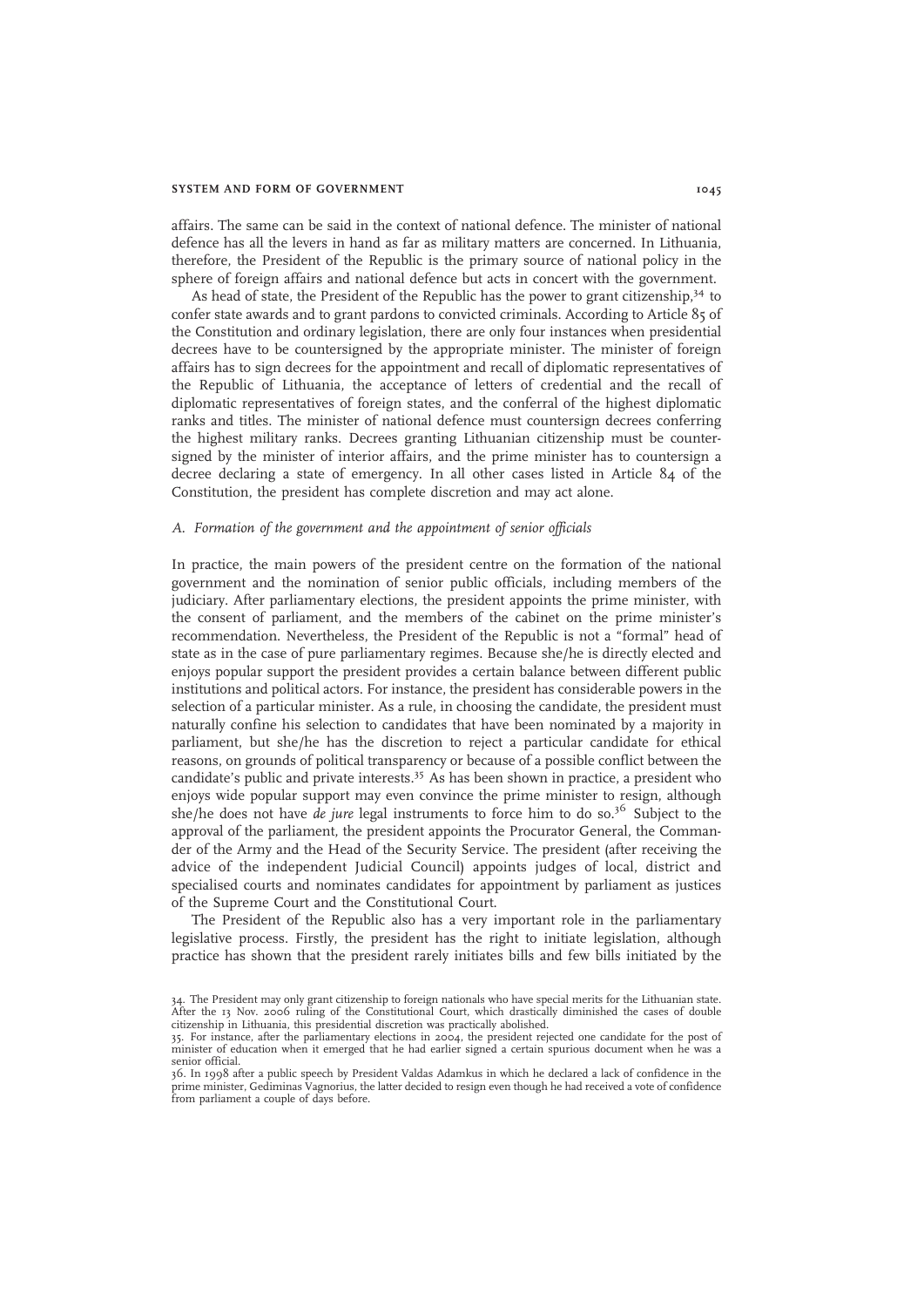president become law. The main actors in the legislative process are the government and the committees in parliament.

Secondly, the president has a right of suspensive veto over bills that have been passed by the parliament, which can only be overruled by an absolute majority of the members of parliament.<sup>37</sup> The terms of the presidential veto in the Lithuanian Constitution allow the president (i) to refer the law back to the parliament for reconsideration, accompanied by relevant reasons but with no specific legislative proposals, or (ii) to present his own amendments with regard to the law. It should be noted, however, that the presidential veto is fairly weak and the parliament can usually overrule it quite easily. Accordingly, presidents have not used this instrument very often. On the other hand, in the case of weak majority or minority government, president's veto is rather efficient instrument to stop certain kind of legislation.

Thirdly, until a ruling of the Constitutional Court on 19 June 2002, the President of the Republic sometimes used what is known as a "pocket veto". This involved expressing disagreement with a particular bill by refusing to sign it within the ten-day period prescribed by the Constitution without giving any reason. In that case, according to the Constitution, the bill can be signed into law by the Speaker of the Seimas without the president's signature (Art. 71). In its ruling, the Constitutional Court virtually abolished the president's power of "pocket veto" by saying that a veto must always be accompanied by openly expressed reasons and legal arguments.

Finally, as head of state the President of the Republic always concludes the legislative process by promulgating legislation adopted by the parliament. It ought to be mentioned here that the President of the Republic has no right to refer a statute that she/he considers to be unconstitutional to the Constitutional Court before or after its promulgation. The president may only challenge the constitutionality of government decrees before the Constitutional Court.

## B. The president's discretion to dissolve parliament

In the case of a conflict between the parliament and the government (the Cabinet of Ministers) the president has the power to dissolve parliament. Article 58 of the Constitution specifies two cases of conflict where the president has such discretionary power:

- i) if the parliament fails to pass a vote of confidence in the government for a second time within sixty days:
- ii) on the government's proposal, after a vote of no confidence in the government.

During the twenty years in which the 1992 Constitution has been in force, this provision has never been used. It has sometimes been "recalled" by candidates during an election campaign. The Lithuanian president's discretionary power to dissolve parliament could also be described as fairly weak, since the newly elected parliament can decide, with a majority of three-fifths of its members, to call new presidential elections (Art. 87). Of course, it is conceivable that in practice the president could use his discretion in the event of a political stalemate.

37. The Lithuanian parliament has 141 MPs, so 71 votes are enough to overturn the president's veto for ordinary<br>legislation, while 85 votes (three-fifths of the total) are required to overturn the president's veto for orga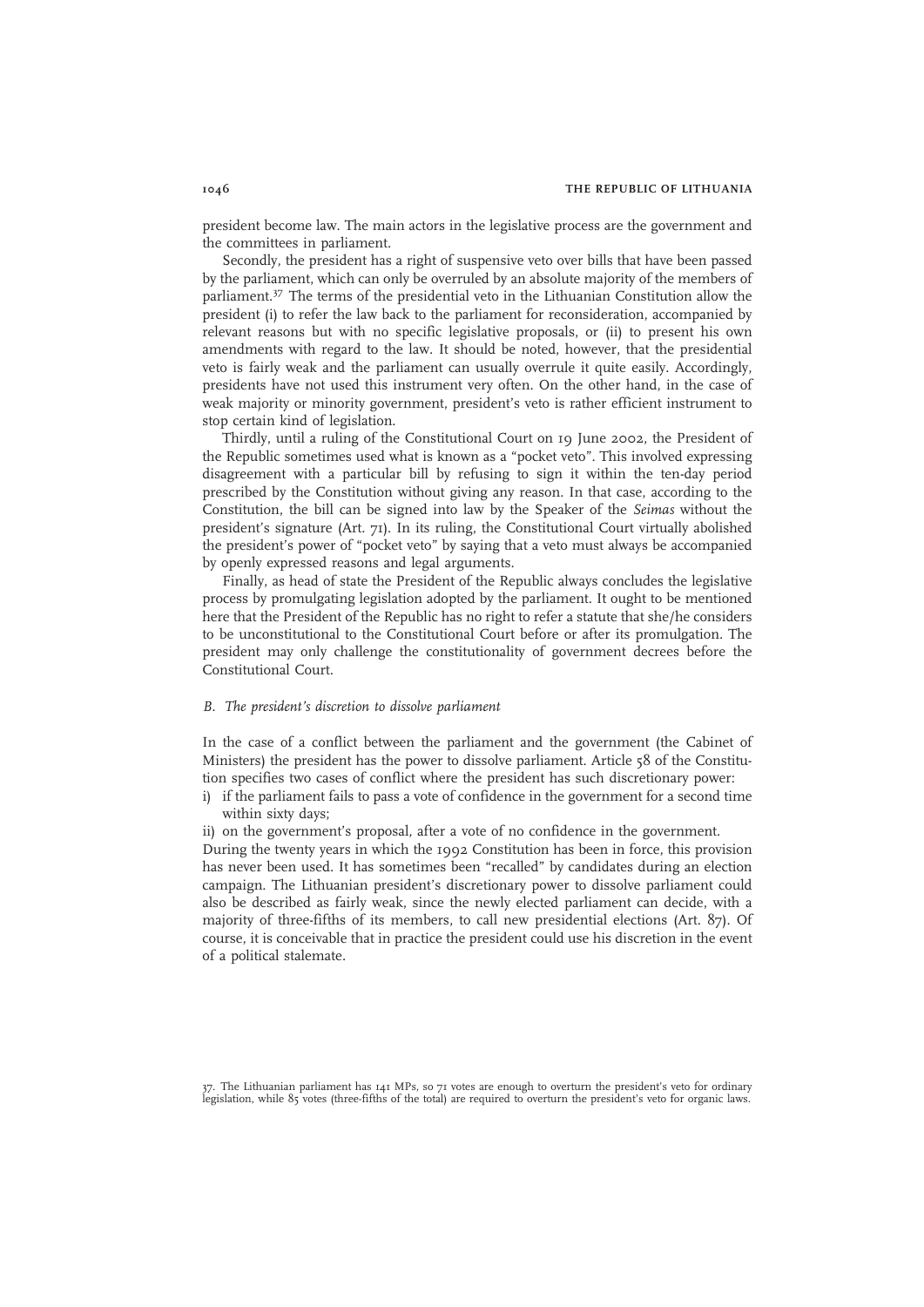#### SYSTEM AND FORM OF GOVERNMENT 1047

#### C. The president's relations with the government (the Cabinet of Ministers)

The wording of Article 5 of the Constitution describes the President of the Republic and the government as the executive branch. In contrast with the 1922 Constitution, however, the 1992 Constitution distinguishes between the government and the president. The government here means only the Cabinet of Ministers and is formed by the will of a majority of the members of parliament, while the directly elected President of the Republic is a separate institution, and as head of state has not only executive but also other competences and powers.<sup>38</sup> The president enjoys discretion in choosing the prime minister and other ministers, but constitutional tradition dictates that the prime minister is chosen from the parliamentary majority since the government has to receive a vote of confidence from the parliament. As a rule, the president does not participate at meetings of the government or in its activities, but instead assumes a position of moral authority and maintains a balance between the different State authorities. In matters relating to foreign affairs, the president's is a coordinating role for she/he generally acts in consultation with the prime minister and the minister of foreign affairs in this domain.

## 4.5. Legal acts of the president

The President of the Republic has only one form of legal instrument for exercising presidential powers. This is the presidential decree (Prezidento dekretas). As a rule, decrees of the Lithuanian president have no legislative or normative character. Some, but not all, presidential decrees have to be countersigned by a minister (Art. 85). By virtue of the Constitution and ordinary legislation, presidential decrees granting Lithuanian citizenship have to be countersigned by the minister of interior affairs; decrees conferring high diplomatic rank, by the minister of foreign affairs; decrees granting high military rank, by the minister of national defence; and a declaration of a state of emergency has to be countersigned by the prime minister. For all other decrees – concerning the appointment and dismissal of various national officials, including the prime minister and ministers, the signing of international treaties, mobilization, the date of parliamentary elections, the conferral of State awards, the granting of a pardon to convicted offenders, the establishment of public commissions and even for the dissolution of parliament – the president enjoys total discretion and they do not have to be countersigned by a member of the government. In the four cases mentioned above, where a minister has to countersign decrees issued by the president, the appropriate ministers are fully responsible for the decrees they have signed (Art. 85). However, according to a ruling by the Constitutional Court on 30 December 2003, even if a decree is later signed by a minister, the president is not released from personal constitutional responsibility if the decree constitutes a gross violation of the Constitution.

## 4.6. The office of the president

The 1992 Constitution does not contain any provisions concerning the office of vicepresident. The president instead has six or seven principal advisors (the heads of various

<sup>38.</sup> The competence of the president is sometimes described by Lithuanian legal scholars as "mixed", because it includes some signs of legislative (e.g., veto) and even judicial competence (e.g., right of pardon). See, e.g., Egidijus<br>Šileikis, *Alternatyvi konstitucin*ė *teis*ė. TIC. 2003. p. 447.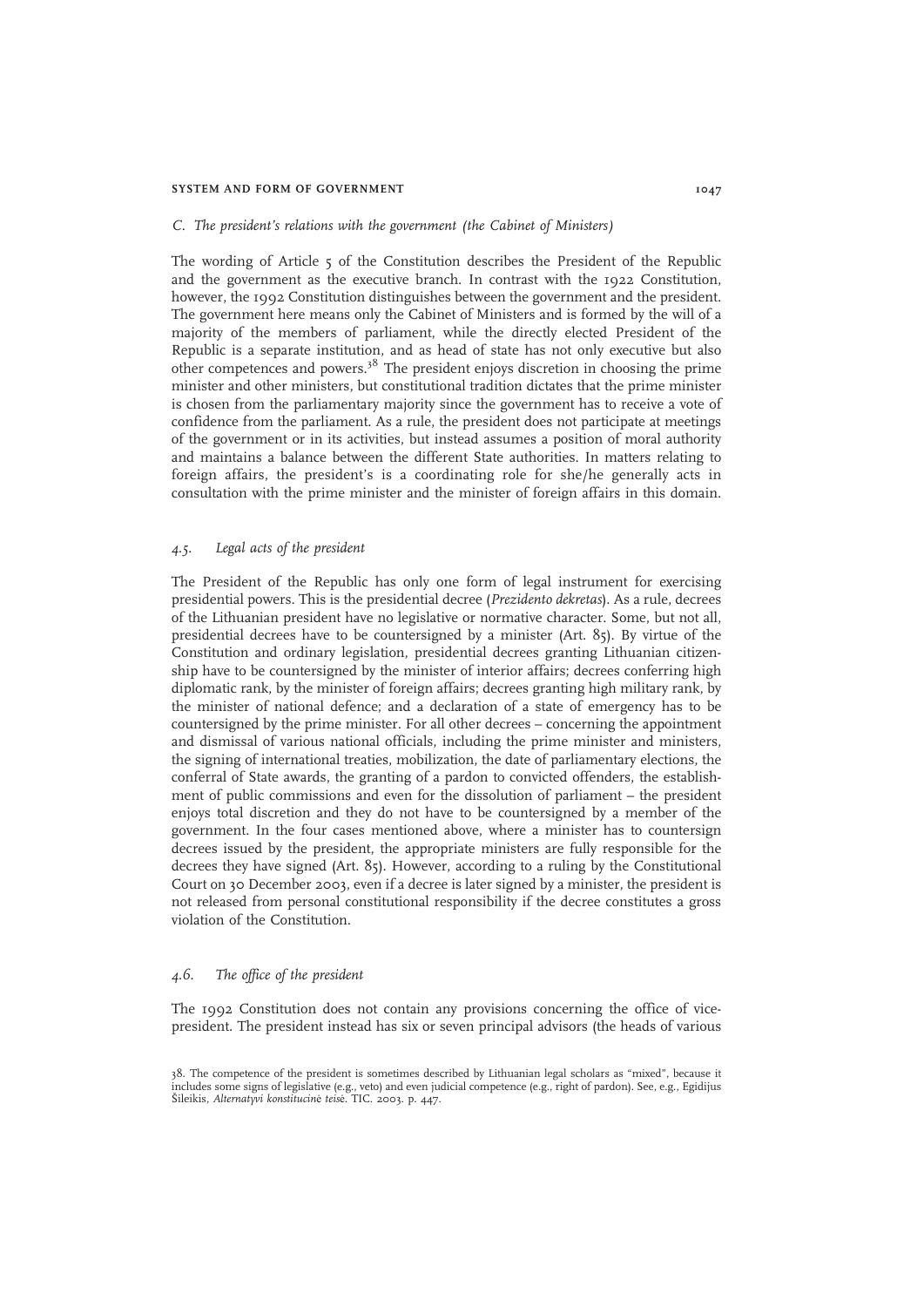departments) who are sometimes referred to as the president's "team". The president is free to appoint around forty civil servants in whom he has "personal confidence". While "career personnel" are appointed and managed by the Chancellor of the President's office. The president's office is in the country's capital, Vilnius. In the event of the president's death, resignation or removal from office by impeachment, the Speaker of the Seimas assumes the president's duties pro tempore. In these cases, new presidential elections must be organized within two months. The Speaker of the Seimas also assumes the office if the president is temporarily unable to perform the duties of the office, for example, due to illness (Art. 89). Under the Lithuanian Constitution, therefore, the second-highest state official after the President of the Republic is the Speaker of the Seimas and not the prime minister, as is the case in some other countries with a similar form of government.

#### 4.7. Impeachment of the president

The constitutional concept of impeachment of the president can best be understood in light of the actual impeachment of President Rolandas Paksas in 2004.

According to the Constitution, the Rules of Parliamentary Procedure and the ruling of the Constitutional Court on 31 March 2004, there are six stages in the process of impeachment of the president:

- i) the formation of a parliamentary impeachment committee, which examines the president's actions and formulates impeachment charges;
- ii) the preliminary stage of the impeachment process, when the parliament approves the impeachment charges, appoints parliamentary prosecutors and sends the impeachment charges to the Constitutional Court for legal and constitutional evaluation;
- iii) the conclusion of the Constitutional Court on whether the president's actions as formulated in the impeachment charges actually violated the Constitution;<sup>39</sup>
- iv) the legal submissions by the parties;
- v) the closing statement by the President of the Republic in the parliament;
- vi) a vote in parliament on whether to remove the president from office.

## A. Wrongdoings that can form the legal basis for impeachment of the president

Prior to the impeachment process of President Rolandas Paksas, legal doctrine in Lithuania made no distinction between impeachment charges concerning any particular public official, be it the president, a member of parliament or justices of higher courts (judges of the Court of Appeal and the Supreme Court and justices of the Constitutional Court). The Lithuanian Constitution provides for three formal impeachment charges:

- (i) gross violation of the Constitution,
- (ii) breach of the oath of office, and

(iii) commission of a criminal offence.

A formal reading of the text of Article 74 therefore suggests that any of these three impeachment charges may be used with equal effect for an impeachment procedure against any public official. The impeachment of President Rolandas Paksas showed that in practice the third impeachment charge cannot be used against the President of the

<sup>39.</sup> According to the Constitution (Arts. 86 and 105), Parliament may only vote to remove the president from office<br>if the Constitutional Court concludes that the latter's violation of the Constitution is gross. According t of the Constitutional Court on 31 March 2004, if it concludes that the president did not violate the Constitution or that there was no gross violation, the impeachment process must be terminated.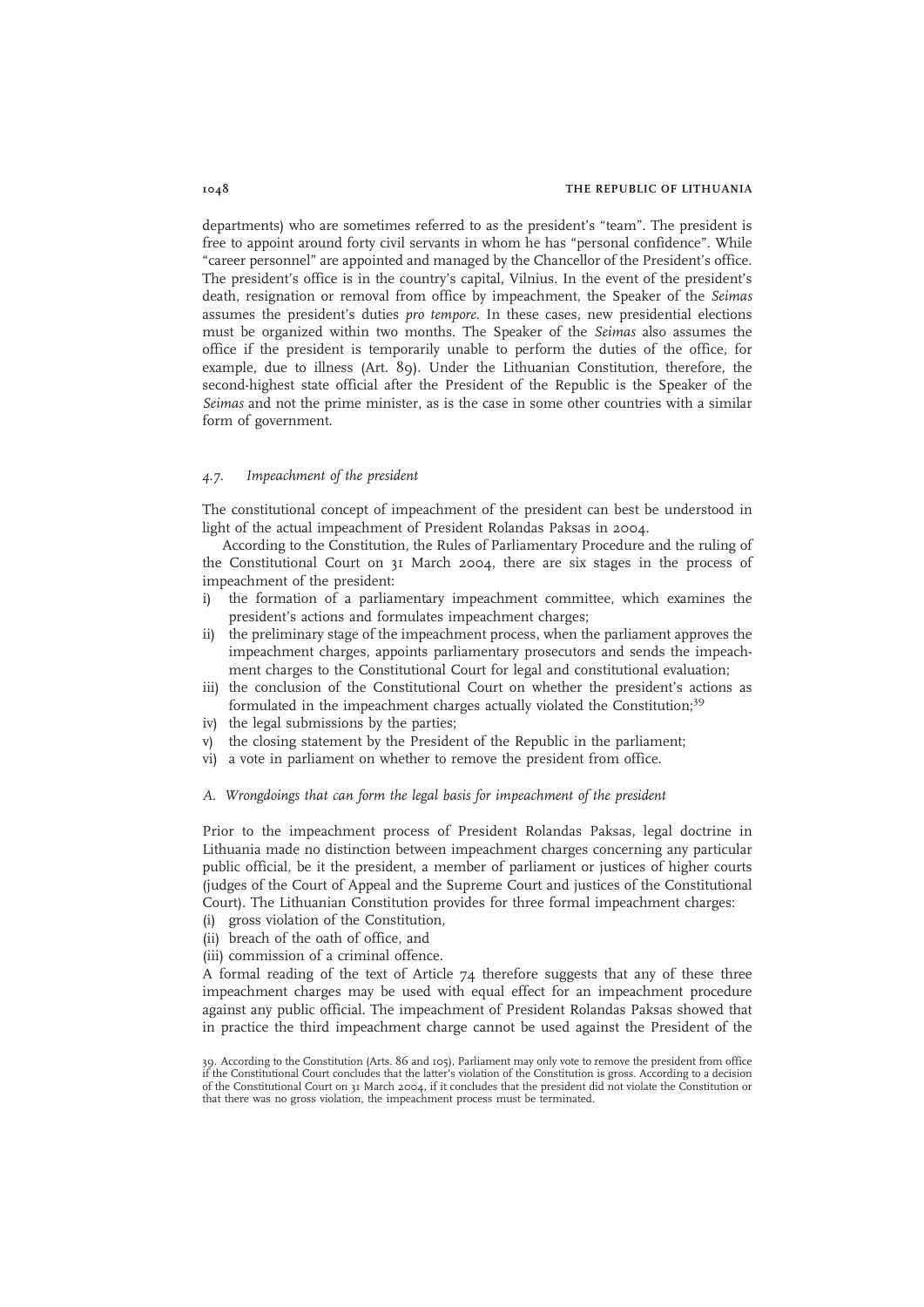#### SYSTEM AND FORM OF GOVERNMENT 1049

Republic since he enjoys constitutional immunity (Art. 86). Accordingly, the only entity competent to make a legal assessment of impeachment charges against the President of the Republic is the Constitutional Court. Pre-judicial investigation institutions have no constitutional competence to institute criminal proceedings against the President of the Republic. Thus it appears that if the Lithuanian president is suspected of committing a serious crime (e.g., high treason), the Constitutional Court should not treat the charge as a criminal offence but could interpret it as a gross violation of the Constitution and as a breach of the oath of office.

Another point to note here is a certain peculiarity of the list of grounds for impeachment in Lithuania. Violation of the Constitution and high treason are often specified as grounds for impeachment in the constitutions of other countries. However, there are very few countries in the world where a breach of the oath of office is grounds for impeachment, first and foremost because an oath is primarily a moral concept. In order to avoid this moral dimension and other difficulties in determining whether president Paksas had breached the oath of office, the Constitutional Court decided to look at the specific wording of the oath and link it with the other impeachment charge, i.e., a gross violation of the Constitution. In its ruling of 31 March 2004, the Court found that a breach of the oath of office is always a gross violation of the Constitution and vice versa.

A final peculiarity of the grounds for impeachment in Lithuania is that in order to remove a person from office, it is not enough to find a violation of the Constitution; the violation must be gross. According to the case-law of the Constitutional Court, not all violations of the Constitution should be regarded as gross violations, and to decide whether a violation of the Constitution is to be regarded as a gross violation, the actual content and circumstances of the president's actions must be evaluated. It should be pointed out here that in the case of President Paksas, the Constitutional Court interpreted the gross violation of the Constitution (and breach of the oath of office) first and foremost from the perspective of President Paksas' vulnerability to and dependence on his former sponsor of the Presidential campaign Mr. Borisov, which the ad hoc parliamentary committee deemed to constitute a threat to Lithuania's national security. In the absence of any such threat to national security, it appears that the Constitutional Court might not have concluded that president Paksas had committed a gross violation of the Constitution or breached the oath of the office. In other words, it seems likely that the Constitutional Court affirmed the charges against the president on the grounds that Mr. Borisov, who was informed by the president that he was under investigation by the security service and to whom Lithuanian citizenship was unlawfully granted, was suspected of having links with foreign secret agencies. Therefore, even though the authors of the Lithuanian Constitution agreed on broader grounds for impeachment than in France, for instance, where the only ground for impeachment of the president is high treason, and did not include high treason as a ground for impeachment in the text of the Constitution, we nevertheless see shades of high treason in the Court's ruling in its interpretation of the very idea of impeachment of the president.

#### B. The institution with power to impeach the president: the parliament or the Constitutional Court?

First of all, it should be noted that the Seimas has the competence to initiate impeachment proceedings and has the power to make the final decision on whether to remove the president from office. Only the Seimas is competent to formulate impeachment charges and to appoint the Seimas' prosecutors, and only members of parliament may vote to remove the president from office. Accordingly, the institution with power to impeach the president in Lithuania is the Seimas.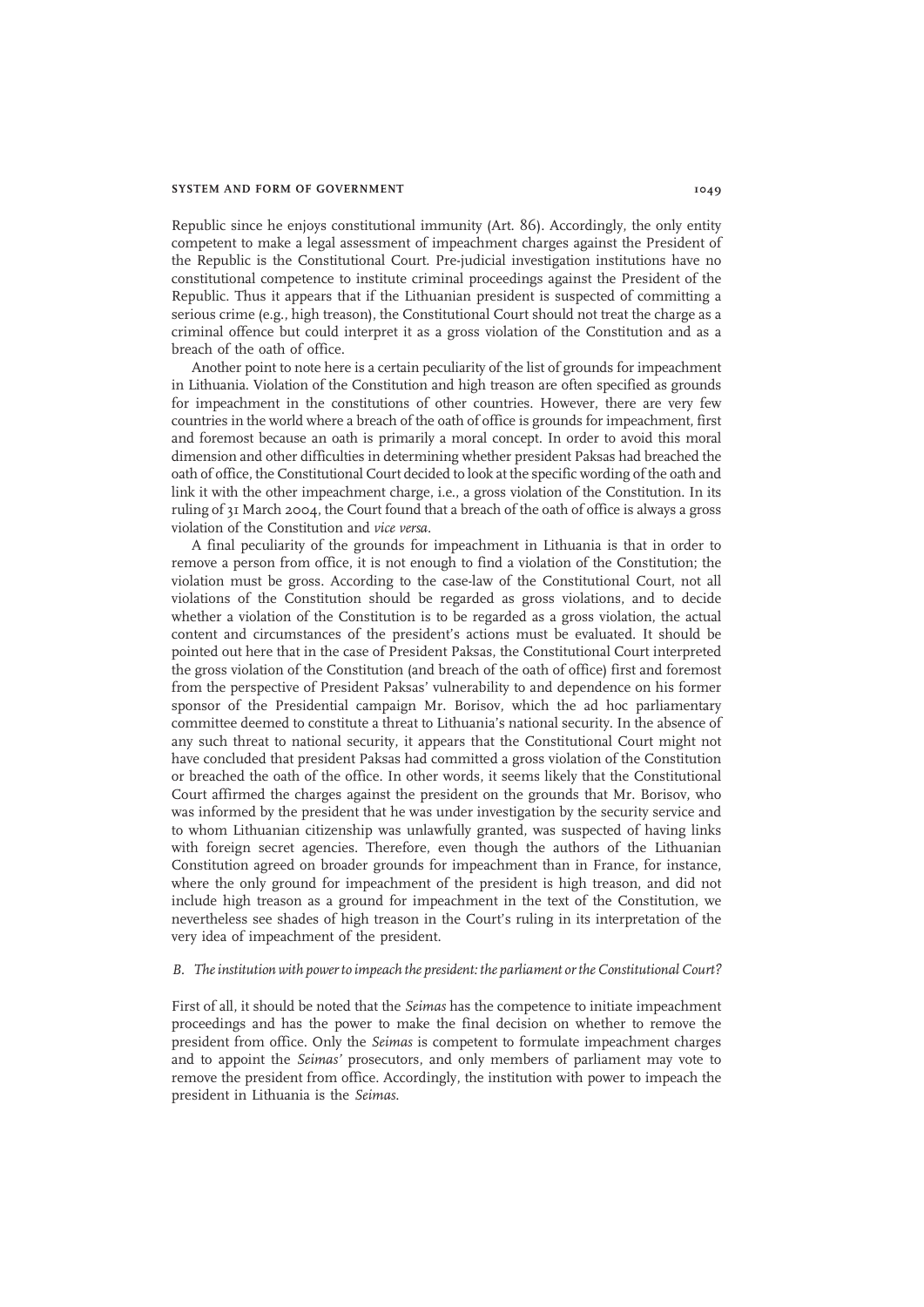But another important actor in impeachment proceedings against the president is the Constitutional Court. This is the only court with competence to determine whether there are constitutional and legal grounds for the impeachment. In other words, parliament may not remove the president from office if the Constitutional Court is of the opinion that the president acted within the boundaries of his discretion and did not violate the Constitution. In this case, the role of the Constitutional Court is somewhat similar to that of a grand jury, because the Court has the power to pronounce a verdict of "guilty" or "not guilty" on the charges brought against the president. Nevertheless, the parliament has the constitutional discretion to allow a president who has been found guilty to remain in office, for instance, if it feels that the president enjoys sufficient public support.

So here we see that in the case of impeachment, the founders of the Lithuanian Constitution did not follow the Austro-German model, which gives the constitutional court the power to remove the president from office. The procedure for impeachment of the president in the 1992 Constitution could be said to be a compromise between the American parliamentary model on the one hand and the Austro-German judicial model on the other.

## C. Parliamentary majority required for removing the president from office

The drafters of the 1992 Constitution established a form of government which can generally be characterized as a "rationalized parliamentary regime" or "a parliamentary regime with some features of semi-presidentialism". The provisions concerning the impeachment of the president were, however, taken from the parliamentarian commission draft constitution. Consequently, the parliamentary majority (three-fifths of all members of parliament) required to remove the president from office is the same as for other senior officials, such as members of parliament and judges. The Constitution does not follow the standard approach where a majority of two-thirds of the members of parliament is required to remove the president from office; indeed, if the majority required to impeach the president had been two-thirds, President Paksas could not have been removed from office since the decision to remove him from office was taken by a margin of just five votes.

#### D. Legal and political consequences of impeachment

According to the Constitution, the constitutional powers and immunity of the president are not affected even when impeachment charges have been laid and approved by the Constitutional Court. This means that throughout the impeachment process, the president continues to hold office in the same way as before the procedure was initiated. During the impeachment proceedings, the president can defend himself with all the legal, political and other powers and means at his disposal, thereby limiting the ability of other legal and political actors (primarily the parliament and the Constitutional Court) to remove him from office.

Until the impeachment of President Paksas, the Lithuanian legal and political environment had no idea what restrictions would be placed on a president who had been removed from office. The Constitution says nothing on this subject. The question is whether a president who has been removed from office for gross violation of the Constitution and breach of the oath of office may run for office in future presidential elections? The political elite in Lithuania made it clear that an affirmative answer to this question would be contrary to the very idea of civil society, the rule of law and other constitutional principles and therefore decided to amend the Law on Presidential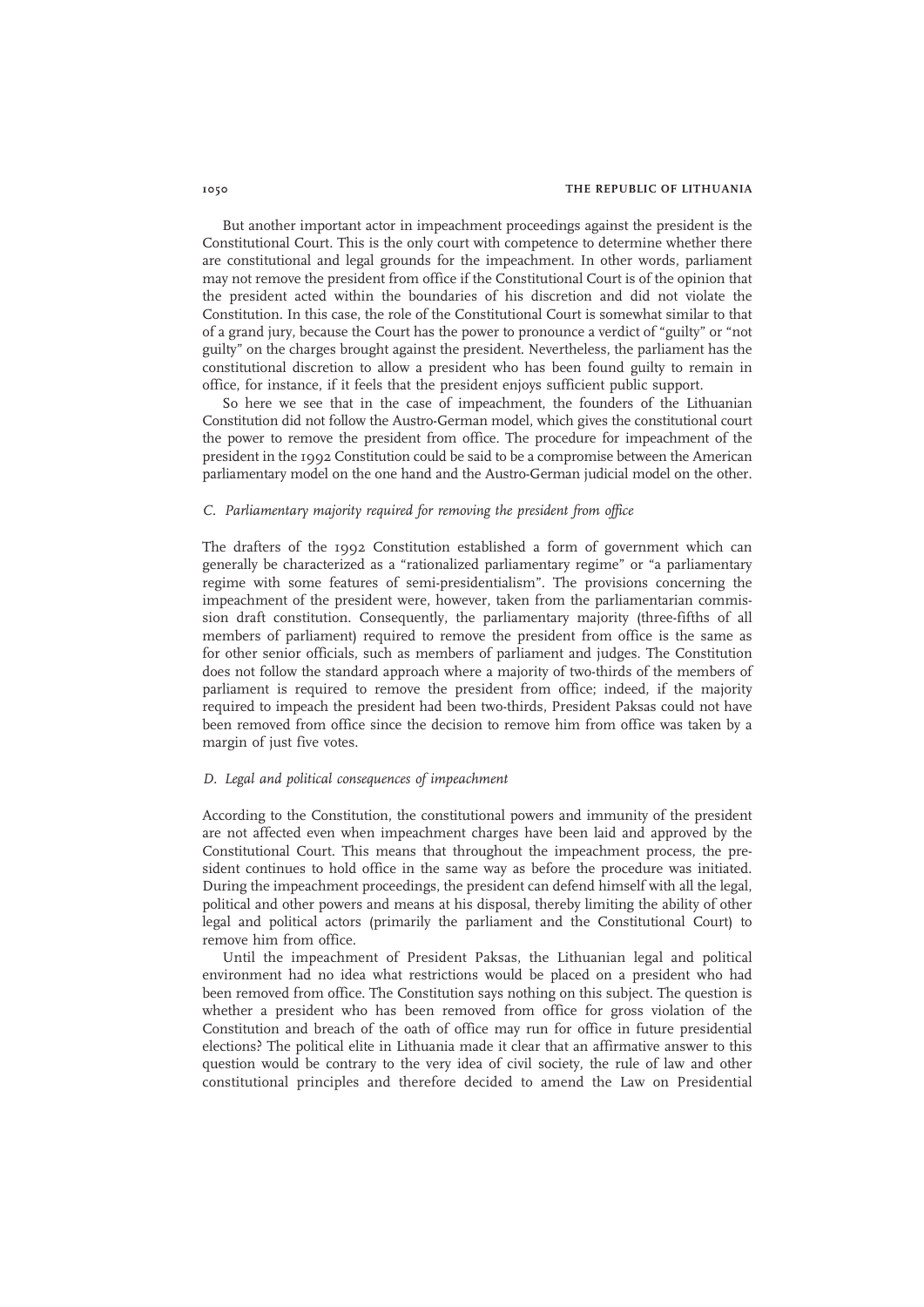#### SYSTEM AND FORM OF GOVERNMENT 1051

Elections and the Constitution to prevent a president who was removed from office from running in presidential elections for the next five years. The Constitutional Court, however, rejected the rationale of this temporary disqualification from the passive electoral right and decided that the spirit of the Constitution requires not just a temporary but a permanent and complete disqualification of such a person from the political arena.<sup>40</sup> The Court's rationale was that a person who has breached the oath to the Nation and been removed from office could never again occupy public office that is connected with an oath of office by virtue of the Constitution. The Court stated that such a person should never "take an oath to the Nation again, for there would always exist a reasonable doubt, which would never disappear […], as to whether this person will really perform his duties as President of the Republic, or, in other words, whether an oath repeatedly taken by this person to the Nation would not be fictitious" (ruling of  $25$  May  $2004$  [see section [III.6]).

In this ruling, the Court indirectly referred to the "permanent political disqualification" clause in the US Constitution and said that the president, once removed from office, may not stand in either future presidential elections or parliamentary elections. Nevertheless, in a judgment of 6 January 2011, the European Court of Human Rights held that application of this "permanent political disqualification" rule in the Lithuanian legal system violated the requirements of Article  $3$  of the  $1<sup>st</sup>$  Protocol of the European Convention on Human Rights ("The High Contracting Parties undertake to hold free elections at reasonable intervals by secret ballot, under conditions which will ensure the free expression of the opinion of the people in the choice of the legislature.").<sup>41</sup>

## 5. THE GOVERNMENT (VYRIAUSYBĖ)

### 5.1. Composition of the government and appointment of its members

According to the Constitution (Art. 91), the government consists of the prime minister and ministers. The President of the Republic is not a member of the government. According to Article 60 of the Constitution and case-law of the Constitutional Court, the prime minister and ministers may be selected from amongst the members of parliament but may not hold any other office than that of member of parliament, i.e., they may not be a member of a municipal council. The Constitution does not impose any residential, citizenship or age requirements on candidates for the post of prime minister or minister (in contrast with the office of the President of the Republic and members of parliament). There is no office of deputy prime minister or minister without portfolio in Lithuania since, according to Article 98 of the Constitution, a minister is the head of a particular ministry.<sup>42</sup> Therefore, if the prime minister is temporarily unable to exercise the powers of the office, another minister deputizes for him (Art. 98). Although the Constitution says that ministers are directly subordinate to the prime minister (Art. 96.), in reality this subordination depends on whether the government is made up of ministers from political parties different from that of the prime minister or of members of the same party. We can

<sup>40.</sup> According to the Court, such a person may not stand for any public office, which by virtue of the Constitution, is linked with an oath of office (the President of the Republic, a member of the national parliament and the office of<br>minister).For more information about this impeachment see Vaidotas A. Vaičaitis, '*Impeachment of the P* the Lithuanian Republic: the procedure and its peculiarities', The Uppsala Yearbook of East European Law 2004, Uppsala University, 2005, pp. 248-282. 41. 6 Jan. 2011 judgment of the ECtHR. Application No 34932/04.

<sup>42.</sup> The number of ministries in Lithuania ranges from thirteen to sixteen. In 2012 there were fourteen ministries: Foreign Affairs, Interior Affairs, Finance, National Defence, Education, Culture, Justice, Economy, Energy, Social Security & Labour, Health, Agriculture, Ecology and Transport.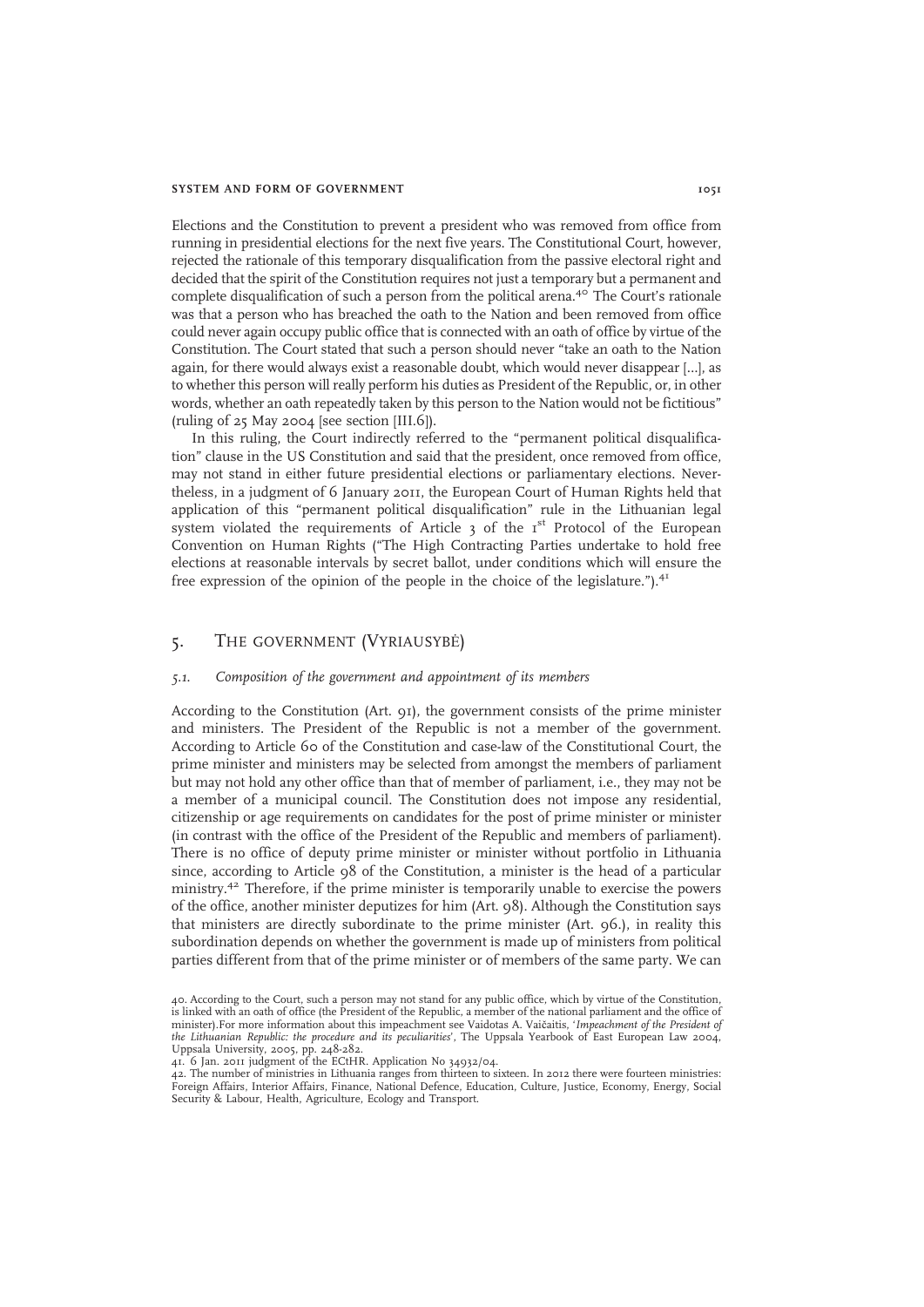only speak of genuine subordination of ministers to the prime minister in the Lithuanian legal system in the latter situation. According to Article 101 (4), a minister must resign if more than half of all members of parliament express no confidence in him. This indicates that members of the government have individual responsibility. On the other hand, all the cabinet members have to resign if parliament expresses no confidence in the prime minister or if the latter resigns (Art. 101(3)), which suggests solidarity or joint responsibility of the government. Joint government responsibility is also implied by Article 101, second sentence, which reads that if more than half of the ministers change, the government has to be reinvested with authority by the parliament (although this provision has been never applied in practice in twenty years of existence of the Constitution).

The Constitution specifically refers to the Minister of National Defence (Art. 140). Other ministries can be established or abolished at the discretion of parliament. It should be noted that, because of multi-party political system, there is no tradition of forming a socalled shadow cabinet in Lithuania.

The prime minister is appointed (generally after parliamentary elections) by the President of the Republic with the approval of the Seimas. The president therefore takes the initiative for the appointment of the prime minister but the president's discretion is limited and constitutional convention dictates that he accepts the results of the parliamentary elections. A new government must always receive a vote of confidence from a majority of the members of parliament.

Ministers are appointed by the president on the nomination of the prime minister. The prime minister presents the list of members of the government and the government's programme to the Seimas for consideration within fifteen days of being appointed. The new government then assumes all its constitutional powers after the Seimas has approved its programme by a majority of the votes of the members of parliament participating in the session (Art. 92).

## 5.2. Competence of the government

The government is the executive branch of central authority. But *executive* in this sense does not mean that the only task of the government is execution of parliamentary legislation. As a rule, the legal basis of the government's competence lies in an act of parliament, but according to the case-law of the Constitutional Court, e.g., a ruling of 18 December 2001, the government may also issue decrees in the absence of empowering legislation, relying directly on the provisions of the Constitution and on the constitutional principle of separation of public powers (Arts. 5 and 94). In principle, the only limitations in this case are that the government should not regulate human rights without an appropriate statute, governmental decrees should not interfere with the competence of the parliament (as set out in Article 67 of the Constitution) and should not be contrary to parliament's legislation. Naturally, the government will rarely act without an appropriate statute to legitimize its actions.

The Constitution assigns principal responsibility for administering the affairs of the State and maintaining national security and public order to the government. In reality the government exercises its powers through different ministries and other public agencies. The government is headed by the prime minister, who represents the government and coordinates the work of the different ministries and agencies. Government decrees (Vyriausybės nutarimas) are adopted by a majority of all the members of the cabinet and are signed by the prime minister and the sponsoring minister. If the government is formed by a single party, the prime minister enjoys powers equivalent to those of his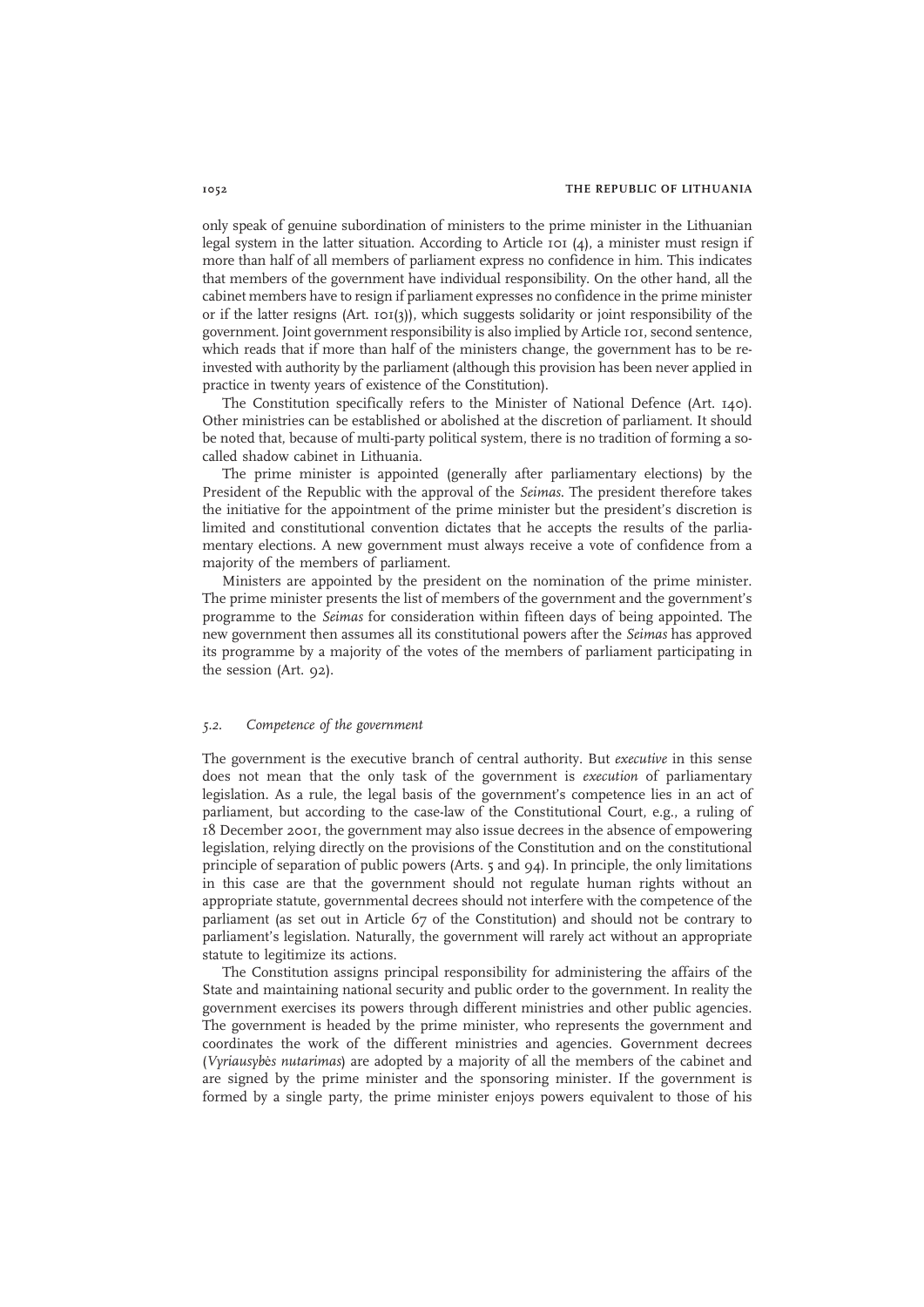#### SYSTEM AND FORM OF GOVERNMENT 1053

counterpart in the Westminster model. If the government is a coalition of several parties (most probable case in Lithuania), however, the prime minister's powers are less substantial. In June 2006 a so called "minority government" was formed the first time after restoration of independence and was runing the country only for a year.

As a rule, the legal basis of the government's activities is parliamentary legislation. A formal reading of Article  $94$  (2) of the Constitution implies that the government is a secondary authority that must await appropriate legislation before issuing decrees implementing that legislation. In practice the government initiates all political and legal reforms and possesses the most important legal and political instruments for implementing its programme. It drafts a large majority of legislative bills, administers public property, prepares the draft of the State budget and collects and distributes the taxes (through the national tax agency (Valstybinė mokesčių inspekcija) and other public agencies). Moreover, through the ministry of foreign affairs, the government establishes and maintains diplomatic relations with other countries and, together with the president, is the main actor in external relations.

#### 5.3. Responsibility and accountability of the government

The government has to have the confidence of parliament and must resign if it loses that confidence or if parliament passes a vote of no-confidence in the prime minister. This has happened only once in twenty years since the adoption of the 1992 Constitution. This vote of no-confidence can also take the form of parliament's refusal to approve an annual State budget. The government must also resign if the prime minister resigns, which reflects the principle of solidarity of the cabinet (Art. 96). An absolute majority of members of parliament may remove any minister from office (Art. 101). Ministers are politically accountable to the Seimas. However, notwithstanding the lack of any provision to this effect in the Constitution, convention provides that the president has the discretion (see also Article 96) to declare his loss of confidence in a particular minister if there is an apparent conflict between the latter's private and public interests. Accordingly, if parliament wants to remove a minister from office, it does not need to pursue a complicated impeachment procedure.

Like members of parliament, members of the government enjoy legal immunity while they are in office. According to the Constitution, the prime minister and other ministers may not be prosecuted or detained without the consent of parliament (Art. 100).

# 6. THE PARLIAMENT (SEIMAS)

Section V of the 1992 Constitution concerning the parliament (Seimas) follows the section on human rights and is the first section devoted to State powers. This position in the order of the sections of the Constitution illustrates the special status that Lithuania's parliament enjoys in relation to other state institutions.

## 6.1. The election of members of parliament

The right of citizens to stand for election and to vote in parliamentary elections is guaranteed in Articles  $4$  and  $34$  of the Constitution. However, a person's right to be elected as a member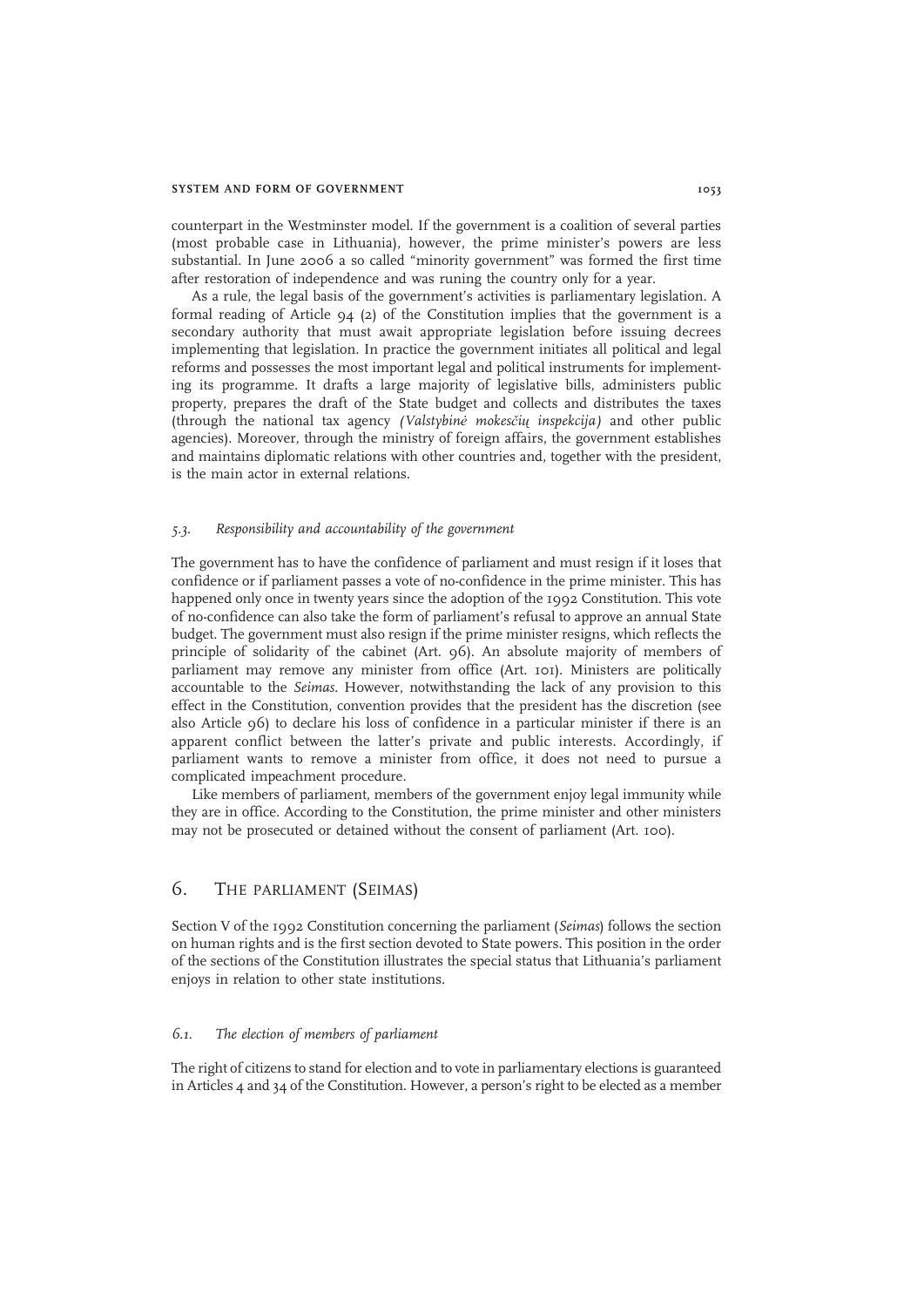of parliament (passive suffrage) is subject to criteria. He or she has to be a Lithuanian citizen who is permanently resident in the country, who is not bound by an oath or a pledge to a foreign state and is at least 25 years old. Judges in office, soldiers engaged in compulsory national service and persons who have not completed a court-imposed sentence, as well as persons declared legally incapable by a court, may not stand for parliamentary elections (Art. 56 and 141). According to the case law of the Constitutional Court, a member of parliament may not hold a dual mandate (for instance, he or she may not also be a member of a municipal council).

#### 6.2. Parliamentary elections and the composition of parliament

According to the Constitution, Lithuania's unicameral parliament, the Seimas, has 141 members. Parliamentary elections are held every four years on the second Sunday of October (Art. 57) on the basis of universal, equal and direct suffrage by secret ballot (Art. 55). Universal suffrage means that every adult Lithuanian citizen aged 18 or older is entitled to vote in parliamentary elections (with the exception of those who are mentally incapable). Equal suffrage means that all voters have one vote, and direct suffrage means that every voter must vote directly and may not transfer or delegate their vote to anyone else.

Legislation provides that half of the members of parliament (71) are elected by a majority system and the other half (70) by a proportional representation electoral system. This mixed electoral system has already been used five times, starting with the elections in 1992. Accordingly, the country is divided into 71 electoral districts for parliamentary elections. Voters receive two ballots and have to elect one representative in each of the districts and also cast a vote for a political party or coalition. They also have the right to indicate five priority candidates in the list. Although the intention in adopting the mixed electoral system was to enjoy the advantages of both systems, in practice the effect of this system is that votes are distributed according to the proportional system, while the majority system does not play an important role at the end of the day.

The Central Electoral Commission (Vyriausioji rinkimų komisija), together with district and local electoral commissions, organizes and monitors the process of parliamentary elections.<sup>43</sup> Legislation provides that the High Administrative Court will, within two days, hear appeals against decisions of the Central Electoral Commission or its failure to act before the end of voting. The Constitutional Court is competent to examine alleged violations of electoral laws within 24 hours of the announcement of the official results. A political party or a candidate that wishes to bring a complaint to the Constitutional Court must do so through the President of the Republic, who according to constitutional practice is obliged to forward this complaint to the Constitutional Court. Following the 1996, 2004 and 2008 parliamentary elections, in response to requests from the relevant political parties and candidates, the president requested a conclusion of the Constitutional Court concerning the election of a particular member of parliament in a particular electoral district. The Constitutional Court, found that although there had been minor infringements, the electoral laws had not been violated in the relevant electoral districts.<sup>44</sup>

<sup>43.</sup> Under this legislation the Central Electoral Commission has, besides the power to organize four types of elections (parliamentary, presidential, municipal and European), also the competence to monitor the financing of political parties and their political advertising during the political campaign.

<sup>44.</sup> See the conclusions of the Constitutional Court on 23 November 1996, 5 November 2004 and 7 November 2008.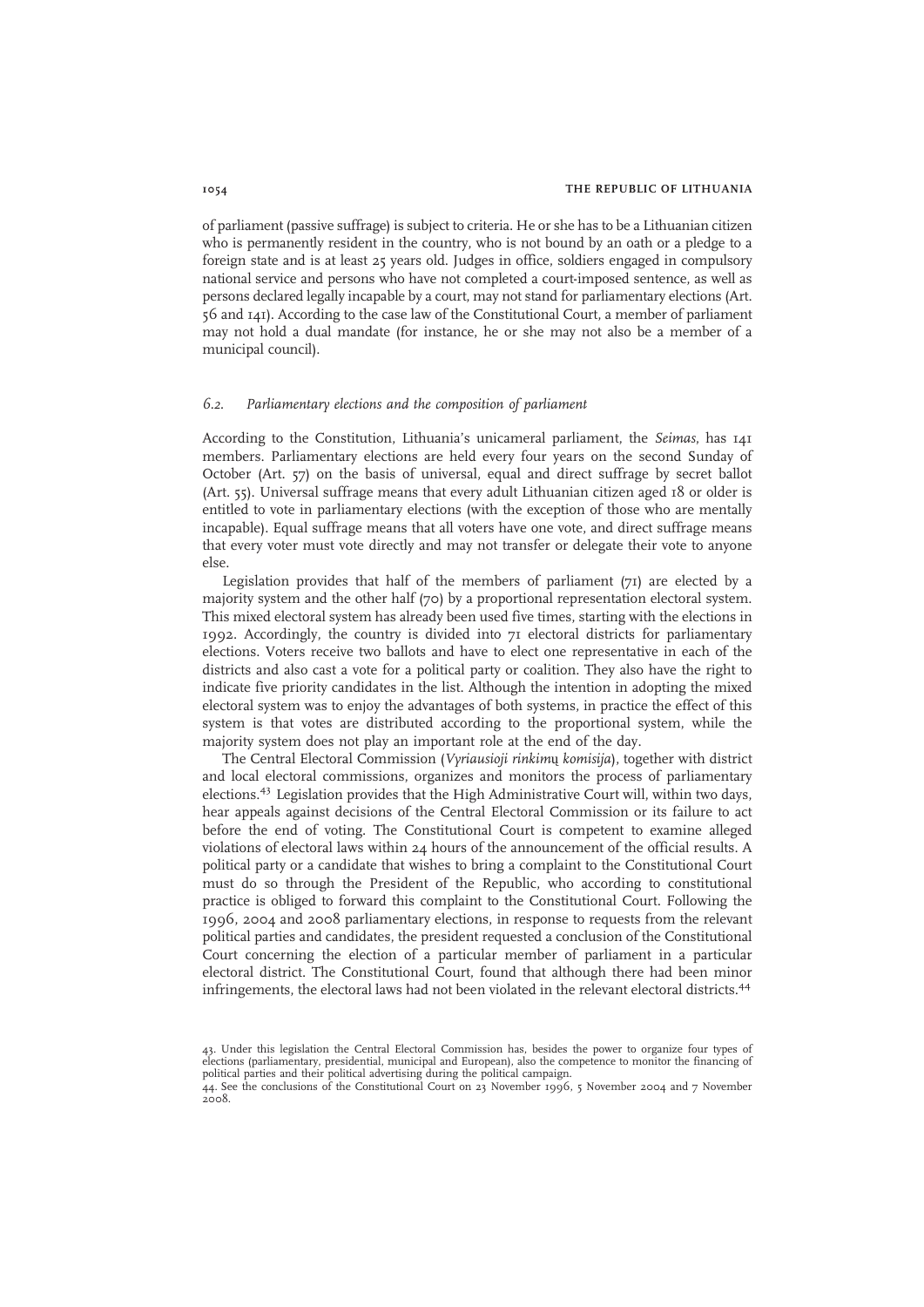#### SYSTEM AND FORM OF GOVERNMENT 1055

#### 6.3. Parliamentary immunity and the impeachment procedure

Article 62 of the Constitution states that members of parliament, as representatives of the Nation, have immunity from prosecution for criminal offences and may not be detained without the consent of the parliament. Nor may members of parliament be prosecuted for their votes or speeches in parliament. They may, however, be declared liable for administrative wrongdoings, acts of personal insult or slander.

Parliamentary immunity is also connected with the constitutional provision that members of parliament may only be removed from office by means of an impeachment procedure supported by no less than three-fifths of all the members of parliament (Art. 74). Lithuania has a mixed judicial and parliamentary impeachment system, which means that even though a member of parliament may have been found guilty of a criminal offence by a criminal court, parliament still has the discretion not to remove him or her from office. According to recent case law of the Constitutional Court, the Seimas may not remove anyone from office if the Constitutional Court decides that the offence does not constitute a breach of the Constitution. This mixed impeachment system produced an unsatisfactory outcome in 1998 when a member of parliament, Audrius Butkevičius, was convicted of taking bribes and given a prison sentence by a criminal court but the motion for his impeachment in parliament did not secure the three-fifths majority required for his removal from office. A similar problem arose during the impeachment of two members of parliament in 2010. After a similar negative conclusion of the Constitutional Court in the case of both the accsued parliamentarians, one of them (Linas Karalius) was removed from the Parliament, but the vote on the removal of the other one (Alexander Sacharuk) did not obtain the required three-fifths majority in the Seimas.<sup>45</sup>

## 6.4. Powers of parliament

#### A. Legislation

Legislation is, of course, the most important instrument the Seimas possesses to exercise its powers, which are set out in Article 67 of the Constitution. The Seimas has "general competence" in the legislative process (by contrast, for example, with the French parliament under the 1958 constitution). This means that the Seimas may enact laws regarding any matters in the social, economic and private sphere. Following the (continental) European constitutional tradition, the Lithuanian Constitution does not contain a clause similar to the First Amendment of the US Constitution forbidding parliament from passing certain kinds of legislation. Naturally, this does not mean that the Lithuanian legislature has carte blanche in the legislative process. Legislation adopted by the Seimas must be consistent with the Constitution, including the case law of the Constitutional Court, the case law of the European Court of Human Rights and, since

<sup>45.</sup> In a conclusion of the Constitutional Court of 27 October 2010, the Court stated that the action of one member of parliament (Alexander Sacharuk) at the plenary sittings whereby on 8 occasions he voted instead of another MP<br>(Linas Karalius), because the latter was travelling in some Asian states, constitutes a gross violation of<br>th parliamentarian Linas Karalius who, for reasons of travel in Asia, failed to attend the plenary sittings of the Seimas on 13, 14, 19, 20 and 21 January 2010, and the sittings of the Committee on Health Affairs, without good reason. Here it is important to mention that this impeachment procedure does not apply for the removal of the prime minister or a minister. According to Article 101 of the Constitution, a minister must resign if more than half of all the members of parliament support a vote of no confidence in him or her.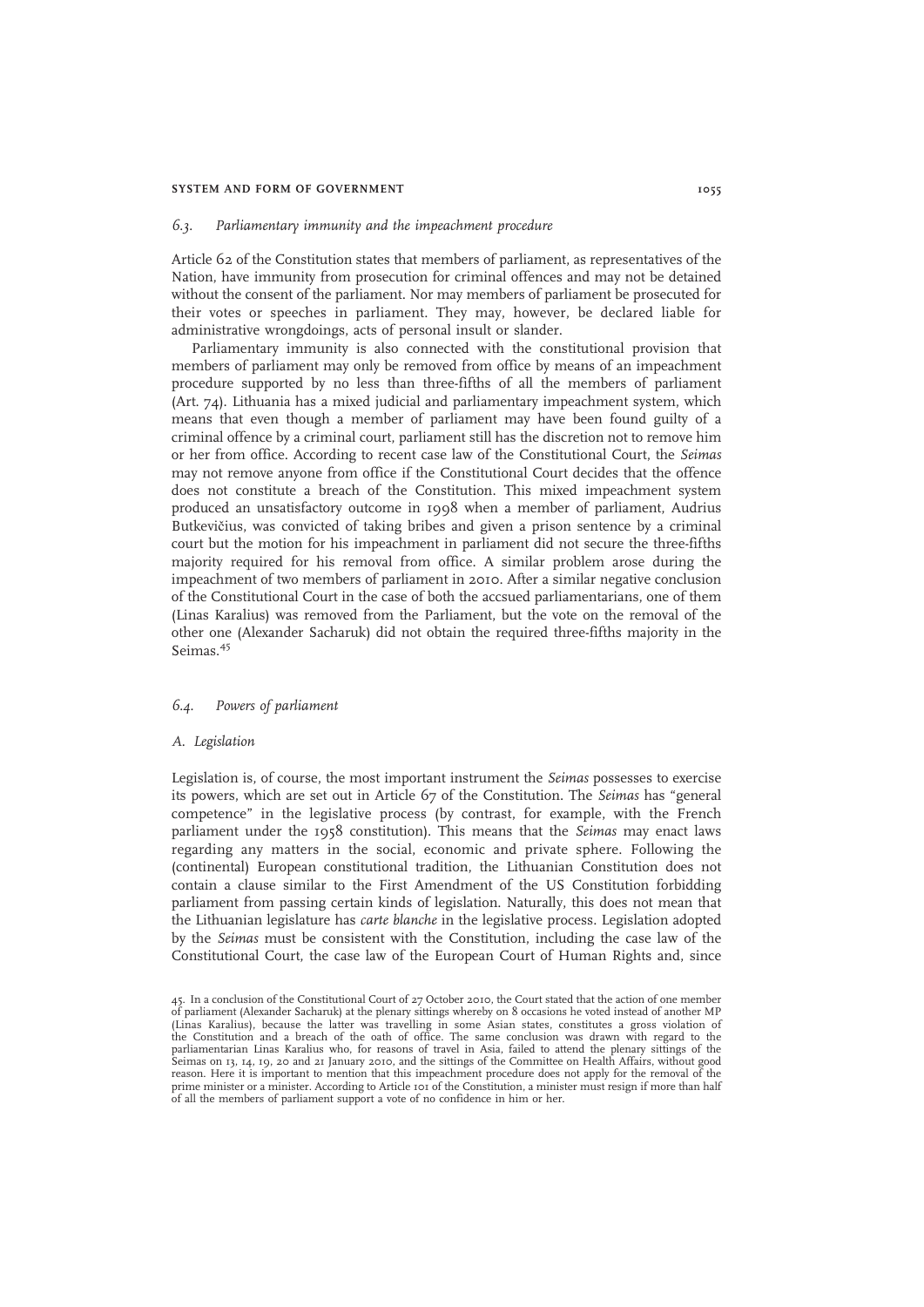Lithuania's accession to the EU, with European legislation, including the case law of the European Court of Justice.

Legislative procedure. Every member of parliament has the right to initiate legislation in Lithuania, as have the government and the president. Citizens also have the right of legislative initiative, and the Seimas must consider a draft law submitted to it by at least 50,000 Lithuanian citizens (Art. 68). The government, through its various authorities, prepares a large majority of bills and presents them to parliament. There are three steps in the procedure for the enactment of laws in the Seimas but they do not follow the traditional practice of three readings. The first step is the presentation of the bill and its acceptance in principle in a plenary session. The second stage involves hearings and deliberations on the bill in a parliamentary committee. The third step is the final adoption of the bill in a plenary session of the parliament. The Seimas' Standing Orders also provide for an accelerated procedure for the adoption of legislation. Legislation in Lithuania is divided into two types of statutes: ordinary laws (įstatymai) and organic laws (konstituciniai įstatymai). This distinction is based on the number of members of parliament required to vote in favour for the law to be passed. Ordinary laws are enacted by a simple majority of the votes of deputies participating in the session. As far as organic legislation is concerned, according to Article 69 of the Constitution, firstly, the list of organic laws should be enacted by a majority constituting no less than three-fifths of the votes of all members of parliament and, secondly, a particular organic law from this list should be passed by a majority of at least half of all members of parliament. According to the Rules of Parliamentary Procedure (the Standing Orders), a quorum of no fewer than half of all members of parliament is required to pass legislation.

Organic legislation involves laws intended to flesh out the provisions of the Constitution. An original feature of Article 69 of the Constitution is that it provided that one of the first legislative tasks of the Seimas was to adopt "the list of organic laws". But the adoption of a list of organic laws would have imposed certain legislative restrictions on the parliament, since a qualified majority would be required for the adoption of the laws included in the list. The Seimas therefore decided not to constrain its future legislative competence until 2012, when the list of organic laws was finally adopted.<sup>46</sup> Before that, the only way to adopt an organic law used to be an Amendment to the Constitution with reference to certain organic laws. Up to 2012, only two organic laws have been adopted in Lithuania after consequent constitutional amendment, and one of them was declared void by the Constitutional Court (ruling of 24 December 2002).<sup>47</sup>

Once a statute has been adopted, it has to be signed and promulgated by the President of the Republic. The president has no right to refer a question concerning the constitutionality of a statute to the Constitutional Court either before or after it has been promulgated. Instead, the president has the power to veto the statute. The parliament may overrule the president's veto by an absolute majority of votes of all the members of parliament in the case of ordinary legislation and by a three-fifths majority of the votes of all deputies in the case of organic legislation. A statute enters into force after its promulgation by the President of the Republic and its publication in the official gazette, Valstybės žinios

<sup>46.</sup> The list includes organic laws: the National language organic law, the National emblem organic law, the National flag organic law, the National anthem organic law, the Referendum organic law,the Electoral code adoption organic law, the Popular legislation initiative organic law, the Petition organic law and the Emergency powers organic law.

<sup>47.</sup> According to the amendment of Article 47 of the Constitution of 23 Jan. 2003, foreigners in Lithuania may purchase land, interior waters and forest under a procedure prescribed by organic law. On 20 March 2003, the Seimas<br>adopted a corresponding organic Law "On the implementation of amendment of Article 47 paragraph 3 of the<br>C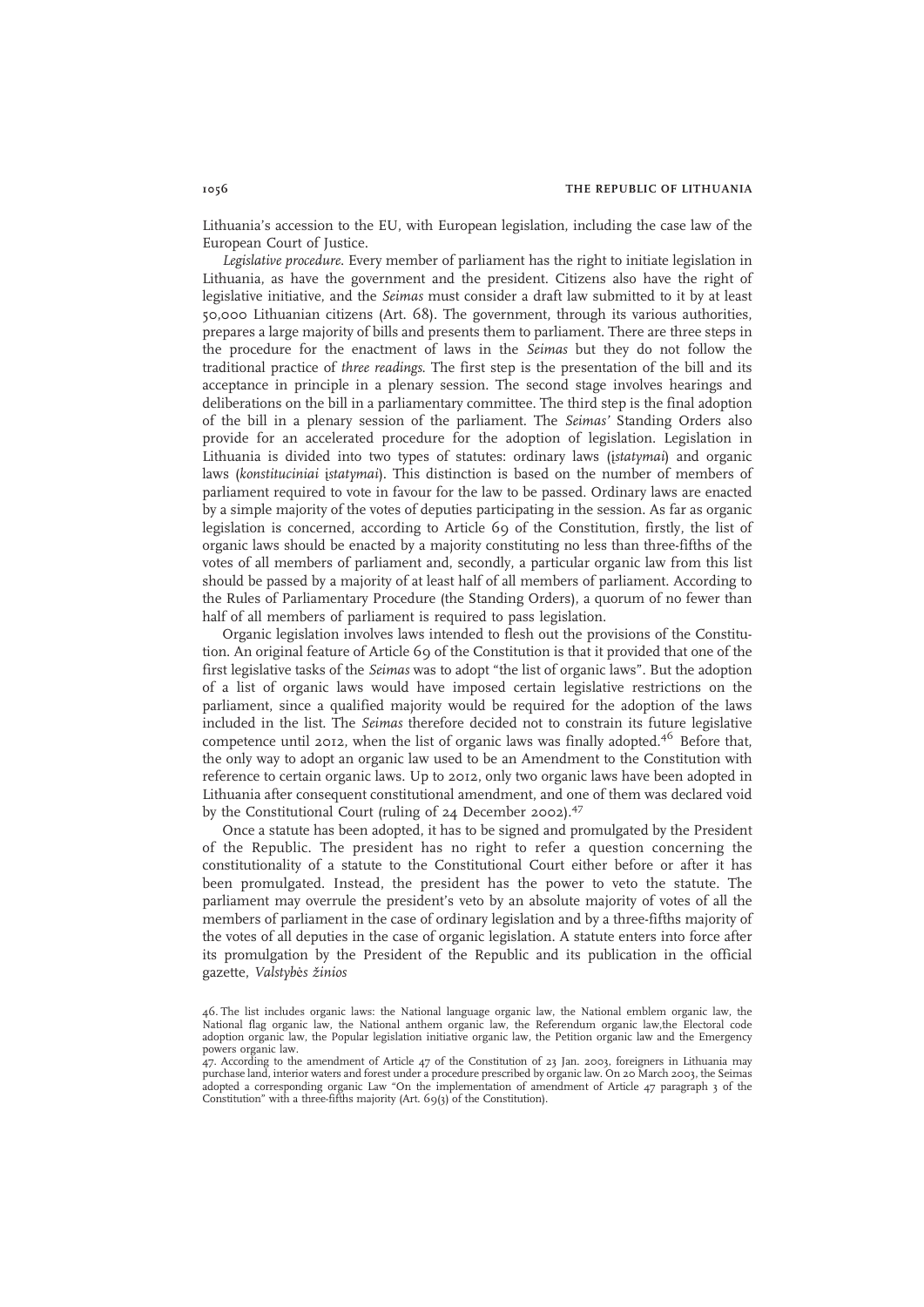#### SYSTEM AND FORM OF GOVERNMENT 1057

#### B. Parliamentary scrutiny

One of the main traditional functions of the parliament is to control the government's activities. In Lithuania, the parliament's powers of scrutiny extend to the cabinet of ministers (the government) and other executive agencies but not to the President of the Republic (who is not a member of the government). Government scrutiny is, of course, not always effective since the government is formed by the parties that constitute a majority in parliament and, as a rule, enjoys their confidence. If it wishes, however, there are a number of ways in which the parliament can show that the government has lost this confidence. It can pass a vote of no confidence in the government or it can refuse to approve the annual State budget presented by the government. Although the parliament can use these legal instruments in its scrutiny of the government, the principal means by which the parliament (in fact, opposition parties) exercises control over the government is through parliamentary committees and at what are known as "the government's hours" during the parliament's plenary sittings.

Parliamentary committees in Lithuania correspond to the appropriate ministries, and the relevant committee is entitled to receive all information from the ministry and to invite the minister concerned to the sittings of the committee. The Audit Committee deserves special mention here. The remit of the Audit Committee is not only to control how the government and its agencies administer public property but also to scrutinize the National Audit Agency (Valstybės kontrolė), which is itself responsible for supervising the legality and efficiency of the administration of public property and the implementation of the State budget. As a rule, the chairman of the Audit Committee is a member of an opposition party.

The "government's hours" is an instrument for scrutinizing the executive and gives members of parliament, especially those in the opposition, the opportunity to submit questions publicly to the prime minister or other ministers about the government's actions or omissions. The fact that the government's hours are usually held every week during plenary sessions of parliament and are fairly well covered in the national media makes it a fairly popular instrument of control.

#### C. Other powers of the parliament

Other traditional areas of competence of the parliament in Lithuania are the power to set taxes and to approve the annual state budget. The Seimas also has the discretionary power to call elections for the President of the Republic and municipal elections. Only the Seimas can establish administrative units in the country and ministries of the central government. The Seimas also has the power to ratify and renounce international treaties and agreements. An international treaty that has the effect of changing the state's boundaries must be ratified by a four-fifths majority of the members of parliament (Art. 10). As a rule, the parliament organizes plebiscites. The Seimas exercises almost all of its powers through legislation, i.e. by enacting an appropriate statute ( $i$ statymas).<sup>48</sup>

The parliament, acting alone or in collaboration with the president, nominates senior State officials. It has the power to approve or reject the candidate nominated by the president for the post of prime minister. It also appoints justices of the Constitutional and Supreme Courts and other senior public officers from candidates submitted to it by the

<sup>48.</sup> Parliamentary scrutiny, the appointment of officials, the impeachment procedure and some other parliamentary procedures do not require the enactment of a Statute (įstatymas) but another kind of legal act (e.g. Seimo nutarimas).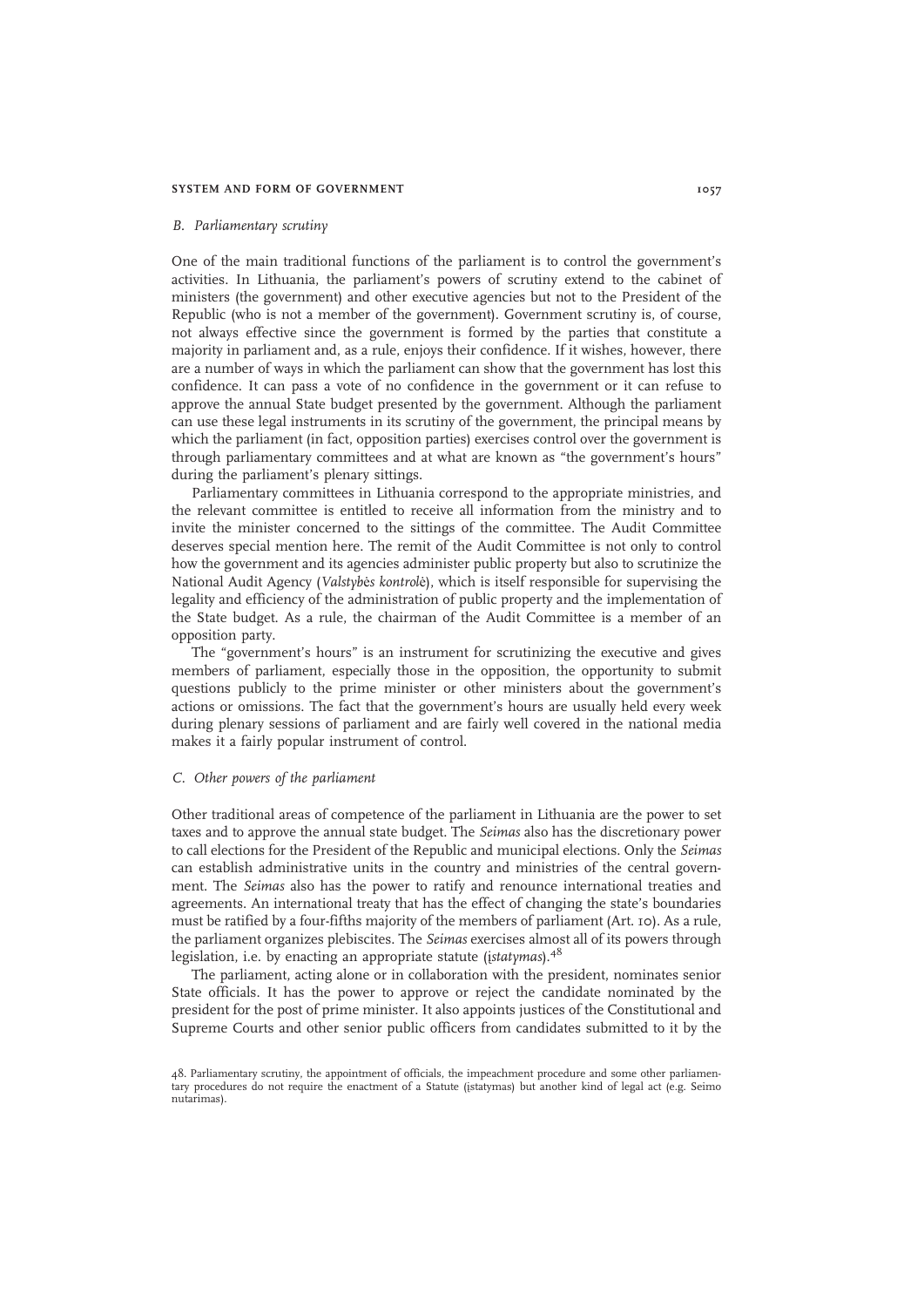president. The parliament has sole power to appoint the head of the National Audit Agency, the President of the Bank of Lithuania, ombudsmen and members of the Central Electoral Commission. The parliament may also remove persons (appointed by it to an office) by a majority vote of all its members, with the exception of those officials who may only be removed from office by an impeachment procedure (Art. 75).

Only the parliament has the power to remove senior public officials from office through the impeachment procedure. These senior officials are listed in Article 74 of the Constitution and they are the President of the Republic, members of parliament, the justices of the Supreme Court and the Constitutional Court and the judges of the Court of Appeal. The article also lists the grounds for impeachment, which are gross violations of the Constitution, breaches of the oath of office and commission of a criminal offence. The latter ground may be not invoked against the President of the Republic, in view of his immunity.<sup>49</sup>

#### 6.5. Dissolution of parliament

The President of the Republic has the power to dissolve parliament, but this power has never been used in the thirteen years since the adoption of the 1992 Constitution. The president's discretionary power is actually fairly weak since it can only be used in two cases: (i) if the Seimas fails to approve the government's programme within 60 days of its presentation or (ii) on a proposal by the government, if the Seimas expresses no confidence in the government (Art. 58.). However, the president's power is limited not only by the fact that it is confined to these two instances and that it actually depends on the will of the government, but also by the fact that after dissolution, a newly elected parliament may declare new elections for the office of President of the Republic (Art. 87). The president is therefore only likely to use this discretionary power in the event of a serious political conflict between the government and the Seimas and if there is the assurance of sufficient public support for this risky political act.

#### 6.6. Political parties in parliament

According to Article 35 of the Constitution, no one may be compelled to belong to any political party or association. This constitutional provision was drawn up as a preventive measure to avoid the re-occurrence of experiences under the soviet occupation. At that time, the soviet state was promoting the monopoly of the communist party and the communist youth organization. In 1989-1990 most of the political parties of the First Lithuanian Republic were re-established. Nowadays two major parties dominate the country's political arena: Conservatives<sup>50</sup> on the centre-right and Social-democrats on the centre-left. In 2012, there were about 40 registered political parties in Lithuania, but

<sup>49.</sup> The impeachment procedure in parliament has been used during 1992-2012 period: in 1999, 2004 and 2010. The first and the third case involved the impeachment of members of parliament and the second case involved the President of the Republic. In 1999, despite being convicted of a crime (bribery) in a criminal court, the MP (Audrius Butkevičius) was not dismissed from office for purely political reasons. However, in 2004 the President of the Republic, Rolandas Paksas, was removed from office in impeachment proceedings after a conclusion of the Constitutional Court. And in 2010, one MP (Linas Karalius) was removed from parliament, but another one (Alexander Sacharuk) succeeded in keeping his parliamentary mandate because of the lack of a three-fifthsmajority vote, although the impeachment procedure was started for investigation of mutual offence.

<sup>0.</sup> The official name of the party is "Homeland Union – Lithuanian Christian Democrats" (Tėvynės Sąjunga – 50. HE ULICIAI HALLO S. SIC FINO.<br>Lietuvos Krikščionys Demokratai).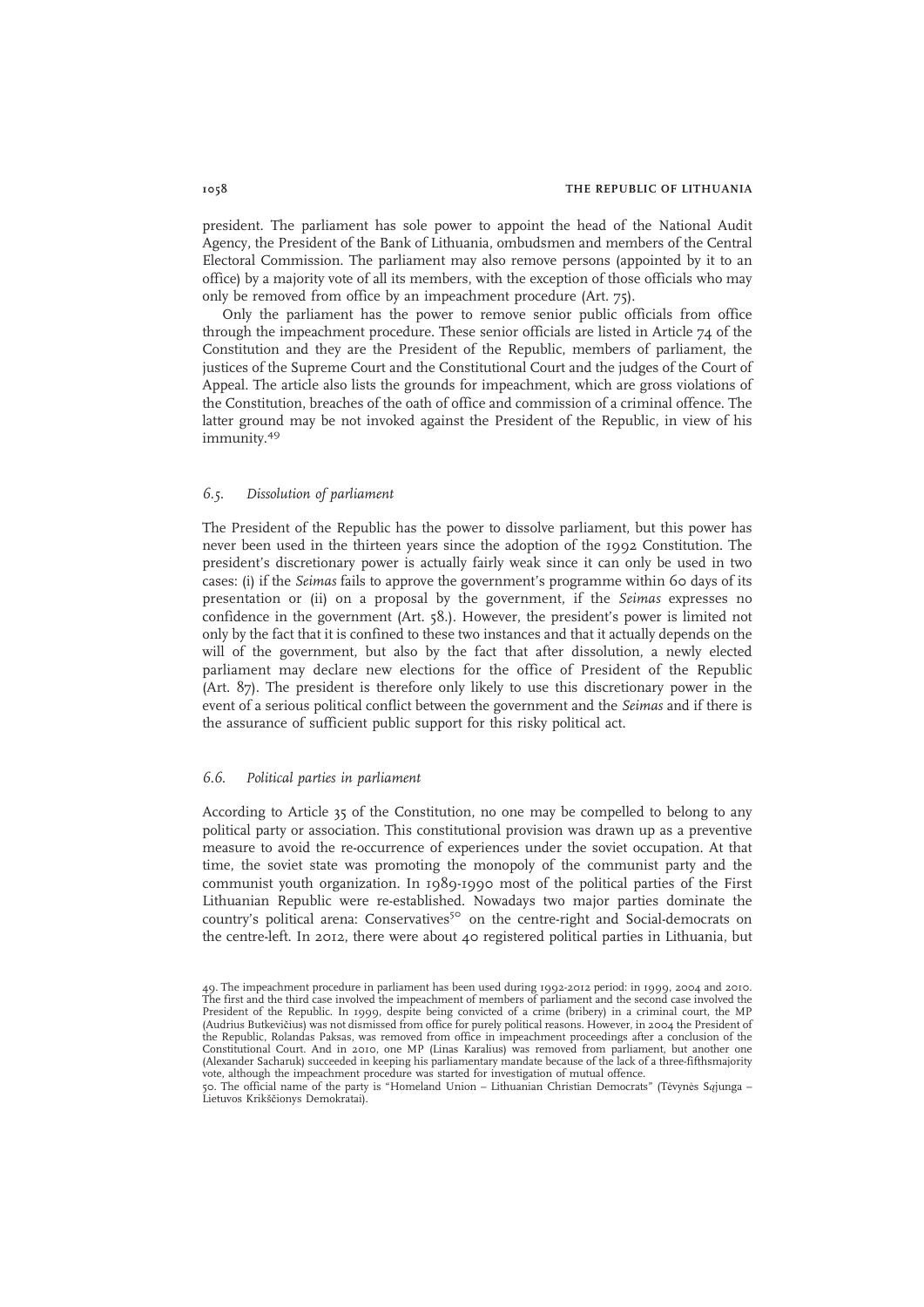#### SYSTEM AND FORM OF GOVERNMENT 1059

only half of them reached the threshold of one thousand members, the minimum requirement to participate in parliamentary and other general elections, according to the Act On Political Parties. During the 2008 parliamentary elections only 7 political parties reached the required 5% voting-threshold and were able to form parliamentary groups in parliament.<sup>51</sup> There is a symbolic "leader of the opposition" post in Seimas, which is occupied alternately by the leader of a different opposition party, in accordance with the Rules of Parliamentary Procedure. In 2004, the Law on funding of, and control over funding of, political parties and political campaigns was adopted, according to which all political parties reaching 3% votes in parliamentary, municipal or European elections may receive State budget appropriations, which every year are redistributed according to the results of the last elections.

## 7. AGENCIES OF STATE CONTROL

#### 7.1. Ombudsmen

Article 73 of the Constitution provides for the office of Seimas ombudsmen (Seimo kontrolieriai). This article is included in the section of the Constitution dealing with the parliament although the institution of the Seimas ombudsman is an independent public entity. The explanation for this lies not only in the title of the institution but also in the fact that the institution of the ombudsman has historically evolved from an agency of the parliament. According to the Law "On the Seimas Ombudsmen", the Seimas must appoint two Seimas ombudsmen for a term of five years. The ombudsmen may not be reappointed and may only be removed from office following a vote of no confidence adopted by a majority of all the members of the Seimas (Art. 75). Although members of parliament can ask the ombudsmen to investigate a specific matter on the basis of information they have received, the ombudsmen receive the majority of complaints directly from citizens.

The Seimas ombudsmen could be called "maladministration ombudsmen" since, according to Article 73, their task is to examine complaints from citizens about bureaucratic intransigence and abuse of authority by public officials. According to the Law "On the Seimas Ombudsmen", one Seimas ombudsman have the power to examine complaints concerning state officials (with the exception of the President of the Republic, members of parliament, the prime minister or judges) and another one has a competence regarding officials of local government. The institution of ombudsman is regarded as a non-judicial agency (as opposed to a "pre-judicial institution"), since decisions of the ombudsmen may not be appealed to the courts. Although decisions of an ombudsman concerning a particular public official formally are recommendations, public bodies tend to follow them. According to the Constitution, the Seimas ombudsmen may not initiate a review of the constitutionality of legal acts they are reviewing. Since the powers of the Seimas ombudsmen are limited to controlling bureaucracy and abuses of power, according to ordinary legislation, the offices of the ombudsman for Equal Opportunities and for Child Rights Protection were established as separate institutions in 1998 and 2000, respectively.

51. In 2008, a ruling majority was formed of 4 political parties: Conservatives (holding the post of prime minister), populist "Resurrection" party and two liberal parties (Liberal and Centre Union and Liberal Movement).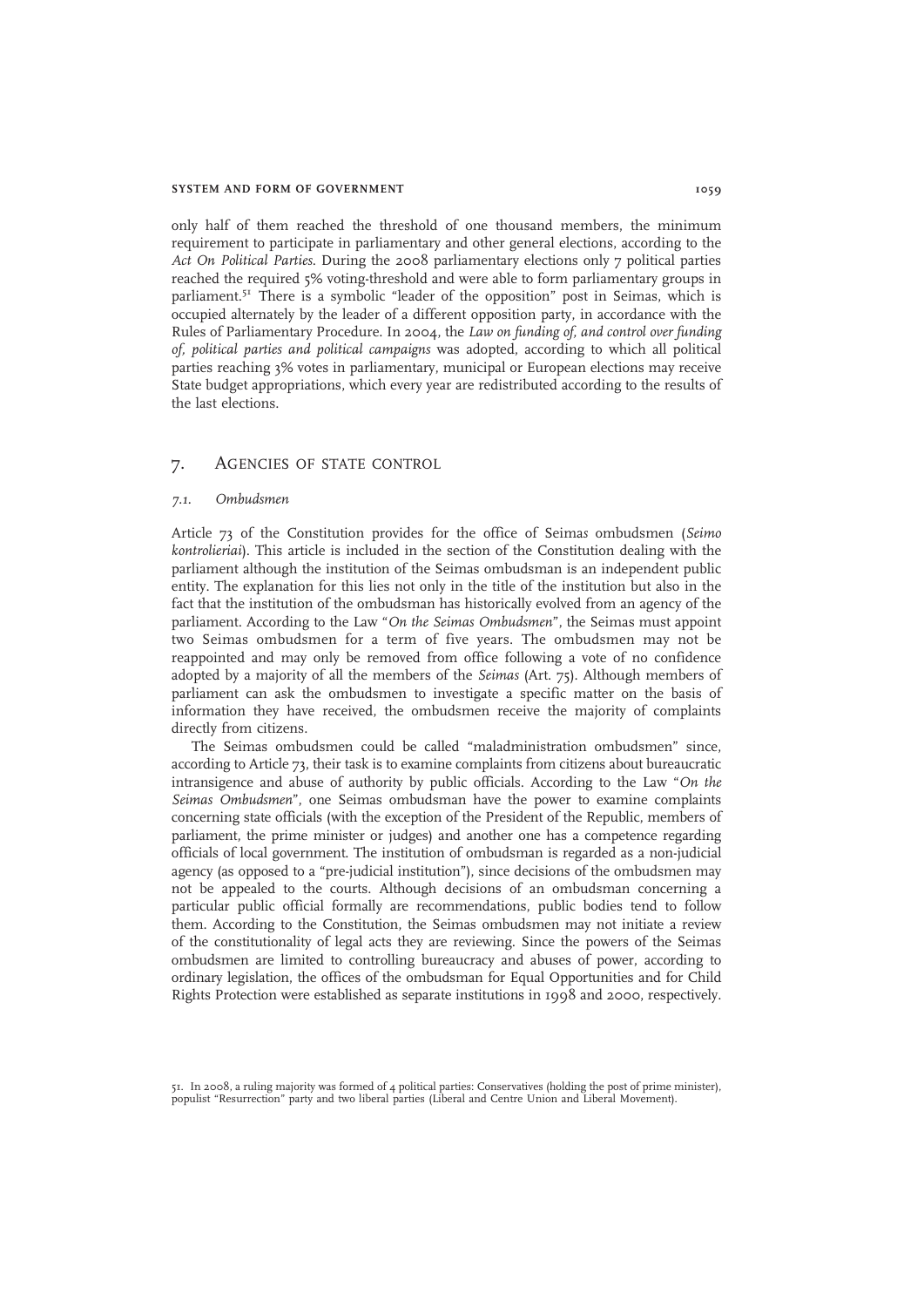#### 7.2. National Audit Agency (Valstybės kontrolė)

The legal status of the National Audit Agency is regulated by section XII of the Constitution, which guarantees the independence of this institution. According to Article 134, the National Audit Agency supervises the lawfulness of use of state property and the state budget. The National Audit Agency Act (Valstybės kontrolės įstatymas) specifies two main goals of the institution: 1) to supervise the lawfulness and effectiveness of the management and use of state property and execution of the state budget and 2) to promote positive and effective public audit impact on the management and control of public finance, and public management oriented towards results and public needs. In order to achieve these goals it uses two types of public audit: financial and performance (competence) public audit. The National Audit Agency has a competence to carry out the public audit of: 1) State budget implementation; 2) use of state funds; 3) management, use and disposal of state property; 4) implementation of the budget of the State Social Insurance Fund; 5) implementation of the budget of the Compulsory Health Insurance Fund; 6) use by respective fund management institutions and beneficiaries of funds of the European Union allocated to the Republic of Lithuania and implementation of programmes in which Lithuania participates; 7) The State Control carries out audits of the use of state budget funds allocated to municipal budgets.

#### 7.3. Lithuanian Central Bank (Lietuvos Bankas)

Another constitutionally protected autonomous control institution is the Lithuanian Central Bank. Originally Article 125 provided that the Lithuanian Central Bank has a currency emission competence, but this provision has been removed by the 2006 Constitutional Amendment in order to be prepared to join the Euro zone, if needed. According to ordinary legislation, the main task of the Central Bank is to guarantee stability of prices. Other functions of this institution so far are: 1) to issue the currency of the Republic of Lithuania (Litas); 2) to formulate and implement monetary policy; 3) to determine the Litas exchange rate regulation system and announce the official exchange rate of the Litas; 4) to manage, use and dispose of foreign reserves of the Bank of Lithuania; 5) to act as a State Treasury agent; 6) to issue and revoke licences for credit institutions in the manner and cases established by law; 7) to establish principles and procedures for financial accounting and reporting of credit institutions; 8) to encourage stable and efficient operation of payment and securities settlement systems; 9) to collect monetary, banking and balance of payments statistics, as well as data on Lithuanian financial and related statistics, to implement standards on the collection, reporting and dissemination of the said statistics, and to compile the balance of payments of the Republic of Lithuania.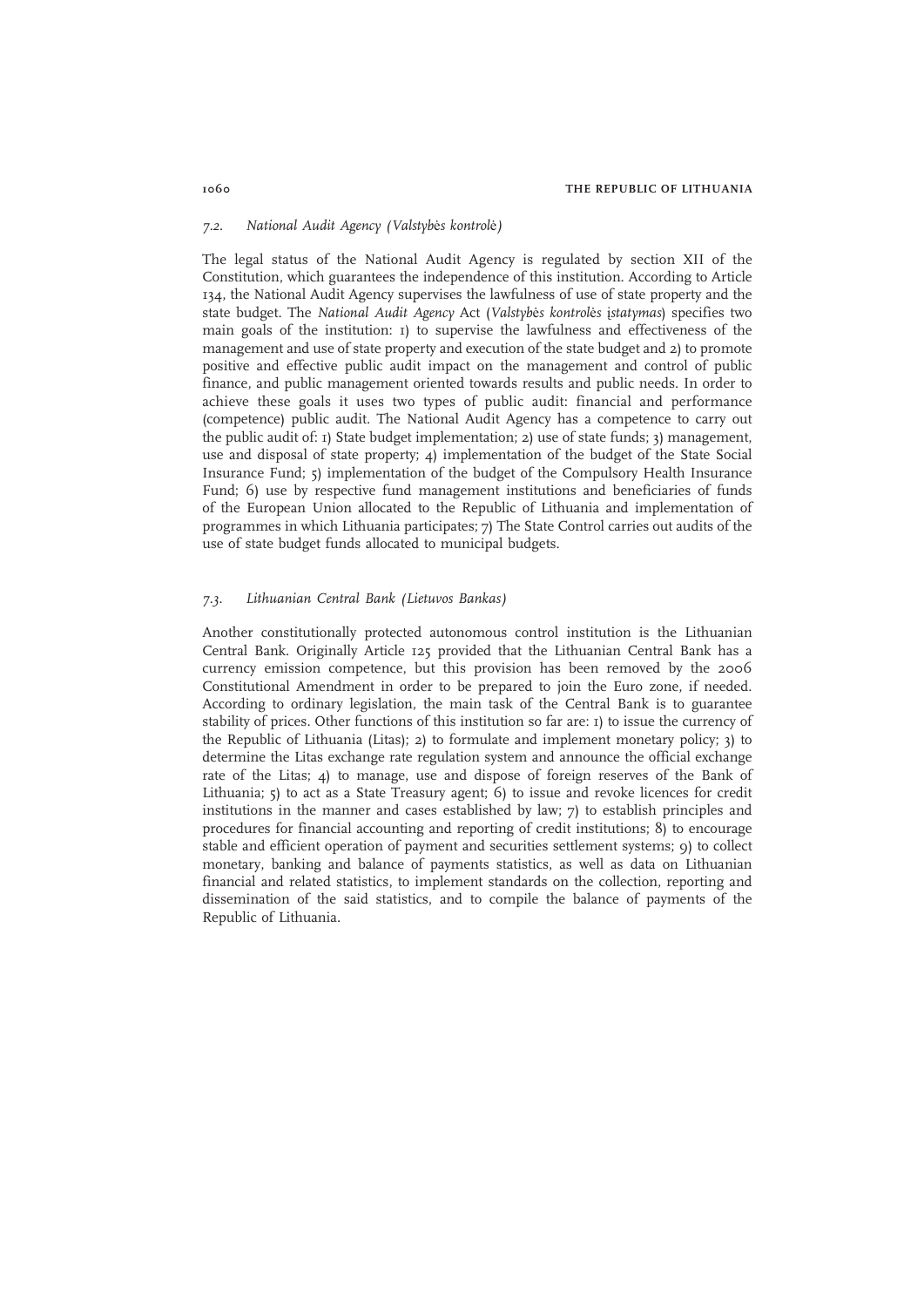# IV. The Constitutional Court (Konstitucinis teismas)

It is difficult to exaggerate the role of the Constitutional Court in the Lithuanian political and legal system. As is the case in almost all the new democracies of Central and Eastern Europe, the 1992 Lithuanian Constitution established a strong Constitutional Court (according to the Austro-German model) in order to guarantee constitutionalism, the rule of law and the protection of human rights.

## 1. SELECTION AND APPOINTMENT OF THE JUSTICES

The method of selection of justices of the Constitutional Court has already proved its effectiveness, which might explain the Court's success in assuming a prominent role and gaining authority among other legal and political actors, along with popular public support. Ordinary legislation provides that as a rule, prospective justices will be selected from among university professors. This is one of the crucial factors in explaining how the Court has been able to change the entire legal system and even the legal mentality of political and legal actors in Lithuania through its case law. Judges of ordinary courts who had been trained and practised in the narrow-minded Soviet judicial system would not have been able to adapt to the new legal concepts of civil society, the rule of law and the democratic state in the immediate aftermath of the Soviet occupation in the 1990s. The Lithuanian Constitutional Court was established in 1993, the same year in which the first justices were appointed to it.

The nine justices of the Constitutional Court are appointed for nine years and may not be reappointed. Every three years the Court is reconstituted with the appointment of three new justices. The justices are appointed by the Seimas. One candidate is proposed by the President of the Republic, a second by the Speaker of the Seimas, and a third by the Chief Justice of the Supreme Court. The Seimas may reject a candidate but has never done so. The Seimas also appoints the Chief Justice of the Constitutional Court on the President's nomination.

The justices have immunity and may not be detained or prosecuted for criminal offences without the consent of parliament. They can only be removed from office through impeachment proceedings in parliament. Justices of the Court (like ordinary judges) may not occupy any other public office, but according to Article 113 of the Constitution, they may continue their academic career.

## 2. THE RIGHT TO ADDRESS THE CONSTITUTIONAL COURT

The Constitution of Lithuania does not provide for a system similar to that of constitutional complaint in Germany or amparo in Spain, which allows individuals to address the Constitutional Court. Questions are submitted to the Constitutional Court by political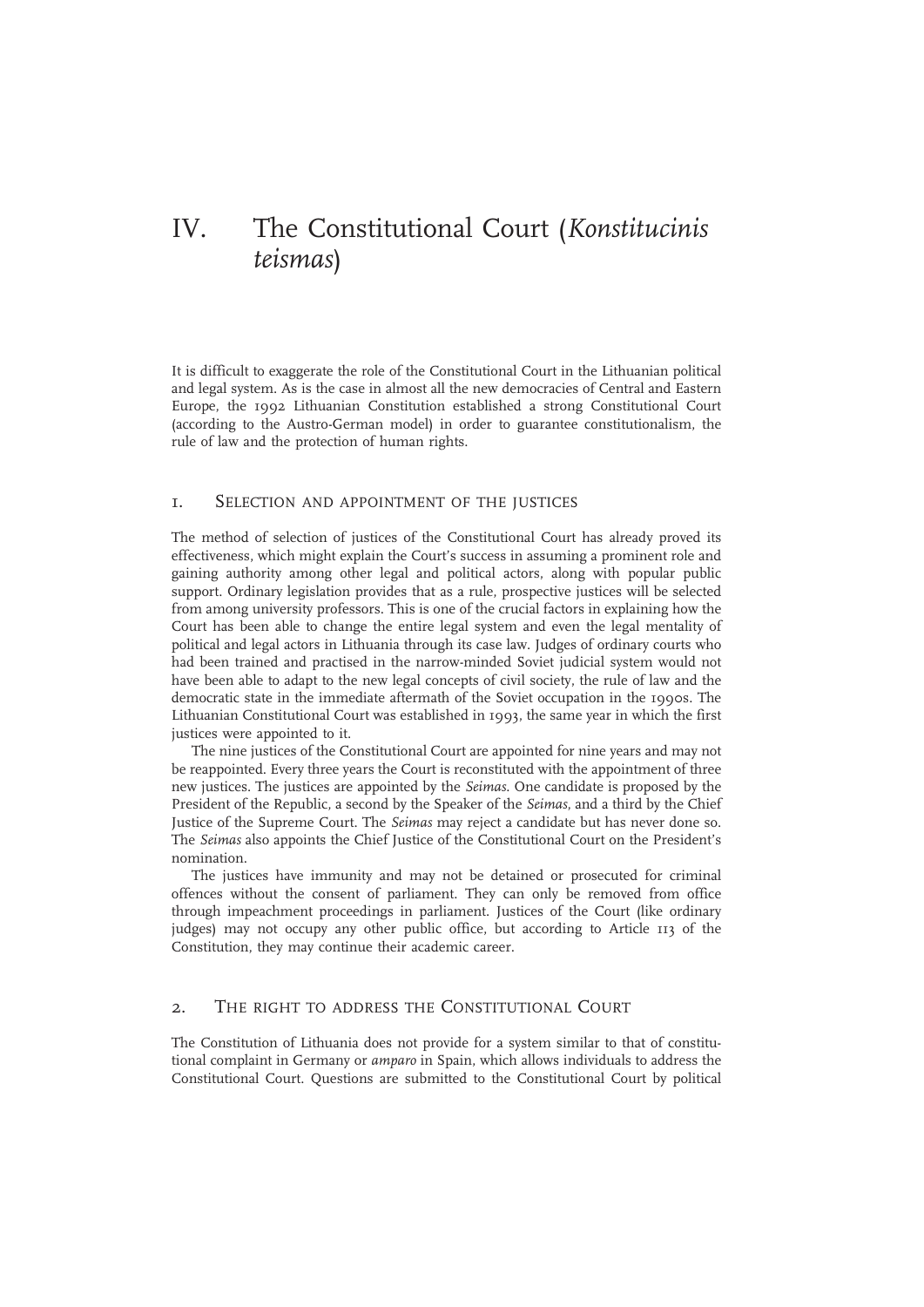actors (the president, the Seimas, or a group representing one-fifth of the members of the Seimas, and the government) or by judges of the ordinary and administrative courts.

According to Article 110 of the Constitution, ordinary and specialized courts do not have to apply an act of parliament that is in conflict with the Constitution. If the judge of the court examining the case is uncertain about the constitutionality of a statute or governmental decree, he or she has to suspend the case and refer the matter to the Constitutional Court to review the constitutionality of the specific legal instrument. The effect of this provision is that the majority of cases reaching the Constitutional Court are referred to it by judicial authorities. It also means that ordinary courts have to interpret legislation in the light of the Constitution and of the case law of the Constitutional Court. Although the Constitutional Court often expresses the opinion that it is the only authority entitled to interpret the Constitution, ordinary and administrative courts also have a duty to interpret the Constitution before referring cases to the Constitutional Court. The judiciary in Lithuania therefore has the discretion not to apply an act of parliament if it is obviously contrary to the Constitution or to the case law of the Constitutional Court in accordance with the concept of acte clair or acte éclairé, as it is accepted in the case-law of the European Court of Justice. Naturally, the ordinary courts may not declare a statute of the parliament or any other legal instrument void. It would therefore be fair to say that the 1992 Constitution established a decentralized system of interpretation and application of the Constitution in Lithuania. On the other hand, it has to be admitted that ordinary courts in Lithuania still lack the courage to interpret and apply the Constitution independently.

According to the Constitution, the three main public authorities can control each other by challenging the constitutionality of each other's legal instruments, but the president and the government rarely use their discretion to challenge the Constitutional Court. $5<sup>2</sup>$ The opposition in parliament, by contrast, is second to the judiciary in terms of initiating constitutional review.

## 3. COMPETENCE OF THE LITHUANIAN CONSTITUTIONAL COURT

The first thing that needs to be said is that the Constitutional Court in Lithuania does not have the sole prerogative to review the constitutionality of legal instruments. The Constitutional Court has the power to review parliamentary legislation (ordinary and organic laws and other acts of parliament), presidential and governmental decrees and international treaties (before or after ratification). Judicial review of the constitutionality and legality of other legal instruments, such as legal acts of ministers and other public bodies, is the task of administrative courts. The Constitutional Court is also not competent to overrule judicial rulings of other courts. It is also important to note that as a rule the Constitutional Court exercises a posteriori or ex nunc constitutional control.

#### 3.1. Abstract constitutional review

Abstract review of constitutionality refers to cases where the Constitutional Court is asked by a political authority to answer an abstract or formal question concerning the constitutionality of a legal act outside the context of litigation. In this type of judicial

<sup>52.</sup> The President of the Republic may only contest the legality and constitutionality of governmental decrees, while the Government may only challenge the constitutionality of an act of parliament.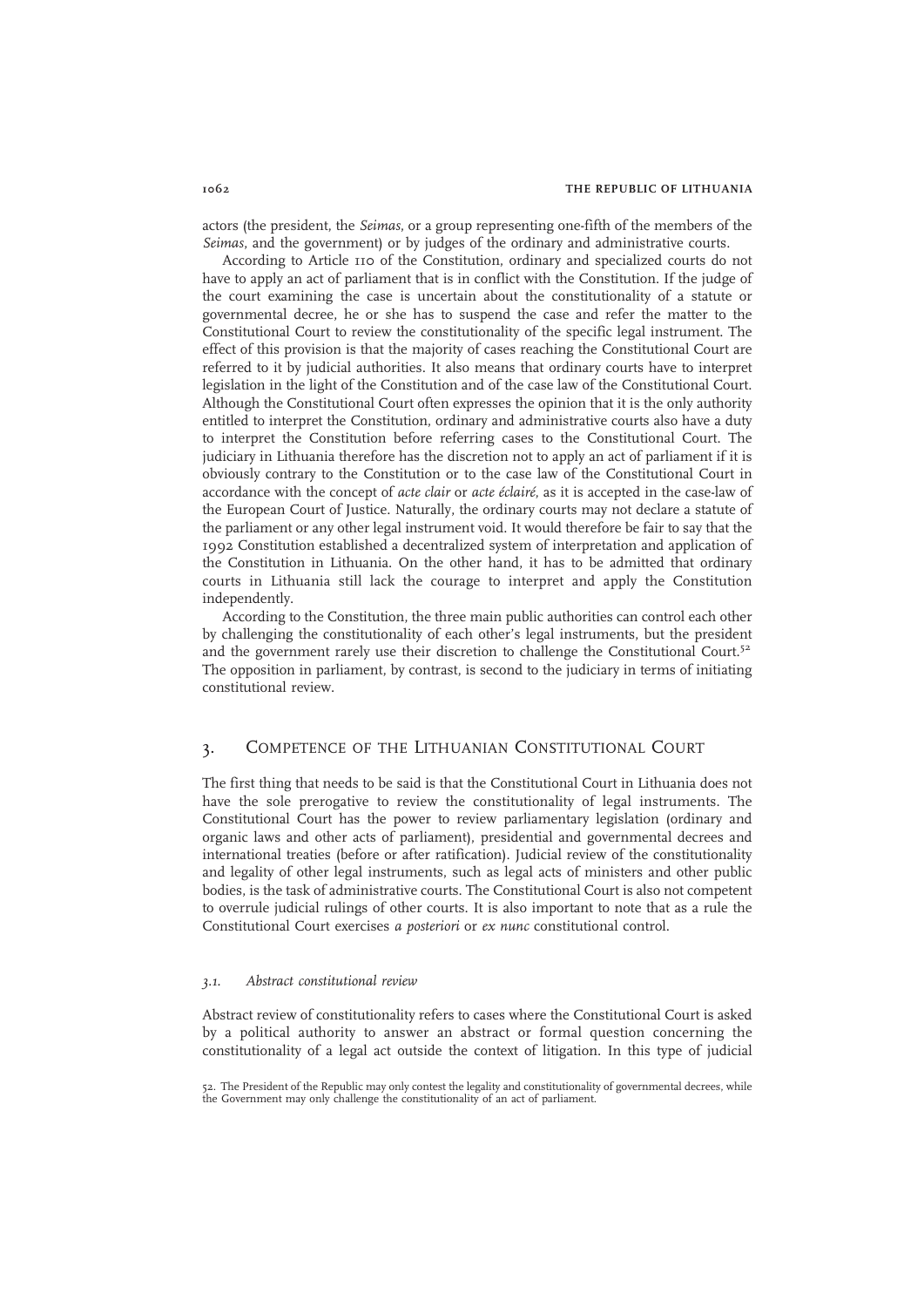#### THE CONSTITUTIONAL COURT (KONSTITUCINIS TEISMAS) 1063

review, the Constitutional Court is in fact being asked to resolve a legal dispute between political actors, for example, between the opposition in parliament and the government, represented by a majority in parliament.

In the case of abstract judicial review of constitutionality, the Constitutional Court has primarily a political function and the task of settling a political dispute or even a political crisis. The political elite sometimes uses abstract constitutional review to secure the adoption of an unpopular political decision, as was the case in 1998 when capital punishment was abolished not by an act of parliament (an amendment of the Criminal Code) but by a ruling of the Constitutional Court on the constitutionality of this form of punishment. A relevant example of a case where the Constitutional Court resolved a political crisis was the impeachment process involving President Rolandas Paksas in 2003-2004.

#### 3.2. Concrete constitutional review

The judicial authorities (ordinary and administrative courts) may refer a matter to the Constitutional Court if they are uncertain about the constitutionality of a statute or governmental decree which it has to consider in a particular case. In this case, the court addresses the Constitutional Court and suspends the litigation until the latter delivers its ruling. In reality, of course, the parties in the case request this suspension, but the court has the discretion not to grant it if it feels there are no legal grounds for the party's motion.

Concrete constitutional review constitutes the bulk of the workload of the Constitutional Court. This kind of judicial review of constitutionality makes the Lithuanian Constitutional Court an integral part of the judicial system, for it directly links the judiciary with the Constitutional Court and obliges the judiciary to apply the reasoning of the Constitutional Court in specific cases. Moreover, the Constitutional Court itself needs to link its reasoning to the facts of the case, as its reasoning becomes a precedent for the ordinary courts; nevertheless, it must be said that the Constitutional Court is still fairly reluctant to refer to the facts of a case in its rulings.

## 3.3. Judicial review of constitutionality of acts of parliament, government decrees and presidential decrees

The Constitutional Court may examine not only the content of an act of parliament (or other legal instrument) but also its form or the procedure of its enactment. According to Article 69 of the Constitution, the adoption of legislation in parliament has to follow the Rules of Parliamentary Procedure (Seimo Statutas). Consequently, the opposition in parliament may refer legislation to the Constitutional Court if they feel that parliament did not follow established Rules of Parliamentary Procedure. It is not clear how detailed this formal review of the enactment procedure should be, but as a rule the Court applies the concept of substantial violation of the rules of parliamentary procedure. For instance, it may consider not only the number of votes in favour of the statute but may even regard the adoption of an act of parliament without the opinion of the judicial committee concerning the constitutionality of the bill (which is required as a form of preventive control of legislation) as a substantial violation of the rules of parliamentary procedure and therefore of the Constitution (see, e.g., 19 January 2005, ruling [II.18]).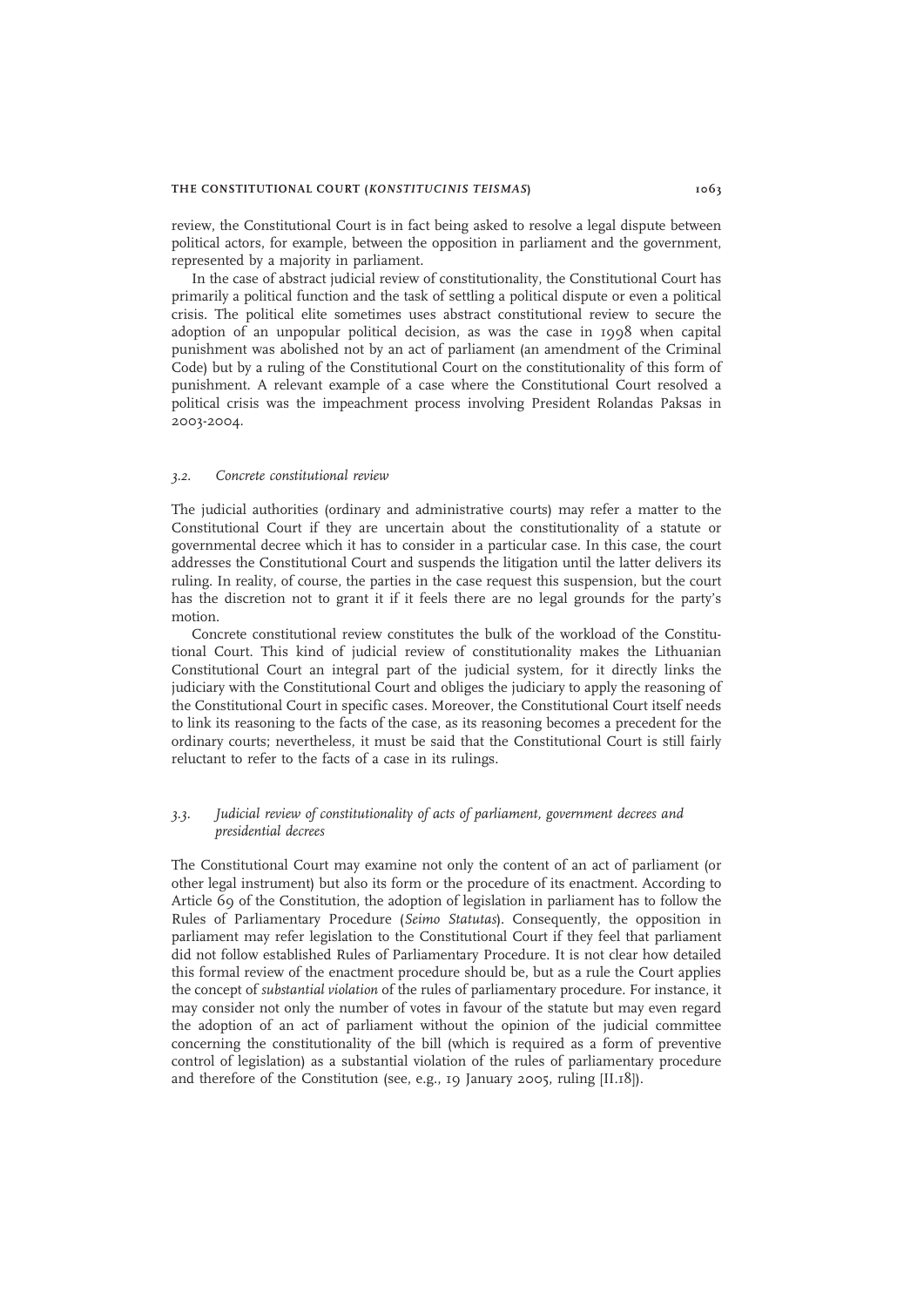The Constitutional Court may review the constitutionality of the statute not only against specific provisions of the Constitution but also in light of the Preamble (e.g., the principle of the rule of law) and even constitutional principles not directly mentioned in the text of the Constitution or the Preamble but developed in the case law of the Constitutional Court itself (e.g., principles of legal certainty and legal expectations).

The majority of cases of constitutional review probably relate to the constitutionality of statutes. According to the Constitution, challenges to the constitutionality of an act of parliament can be brought by a group consisting of no less than one-fifth of the members of parliament (or by the *Seimas* itself<sup>53</sup>), the government or the courts. The president cannot challenge the constitutionality of legislation.

Government decrees must be in conformity not only with the Constitution but also with parliamentary legislation and ratified international treaties. The Constitutional Court therefore reviews not only the constitutionality of legislation but also the legality of government decrees.

As a rule, a presidential decree has no general normative value and its review by the Constitutional Court is therefore fairly unusual. During the first twenty years of its existence the court has examined the constitutionality of presidential decrees only ten times (in the majority of cases, presidential decrees on appointments or removal of judges were contested). Decrees of the president (like the decrees of the government) have to comply not only with the Constitution but also with parliamentary legislation.

### 3.4. Judicial review of the constitutionality of international treaties and agreements

The Constitutional Court has the power to review whether an international treaty is in conflict with the Constitution (Art. 105). According to the Constitution, only ratified international treaties and agreements become part of the Lithuanian legal system (Art. 138). The president or the Seimas can ask for a treaty's constitutionality to be reviewed before it is ratified. This has only happened once, when the president challenged the constitutionality of the European Convention on Human Rights before it was ratified in the Seimas. The Constitutional Court ruled affirmatively on the matter on 24 January 1995. The review of international treaties before their ratification is the only example of  $a$ priori constitutional review by the Court. The Court is not precluded from verifying the constitutionality of an international treaty after its ratification by parliament but has never done so up to now.

#### 3.5. Role of the Constitutional Court in impeachment proceedings

The Constitutional Court's powers in the impeachment process were not clear until the impeachment of President Rolandas Paksas in 2004. As this impeachment process showed, the Constitutional Court has a very significant, not to say crucial, role in the process. Notwithstanding the fact that the Court does not have the power to remove the president, a member of parliament or judges of higher courts from office – since this is at the discretion of the parliament (Art.  $74$ ) – the conclusion of the Court that the actions of a particular official have violated the Constitution is final and decisive and cannot be overruled by any other public body or court of justice. It is theoretically possible, however,

53. According to Article 106 of the Constitution, if the Seimas as such (and not a group of MPs) challenges an act of parliament before the Constitutional Court, the applicability of the contested act is automatically suspended.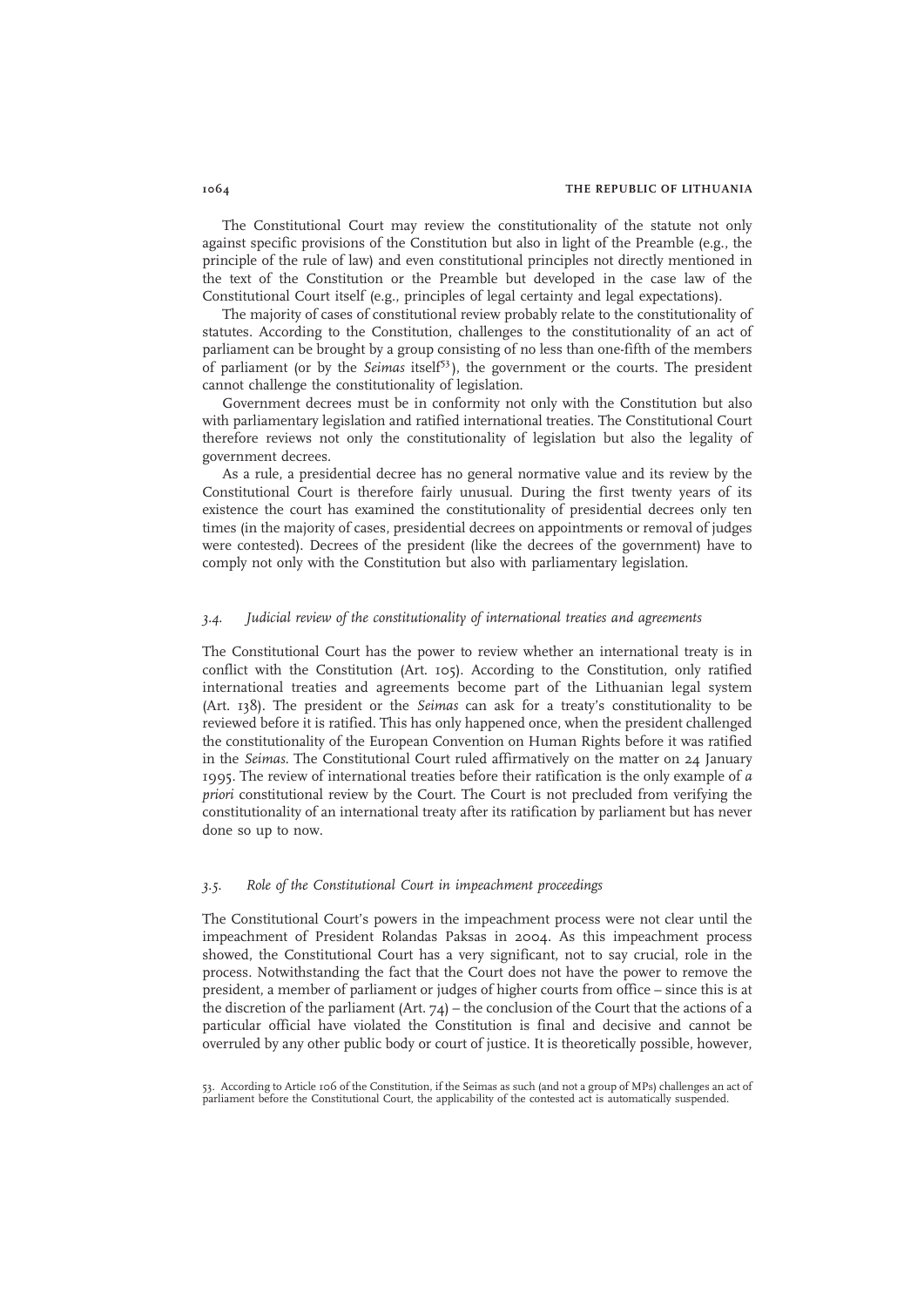that a public official who has been found by the Constitutional Court to have violated the Constitution may remain in office for political reasons.<sup>54</sup>

Impeachment charges brought against the president, a member of parliament or a judge have to be formulated by the Parliamentary Impeachment Committee and, if confirmed by parliament, presented to the Constitutional Court for examination. The Court has to evaluate the charges and present its conclusion as to whether the offences formulated by the impeachment committee actually constitute a violation of the Constitution.

In effect, therefore, if the Constitutional Court is asked to evaluate the constitutionality of the actions of an official in an impeachment procedure, it plays the role of Constitutional Grand Jury and is competent to say whether the public official is guilty or not guilty of violating the Constitution. In its conclusion of 31 March 2004, the Court considered the question of whether the president had breached the oath of office and in its conclusion of 27 October 2010 the same question was considered concerning two members of parliament. In this sense, one can also speak of the Constitutional Court as being akin to a High Court of Honour, with the competence to review a breach of oath, which is traditionally understood to be primarily a political and moral concept.

#### 3.6. The Constitutional Court as electoral court

There is no specific electoral court in Lithuania. However, the Constitutional Court and the High Administrative Court can hear claims regarding the legality of decisions taken by the Supreme Electoral Commission (Vyriausioji rinkimų komisija), which is responsible for organizing and supervising national elections. Legislation provides that decisions of the Commission or a failure to act on its part may be appealed to the High Administrative Court before the end of voting. The latter has to pronounce its decision within 48 hours. However, even within three days of the official results a candidate or a political party may ask the President to address the Constitutional Court to deliver a conclusion, if they disagree with a decision of the Supreme Electoral Commission on official results of parliamentary elections (see also Art. 105). This conclusion, according the legislation, must be delivered in 72 hours. The Constitutional Court has received such a request three times: in 1996, 2004 and 2008 when it examined the election of a candidate in a particular electoral district after the parliamentary elections. The Court, employing the concept of a substantial breach of electoral laws, ruled that notwithstanding some minor infringements during the campaign, the electoral laws had not been violated.

## 4. STYLE AND METHOD OF REASONING OF THE CONSTITUTIONAL **COURT**

The first point to be made is that there is rather modest experience of using dissenting opinions in the practice of the Lithuanian Constitutional Court.<sup>55</sup>

<sup>54.</sup> This happened during the aforementioned 2010 impeachment procedure of two MPs, when one of them was removed fromoffice by Seimas, but the vote on the removal of the other was blocked by the opposition and consequently did not obtain three-fifthsmajority.

<sup>55.</sup> Dissenting opinions in the Lithuanian Constitutional Court became possible only after 11 November 2008 pursuant to the amendment of the Law on Constitutional Court. Since then, they have become more and more popular among the justices.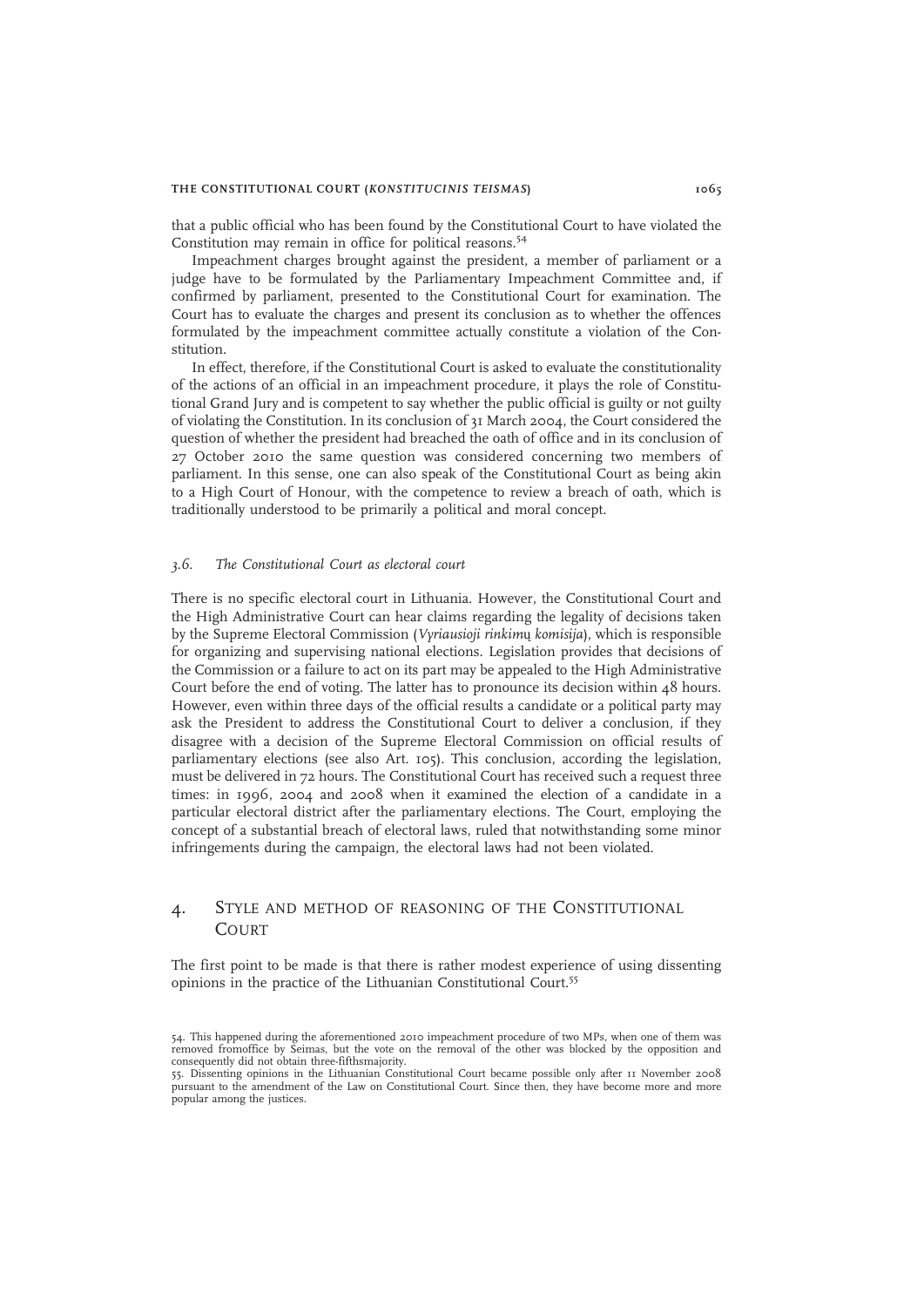According to the Constitution, the Constitutional Court is not limited to the provisions of the Constitution cited in the petition when it is examining the constitutionality of a legal instrument. Nor is the Court restricted to the actual articles of the Constitution, since it can review the document's compatibility with constitutional principles derived from the Preamble of the Constitution or from the spirit of the Constitution in a broader sense. This influences the methodology of the Court's reasoning. The Constitutional Court uses various methods of reasoning and interpretation.

The principal method is that of systematic and coherent interpretation. According to the Court, there are no legal gaps in the Constitution since it consists not only of the actual text but also its spirit, which can be used to rectify any imperfections in the text. This hermeneutic approach is also linked to historical and teleological methods of interpretation, which take into account first and foremost the purpose or intention of a certain rule or set of rules. The Court also often employs a comparative method of interpretation, interpreting various constitutional concepts of human rights in the light of the case law of the European Court of Human Rights and national legislation in the light of EU law, including the case law of the European Court of Justice. The Court also uses the method of weighing and balancing different constitutional principles, since different principles and human rights are often in opposition in a particular case. But this method is far from fully developed in the Court's reasoning.

The Court has also developed the idea that legislation has to be interpreted first and foremost in light of the Constitution and not the other way around. The post-Soviet legal mentality tended to interpret certain provisions of the Constitution in light of existing legislation. But the Constitutional Court has tried to change this attitude to the Constitution through its case law.

It also has to be said that the Constitutional Court is still of the opinion that only it has the power to interpret the Constitution (see, for example, its ruling of 13 December 2004). This centralized approach to the interpretation of the Constitution is sometimes criticized by Lithuanian legal scholars, who refer to Article 6 of the Constitution, which provides that the Constitution is directly applicable law.

## 5. EFFECT OF A RULING OF THE CONSTITUTIONAL COURT DECLARING ALL OR PART OF A LEGAL ACT UNCONSTITUTIONAL

If the Constitutional Court declares that all or part of a legal document is in conflict with the Constitution, that instrument or the part of it declared unconstitutional may not be applied by the courts or by any other public or private entity (Art. 107). The Constitutional Court cannot annul the document in the strict sense of the word, but it can make it legally void. It is the duty of the entity that adopted the instrument to withdraw the entire instrument or the part of it that has been declared unconstitutional from the national legal system. For instance, the Rules of Parliamentary Procedure regulate what the Seimas has to do if the Constitutional Court declares an act of parliament to be unconstitutional.

Problems sometimes arise, however, if the Seimas is slow to change the unconstitutional piece of legislation. For instance, on 21 December 1999, the Constitutional Court declared that the new Law on Reimbursement of State Officials was in conflict with the Constitution in so far as it reduced the salaries of members of the judiciary, including the salaries of justices of the Constitutional Court. Since this ruling, the salaries of members of the judiciary have been paid on the basis of an earlier government decree. This was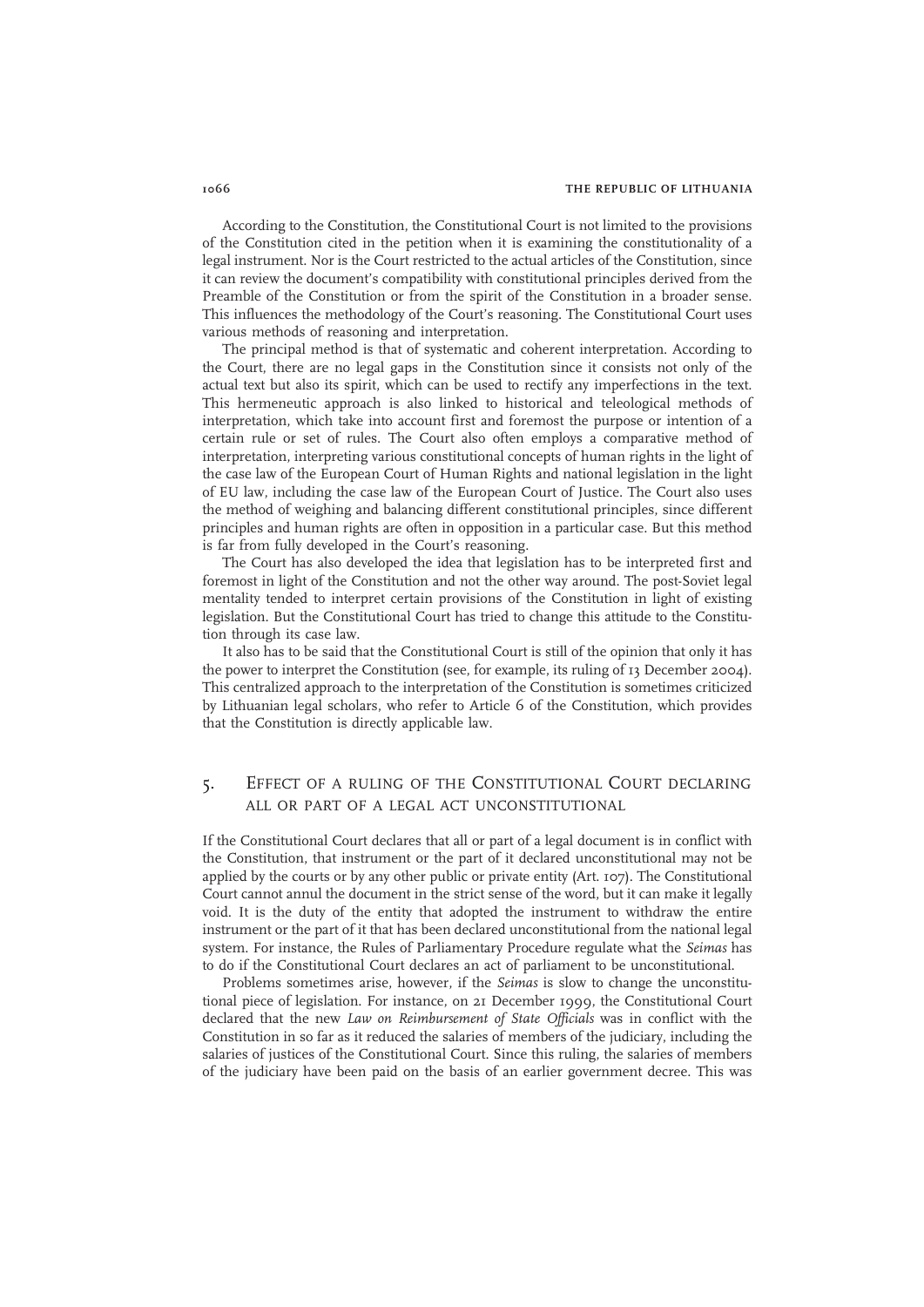#### THE CONSTITUTIONAL COURT (KONSTITUCINIS TEISMAS) 1067

formally illegal because, according to legislation, the salaries of members of the judiciary have to be regulated by an act of parliament and not by the executive.

Another question that can arise is what happens if the Constitutional Court mentions some imperfections or gaps in legislation in its considerations but not in its final ruling, in obiter dicta for instance? While the answer is not clear, practice shows that as a rule, parliament and other public bodies tend to follow the Court's reasoning and change their legal instrument accordingly.

# 6. DECISIONS OF THE CONSTITUTIONAL COURT

According to the Constitution and ordinary legislation, the Constitutional Court may deliver two types of decisions: rulings and conclusions. Until 2004 the distinction was assumed to be that rulings were final judgments of the Court on the constitutionality of a legal instrument, whereupon the unconstitutional legal act would be legally void and may not be applied, while a conclusion was regarded as official legal expertise and a nonbinding recommendation for the *Seimas* on issues over which it has the final decision.<sup>56</sup> In a conclusion dating from 31 March 2004, however, the Court completely changed the notion that conclusions of the Constitutional Court are non-binding.

#### A. Rulings of the Constitutional Court

A ruling (nutarimas) is the main legal instrument by which the Constitutional Court forms its case law. The Constitutional Court delivers up to twenty rulings a year. The courts and political actors (the president, the Seimas and one-fifth of members of parliament and the government) can seek a ruling of the Constitutional Court if they are uncertain about the constitutionality of a legal document.

#### B. Conclusions of the Constitutional Court

Only the Seimas and the president can request a conclusion. According to the Constitution, the Constitutional Court delivers a conclusion (išvada) on questions submitted to it relating to the following (Art. 105):

- 1. whether electoral laws have been violated during presidential and parliamentary elections;
- 2. whether international treaties of the Republic of Lithuania are in conflict with the Constitution;
- 3. whether the actions of state officials facing impeachment proceedings are in conflict with the Constitution;
- 4. whether the health of the President of the Republic allows him to hold office.

During the twenty years of its existence, the Constitutional Court has only presented a conclusion on six occasions: in 1995, concerning the constitutionality of the European Convention on Human Rights (it concluded that there was no conflict); in 2004 and 2010, on impeachment procedure and in 1996, 2004, 2008 concerning violations of electoral laws during parliamentary elections (it found no violations of electoral laws).

With its conclusion of 31 March 2004 during the impeachment proceedings against President Paksas, the Constitutional Court reversed the premise that a conclusion was

56. See also Caroline Tauber, Constitutionalism in Estonia, Latvia and Lithuania. Iustus Förlag, 2001, p. 183.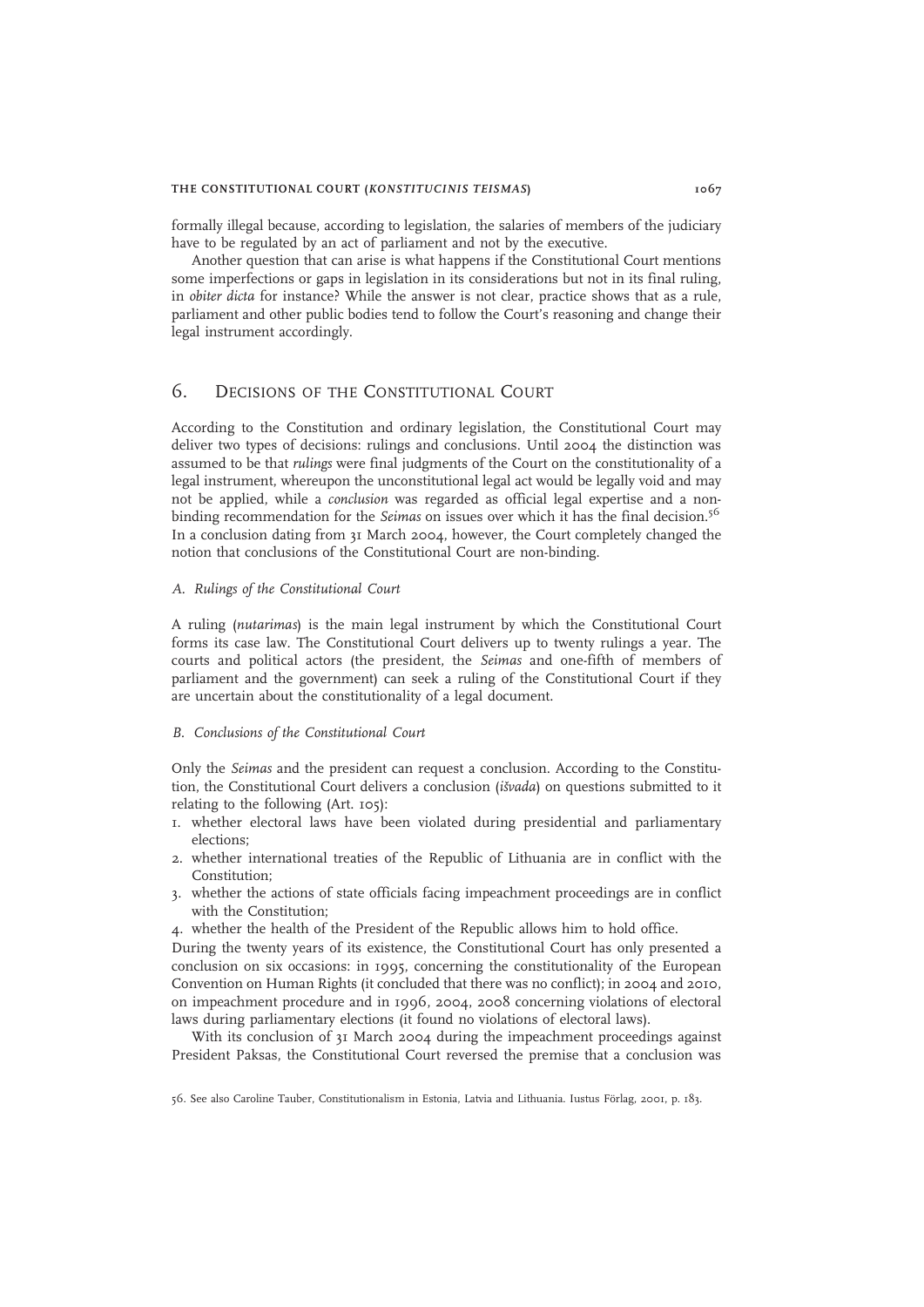only a non-binding recommendation for the parliament. The Court stated that its conclusion concerning the constitutionality of an official's actions is final and cannot be overruled by the parliament or any other public entity. The Court ruled that the parliament is only competent to decide whether the official should be removed from office. Following this ratio, we can say that the Court's conclusions in other cases must have the same definitive effect.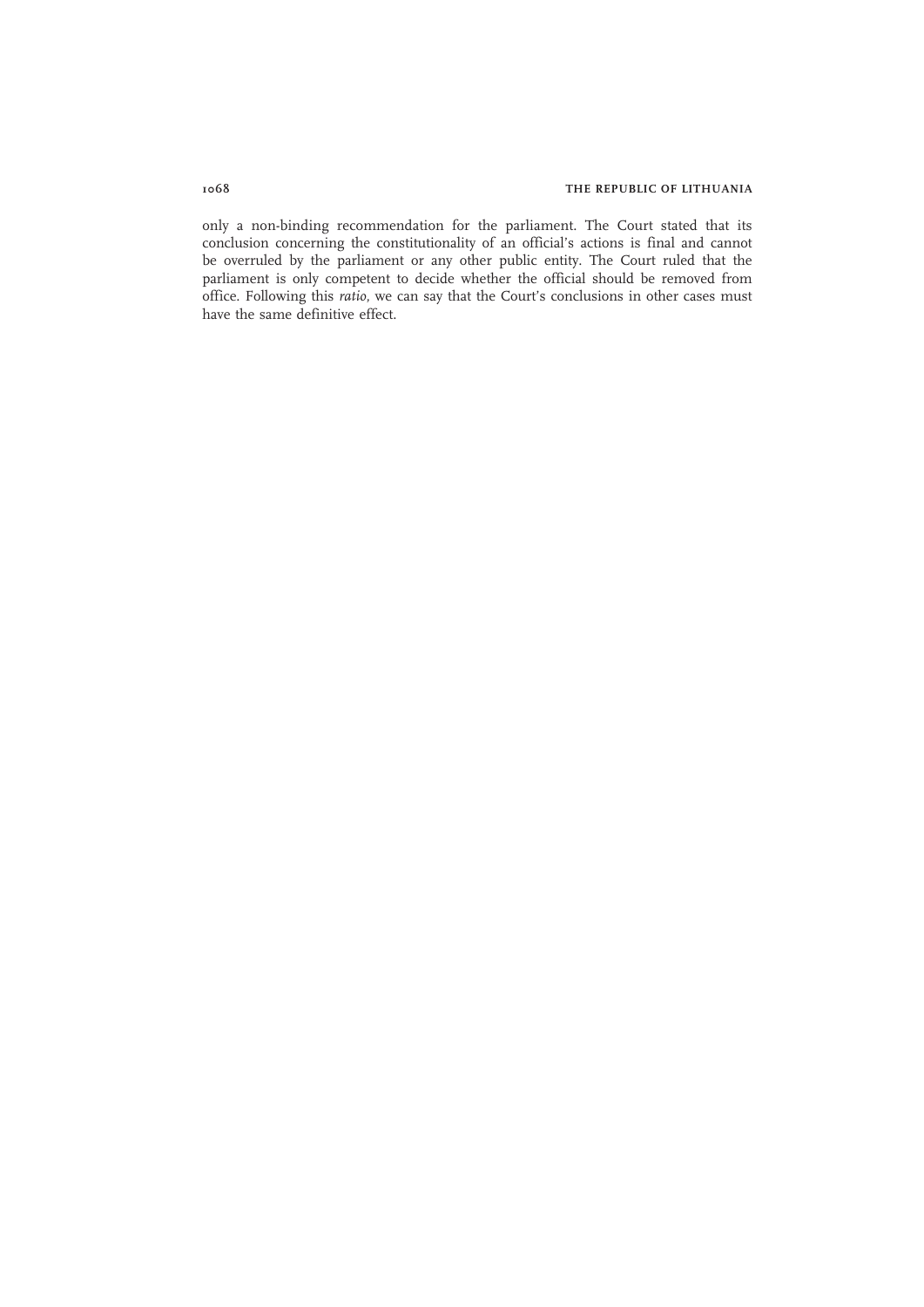# V. The judiciary (Teismas)

The powers of the judicial branch are set out in Chapter IX of the Constitution, which follows immediately after the chapter on the Constitutional Court. The Constitutional Court is part of the judicial branch in the broader sense of the term, but it has special status under the Constitution, whose authors, as has been shown, regarded it as a special judicial body with competence beyond traditional judicial powers. Some provisions of the Constitution concern both the Constitutional Court and the judiciary in the broader sense,<sup>57</sup> but this chapter reviews the judicial branch excluding the Constitutional Court.

The Lithuanian legal and judicial system follows the Continental European model as opposed to the common-law system. In this context, the Constitution provides that "justice shall be administered only by courts" (Art. 109). The Constitution does not give a definition of justice, but from other constitutional provisions we can infer both – substantial and procedural justice, i.e. that judgments must be administered impartially; judges must be independent of other public authorities, political parties and private bodies (Arts. 109, 113, 114); court proceedings must be open to the public (Art. 117); the decisions of the courts must be reasonable, grounded in law and in conformity with the Constitution and values expressed in the Constitution (Arts. 7 and 110). The Constitution naturally gives the judiciary wide discretion to decide what constitutes justice in a particular legal dispute. While the Constitutional Court regards justice as one of the principal moral values on which a modern democracy under the rule of law is founded (e. g., a ruling of 22 December 1995), ordinary courts, and particularly the courts of lower instance, still maintain a much more formal understanding of the concept of justice.

Lithuania has a dual judicial system, with ordinary and administrative courts having different jurisdictions in the administration of justice (see Art. 111). Courts of general jurisdiction deal with civil, criminal cases and minor misdemeanours (e.g. exceeding the speed limit etc.), while administrative courts deal with cases involving civil service, taxation and other cases concerning public administration.

According to Article 112 of the Constitution, the president is principally responsible for appointing members of the judiciary. The president appoints judges of ordinary and district courts and of specialized administrative courts, including the High Administrative Court. Judges of the Court of Appeal are appointed by the president with the consent of the parliament, and justices of the Supreme Court are appointed by parliament on nomination by the president. But according to a judgment of the Constitutional Court on 9 May 2006, the president may appoint, promote or remove a judge from office only after receiving advice from the independent Judicial Council, which is made up entirely of judges. As a rule, judges are appointed until the age of 65. Justices of the Supreme Court and Constitutional Court and judges of the Court of Appeal can only be removed from office by impeachment proceedings in the Seimas.

<sup>57.</sup> For instance, the provisions of Article 5 ("public power in Lithuania is vested in the Seimas, the President of the<br>Republic and the Government and the judiciary"); the provisions of Article 113 ("Judges may not hold a public office and may not be employed in any business, commercial or other private company. They may not receive any other remuneration than the salary as a judge, as well as remuneration for academic activities and royalties from creative work […]" together with the constitutional principle of independence of the judiciary).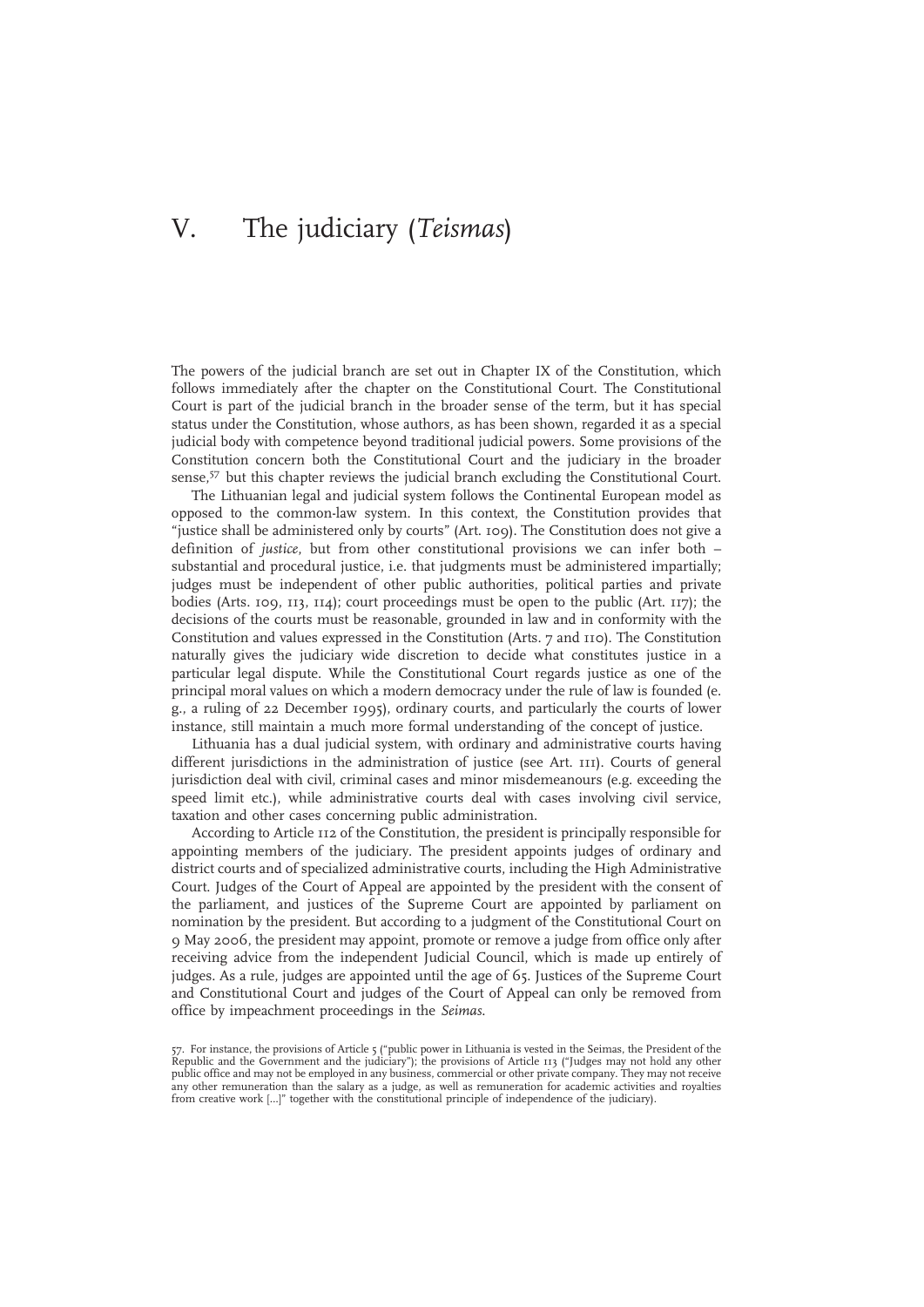The independence of the judiciary is guaranteed by the constitutional principle of the separation of public powers (Art. 5), by the immunity afforded to members of the judiciary and the prohibition of interference with the activities of judges or courts on pain of legal liability (Art. 114), by the fact that judges are appointed for life and their removal from office is constitutionally restricted (Arts. 115 and 116) and by the requirement that all decisions of the president concerning the appointment and removal from office of members of the judiciary must be made on the advice of the Judicial Council. The remuneration of the judiciary is also constitutionally protected (Art. 113). The Constitutional Court ruled on 12 July 2001 that the Law on the Remuneration of State Officials, which purported to reduce the salaries of judges, contravened the constitutionally guaranteed independence of the judiciary (Art. 109) and other constitutional principles and declared this piece of legislation void.

# 1. THE ORDINARY COURTS

Article 111 (1) of the Constitution establishes a system of courts of general jurisdiction (or ordinary courts) to deal with civil and criminal cases. In accordance with the continental European tradition, this provision anchors a judicial system of three instances, courts of first instance, appeal and cassation, in the Constitution. Up to 2012 there was no jury system in Lithuania, nor were there lay judges. All judges, including those of the local courts, are professional jurists who, again according to European tradition, are appointed and not elected.<sup>58</sup> The competence of the local courts is laid down in the Law on Courts (Teismų įstatymas) and extends to minor civil and criminal cases. Cases in local courts are heard by a single judge. There are 54 local courts (apylinkės teimas) with 480 judges, i.e. they are established in practically each of the 60 municipalities. The local court is the court of first instance, which has jurisdiction to establish the facts of the case and, as a rule, has a heavier workload than the higher courts.

The district court (apygardos teismas) can serve as a court of appeal or as a court of first instance, depending on the amount of money (and some other circumstances) involved in a claim in civil proceedings and on the seriousness of the crime in criminal proceedings. For instance, it is an appeal instance for administrative sanctions (e.g. fines for motoring offences) inflicted by local courts. There are five district courts, one in each of the five largest towns and cities of Lithuania. There are 194 district judges. District courts have separate divisions for civil and criminal cases. The jurisdiction of the district courts more or less coincides with the administrative boundaries of the country. The district court sits in a collegium of three judges. District courts, when acting as courts of first instance, have the competence to establish the facts of the case.

Lithuania has only one Court of Appeal (Lietuvos Apeliacinis teismas), which, together with the Supreme Court (Lietuvos Aukščiausiasis teismas), is located in the capital, Vilnius. The competence of the Court of Appeal to review the facts of a case as established by the court of first instance is restricted. The Court of Appeal has civil and criminal divisions (skyriai) and 33 judges; it sits in a collegium of three judges.

<sup>58.</sup> Legislation provides that a Master of Law degree from a university and five years of legal practice is required in order to apply for the office of judge. In Lithuania there is no special school for magistrates as there is in France, for example, but a candidate is required to have a 5 years practical experience in the court. The candidate is also required to pass a special examination, which is set by the Ministry of Justice and covers all the major subjects of law.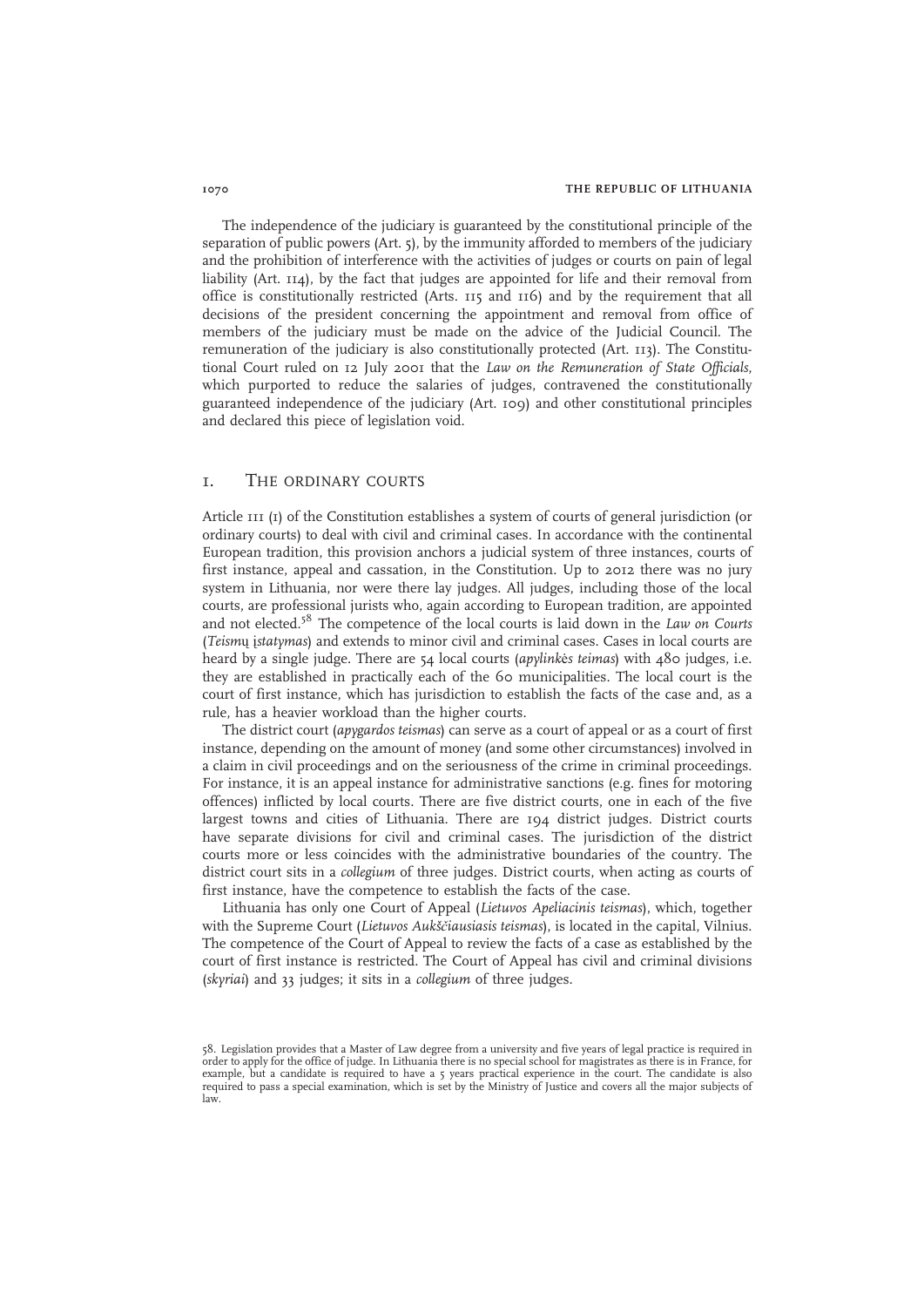#### THE JUDICIARY (TEISMAS) 1071

The Supreme Court is the highest court of general competence and acts as a court of cassation, the court of final instance in civil and penal cases, and is competent only to review the application of the law by lower courts. As a rule, the Supreme Court accepts all legitimate appeals from the appeal instance and does not use a filter system, as is the case in common-law countries. There are 41 Supreme Court justices and the Supreme Court has divisions for civil and criminal law. The Supreme Court sits in a collegium of three or seven judges or in plenary session. Legislation provides that the Supreme Court should publish a journal of judicial practice (Teismų praktika) containing the most important cases and may deliver recommendations to ordinary courts regarding the application of law. The cases to be published in the journal of judicial practice are selected by the Senate of the Supreme Court, which is made up of seventeen most experienced justices from both divisions, including the Chief Justice himself. According to the Law on Courts, lower courts of general competence must take into consideration the case law of the Supreme Court in analogous cases. Despite the legislature's intention to introduce the concept of stare decisis in the judicial system, this common-law transplant does not work very effectively in Lithuania. In general not all Lithuanian judges are familiar with the idea of stare decisis and its application in analogous cases. It has to be said that rules of precedent in rulings of the Supreme Court published in the journal of judicial practice are sometimes formulated as an abstract interpretation of a statutory rule detached from the facts of the case. The judges of lower courts therefore often regard the precedent as an application of an abstract interpretation of a legislative rule but not as a pretext for finding a link between the facts on which the Supreme Court issued a ruling and the facts of the case under consideration.

It has to be said that public confidence in the judicial branch in Lithuania is quite low. This may be explained in part by the fact that the majority of the corps of Soviet-era judges remained in office after 1990. Consequently, more than twenty years after the reestablishment of the independent state and democracy, the situation remains that the majority of sitting judges were trained during the totalitarian period of Soviet occupation. The formalistic application of law (according to prevailing concepts of legal positivism) without taking into account the provisions and principles of the Constitution is a common practice adopted in the ordinary courts (especially those of the lower instances). The absence of a tradition of dissenting opinions in courts of general competence in Lithuania does not help to improve the rather formalistic reasoning employed by ordinary and administrative courts.

The proceedings in the ordinary courts differ according to whether it is a civil or criminal case, although both types of proceedings are based mainly on written pleadings by the parties. Civil proceedings could be described as adversarial, according to the Continental legal tradition, in that the parties are usually represented by professional lawyers and have an opportunity to question each other. In the Lithuanian judicial system, this adversarial component of the proceedings is outweighed by (a) the predominant role of the written proceedings, (b) the fact that the judge has usually already formed an opinion on the facts of the case, and sometimes even on the question of guilt or liability, before coming to the courtroom, and (c) the fairly active role played by the judge, who can ask questions about facts or points of law and interrupt or even comment on the legal arguments of the parties during the proceedings.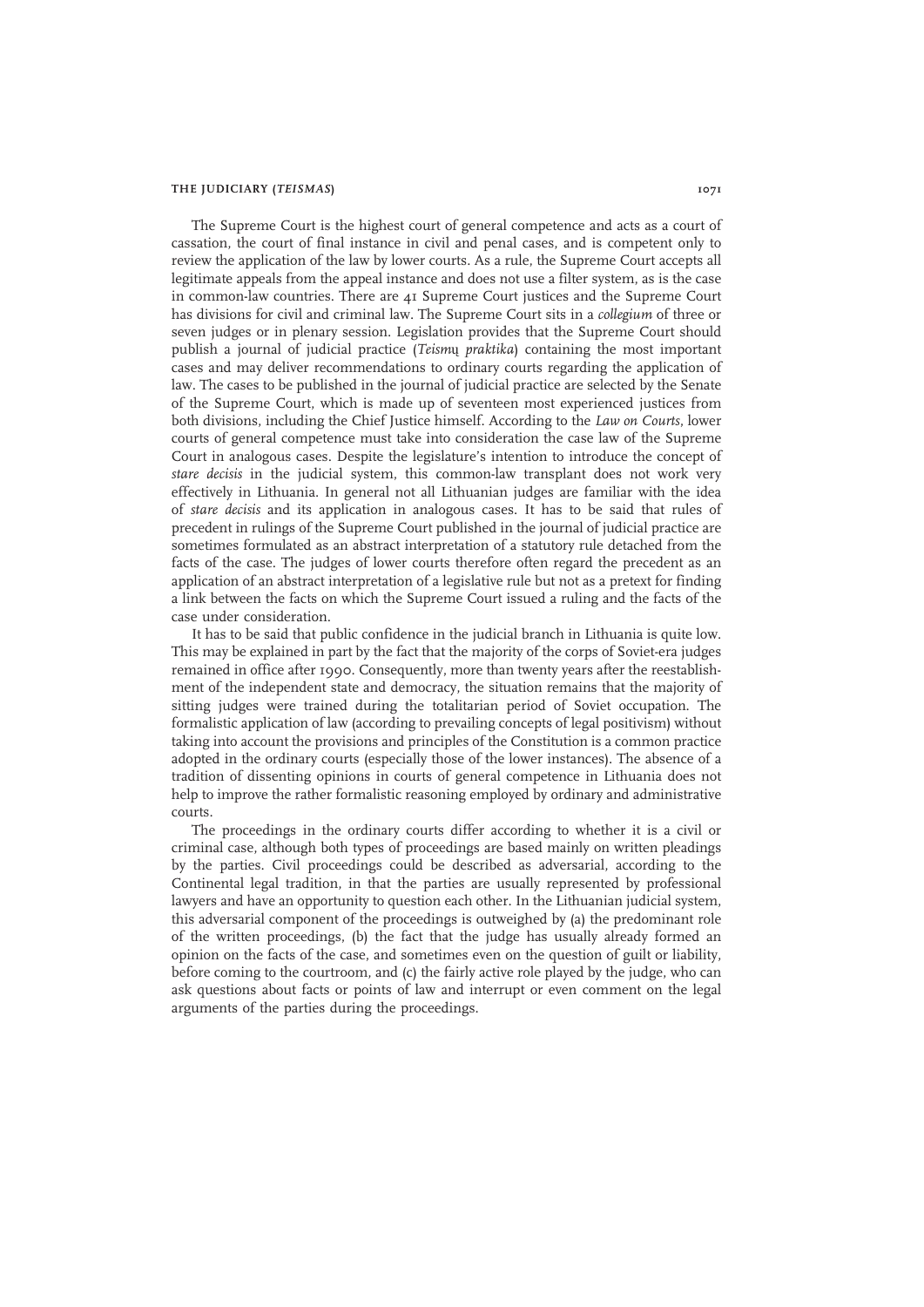## 2. ADMINISTRATIVE COURTS (ADMINISTRACINIAI TEISMAI)

Until the judicial reforms of 1999, Lithuania had a unitary judicial system, composed only of courts of general competence, with the Supreme Court at the top of the system. The decision was taken in 1999 to establish separate specialized courts with competence to adjudicate in administrative cases. The legal basis for this reform was Article 111 of the Constitution.<sup>59</sup> It was initially decided to establish only lower specialized courts and integrate them into the existing judicial system with the existing Court of Appeal and Supreme Court. One year into the reform process, in 2000, however, a separate High Administrative Court was established as the court of final resort in administrative proceedings. Accordingly, there are now two separate judicial systems and two separate highest courts with competence to develop judicial practice.

There are now five district administrative courts (sing. apygardos administracinis teismas) and one High Administrative Court (Vyriausiasis administracinis teismas), which together form the system of administrative courts in Lithuania. As a rule, district administrative courts sit in a collegium of three judges as a court of first instance; the High Administrative Court is the court of appeal and court of final instance in administrative proceedings. The High Administrative Court, which has eighteen judges, sits in a collegium of three or five judges or in plenary session. There is no cassation in the system of administrative courts, which can be explained by the desire to guarantee more rapid administration of justice than in civil or criminal procedures.

A special ad hoc judicial body (speciali teisėjų kolegija), whose members are the justices of the Supreme Court and the High Administrative Court, has been created to resolve disputes over jurisdiction between ordinary and administrative courts.

#### 2.1. Competence of administrative courts

One of the main ideas behind the establishment of separate administrative courts was to have specialist judges who could administer justice better and more quickly in disputes between citizens and the government, with the exception of criminal cases. As a rule, the competence of the administrative courts extends to settling disputes between private (individuals or legal entities) and public entities. It would be fair to say that the purpose of establishing the administrative courts was to address bureaucracy and maladministration in public bodies. In theory at least, the separate system of administrative courts is intended to provide better protection for individuals against infringement of their rights by public authorities.

Whether the judicial reforms establishing specialized administrative courts and allocating disputes with public agencies to these courts has yielded positive results is open to question. The fact is that, unlike the justices of the Constitutional Court, the judges of the administrative courts were appointed in 1999 and 2000 from the ordinary courts. This resulted in the majority of administrative judges regarding the administrative courts as courts of administration rather than courts of human rights.

As mentioned earlier, administrative courts are generally competent to resolve legal disputes between private parties and public authorities. Most administrative proceedings involve a dispute between an individual and a public agency (for instance, a taxpayer versus the tax agency). But the administrative courts in Lithuania also have competence to

<sup>59.</sup> Art. 111, par. 2, reads: "For the investigation of administrative, labour, family and cases of other categories, specialized courts may be established according to law."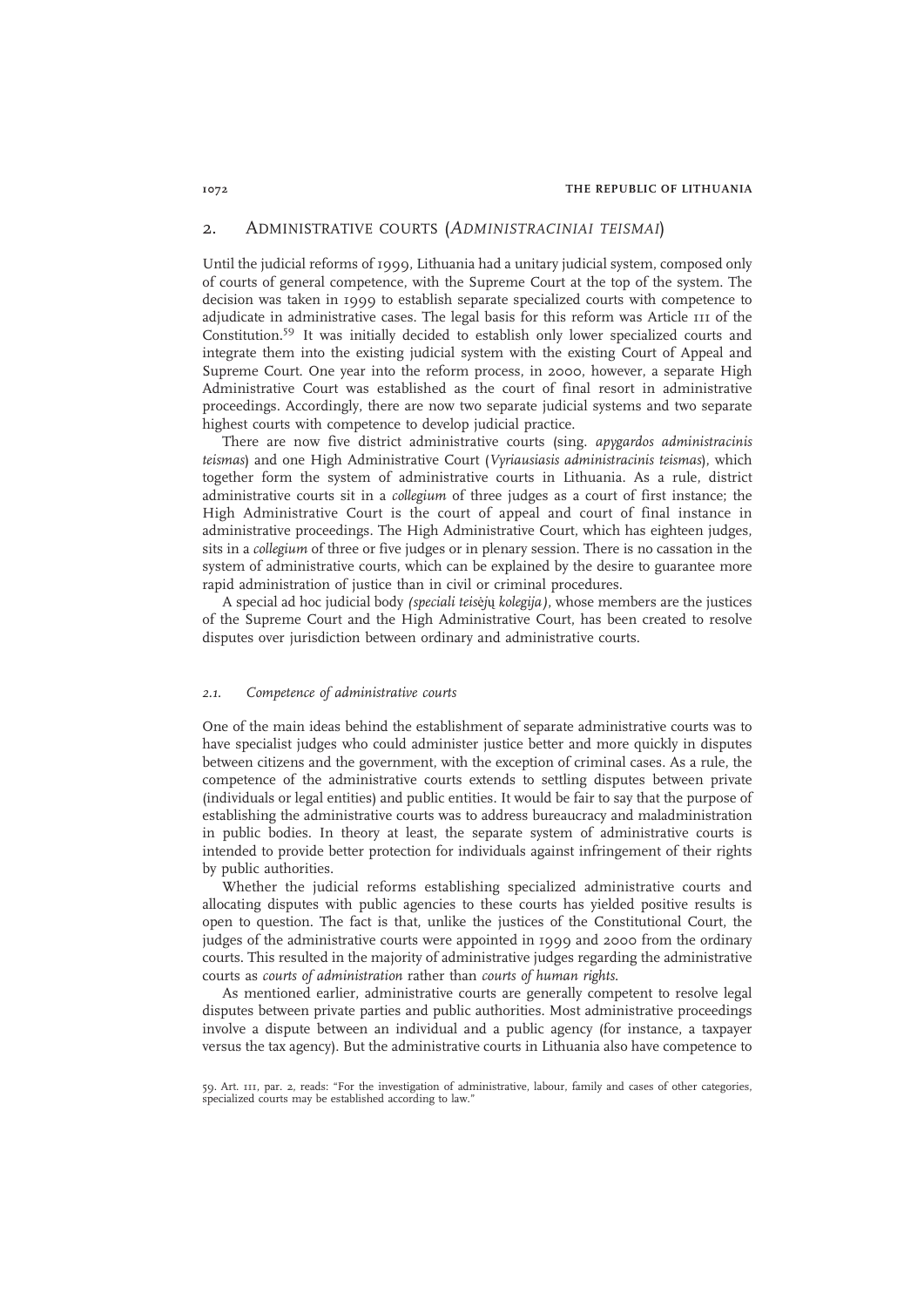#### THE JUDICIARY (TEISMAS) 1073

resolve legal disputes between civil servants and their employers, for instance, in labour disputes in the civil service. According to legislation, in Lithuania it is even possible to bring an action against the parliament, for instance, if an official is dismissed by an act of parliament (see, for example, the ruling of the High Administrative Court of 3 July 2003). The administrative courts are also competent in cases involving a dispute between two public agencies, e.g., a municipality and central government.

The High Administrative Court and the district administrative courts also have the power to review the constitutionality and legality of some legal instruments, for example, ministerial decrees or acts of municipality. During a case, an ordinary court can ask the administrative court to review a document's constitutionality or legality. If the ordinary court is uncertain about the executive instrument's constitutionality (compatibility with the Constitution) or legality (compatibility with an act of parliament), it has to suspend the proceedings and apply for a ruling on the matter by the administrative court.<sup>60</sup> Ombudsmen, officers of the National Audit institution and procurators may also address the administrative court tot examine the legality and constitutionality of lower executive legal instruments. A finding by the administrative court that the instrument in question is in conflict with the Constitution or legislation renders it void, as is the case with a similar ruling by the Constitutional Court, and it may not be applied by any private or public entity. In other words, besides concrete review of maladministration, public agencies can also ask the administrative courts for an abstract review of the legality of a particular executive legal instrument.

The High Administrative Court also functions as the high electoral court when dealing with claims regarding decisions of the Supreme Electoral Commission or of possible violations of electoral laws before the end of voting. The High Administrative Court publishes a journal of the practice of the administrative courts (Administracinių teismų praktika) containing the most important cases in the preceding year, grouped according to subject, e.g., cases on the civil service tax law, public procurement etc. The High Administrative Court uses this journal inter alia to issue its recommendations regarding the application of legislation to the district administrative courts.

#### 2.2. Administrative procedure

Although they are courts of first instance, the district administrative courts often sit with a collegium of three judges. The chairman of the district administrative court appoints a juge rapporteur, who is responsible for delivering a draft ruling. In practice, the juge rapporteur is often the only judge in the collegium who actually follows the proceedings. This procedure in fact means that the final ruling in the case is formulated by the juge rapporteur without much input from the other two judges and often makes the use of a collegium a pointless formality.

Administrative proceedings in Lithuanian administrative courts have features of both civil an criminal proceedings. The parties to the proceedings submit their written arguments to the court and have an opportunity to put questions to each other during the hearing. Much like in criminal law proceedings, judges play a rather active role in administrative proceedings. The ruling and the reasons for the decision may be delivered within seven

<sup>60.</sup> The High Administrative Court is competent to review the legality of documents of any central executive agency (for instance, a ministerial decree), while district administrative courts may review the legality of legal instruments issued by regional and local authorities.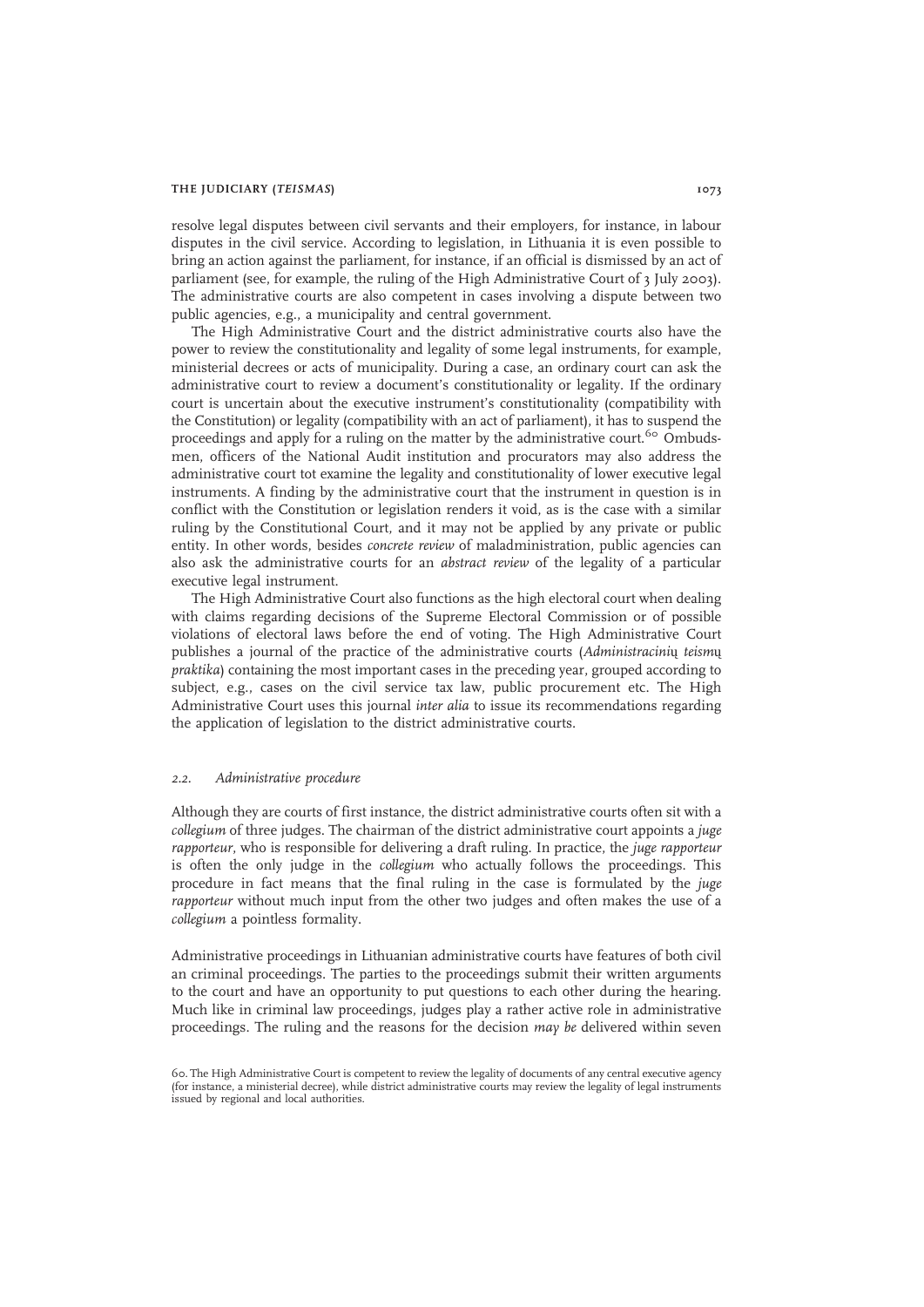days of the proceedings. If either party is dissatisfied with the ruling, it can appeal to the High Administrative Court. Although there is no cassation in administrative proceedings, it is still possible to appeal again to the High Administrative Court on the grounds of errors in the application of the law. The court must then form another *collegium* with different judges, which examines the application of law by their colleagues and delivers its ruling after considering the case behind closed doors (without the participation of the parties).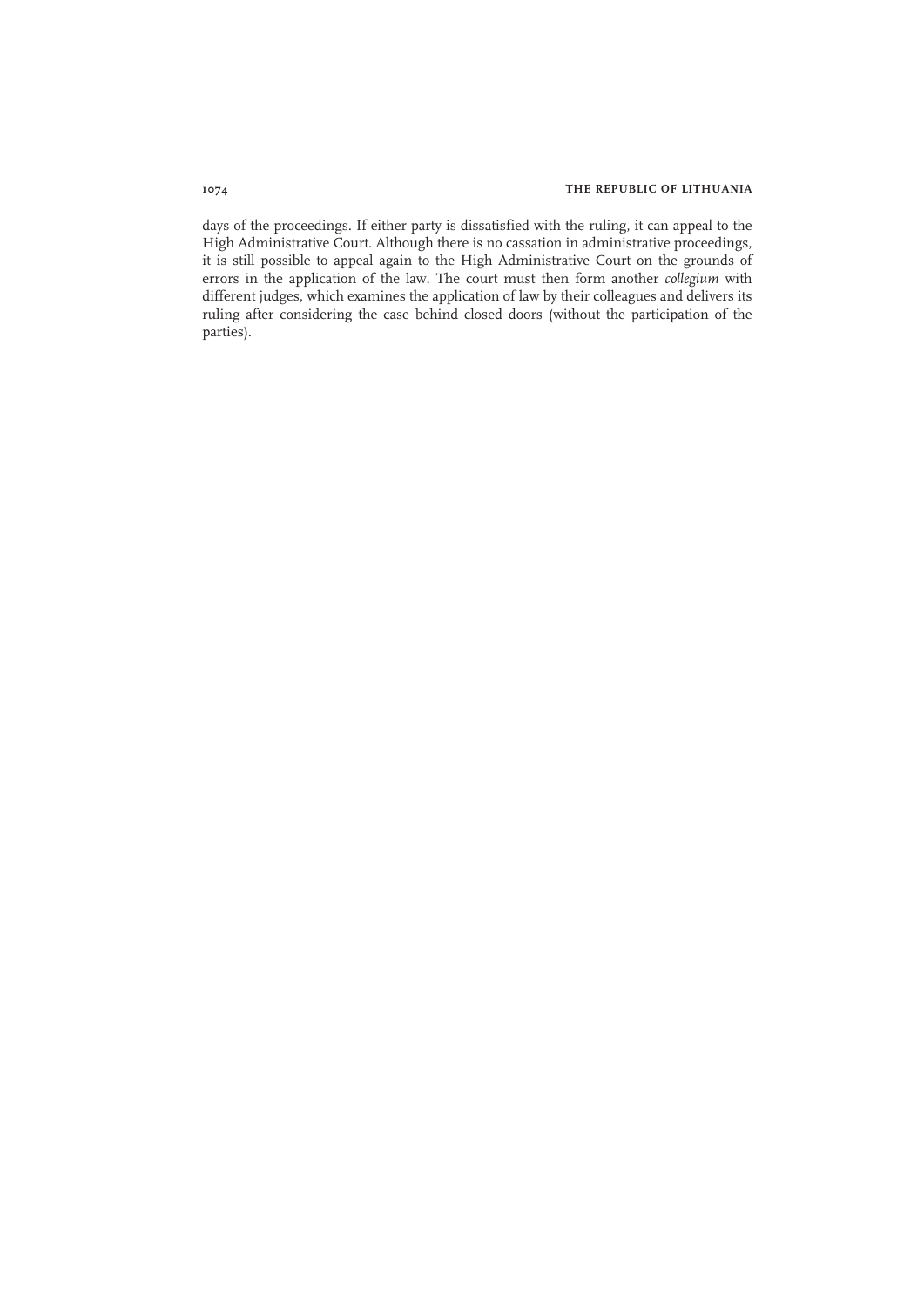# VI. The state and its subdivisions

## 1. ADMINISTRATIVE DIVISION OF THE COUNTRY AND DEVOLUTION

There are sixty municipalities (savivaldybės) and ten counties (apskritys) in Lithuania. Residents of municipalities are represented by directly elected members of the municipal council, while the county after 2010 administrative reform is mere an administrative unit without any administration. There are also ten Agents of the Government (Vyriausybės atstovas) in each county, whose task is to ensure that municipal decisions do not conflict with the decisions of the central government. Their decisions may be appealed to the administrative courts.

As far as devolution is concerned, it must be noted that the Lithuanian state has no tradition of federalization, or even decentralization. The Kingdom of Lithuania in the thirteenth century, the Grand Duchy, and the First Republic were unitary and fairly centralized states. Only the Commonwealth of Two Nations (which existed from the sixteenth to the eighteenth centuries) was something of a cross between a federation and a confederation. According to the 1992 Constitution, Lithuania is a unitary state.

One may still ask, however, whether it is a centralized or decentralized country. The text of the Constitution does not provide a clear answer to that question, but the weight of evidence suggests it is more of a centralized state. Decentralized public power in Lithuania is exercised only by municipalities or local government (savivaldybės), which have directly elected representatives. Ten counties (apskritys) were established in 1995, according to Article 123 of the Constitution. Until the administrative reform of 2010, the county governor was appointed by the central government (Art. 123). For reasons of efficiency in public administration, administrations at the level of county were abolished by the conservative government in 2010. Although municipalities have the constitutional right to their own separate budget, autonomous from central government, under ordinary legislation they have no right to collect taxes. Almost all financial resources for the municipal budget therefore come from the central government, which redistributes all national income. In that sense it is difficult to speak of real autonomy of local government and decentralization of state power in Lithuania up to now. Summing up: to date the Republic of Lithuania has been a unitary and fairly centralized state with rather weak local government and almost non-existing regional tradition.

## 2. LOCAL GOVERNMENT (VIETOS SAVIVALDA)

The municipalities (savivaldybės) in Lithuania, which are administrative units having directly elected representation, are probably the largest in Europe, with an average population of sixty thousand. There are smaller local administrative branches (seniūnijos), mainly comprising a village, which do not have directly elected representatives but are instead administered by a public official (seniūnas) appointed by the director of the municipal administration. A seniūnas performs some public services in villages, such as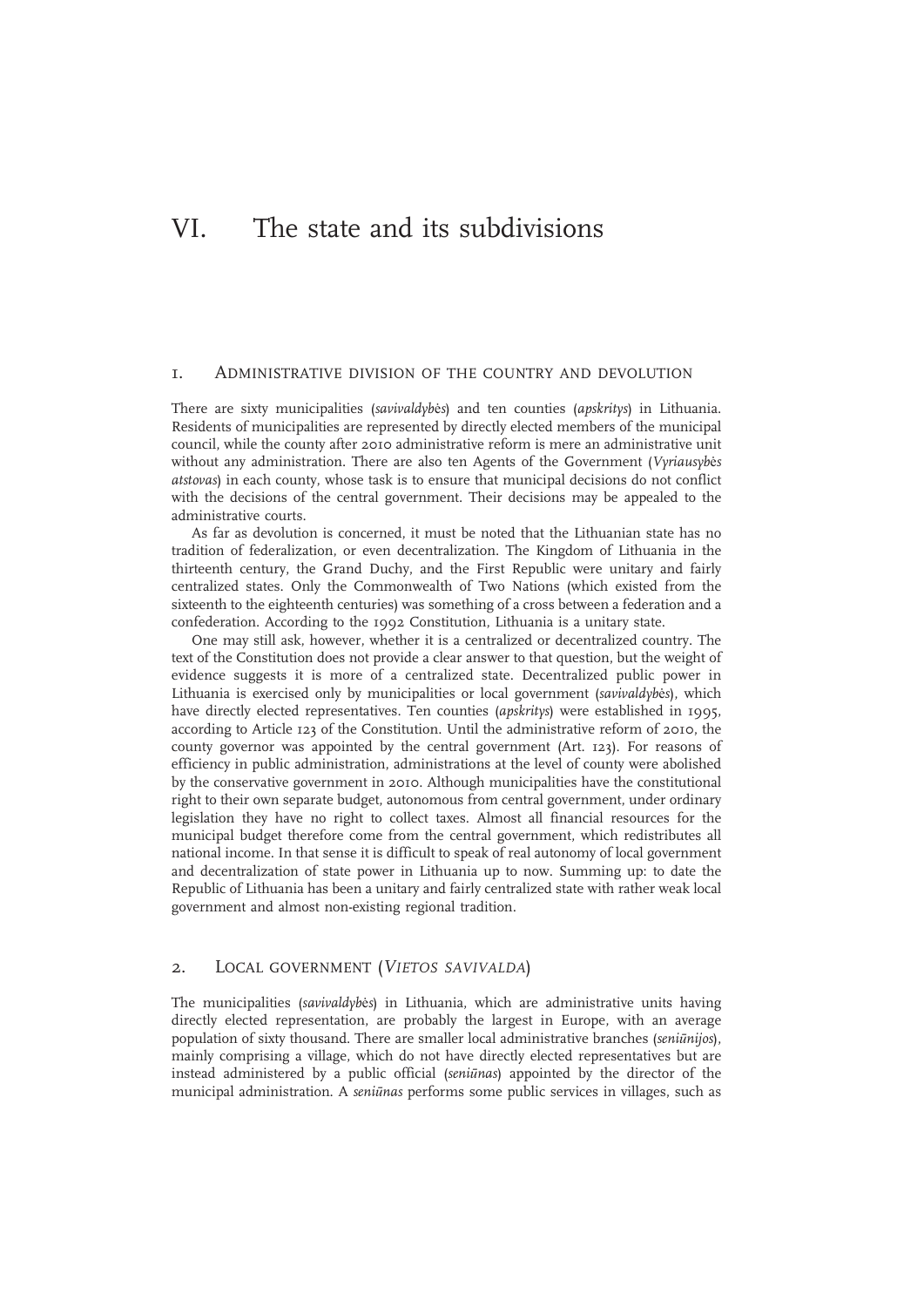notarial services, regulation of small trading activities and even examination of certain smaller administrative cases.

As was already mentioned, Lithuania is a fairly centralized country. According to the original idea of the Lithuanian Constitution, all public power comes from the Nation and is exercised by the central government and, through it, is devolved to local government (not the other way around). This centralized attitude of the founders of the 1992 Constitution can be explained by the fact that there is no tradition of devolution in Lithuania. Although some provisions of the Constitution suggest that municipalities have their own budget (Art. 121), nevertheless, the case law of the Constitutional Court and the national political and legal elite still advocate the country's centralized form of government.<sup>61</sup>

### 2.1. Election of municipal council and mayors

According to the Constitution (Art. 119) and the Law on Municipal Council Elections, members of the municipal council are directly elected for four years, in principle according to the system of proportional representation of political parties participating in elections. Although during the 2011 municipal elections, independent candidates were admitted for the first time, they got no more than 8% of seats in all 60 municipal councils. The active electoral right, i.e. the right to vote, in municipal elections is enjoyed not only by Lithuanian and EU nationals, but all permanent residents of the municipality in question. The mayor (meras) of a municipality is elected by a majority of the municipal council. The mayor, a politician, shares his or her administrative competence with the director of municipal administration, who is a civil servant.

The passive electoral right, i.e. the right to stand for election, in municipal elections extends to Lithuanian nationals (citizens) and all permanent residents of the municipality who are aged twenty or older. The Migration Agency can issue permits for permanent residence to foreigners who have lived legally in Lithuania for five years or have obtained refugee status. The same restrictions on eligibility to stand in parliamentary elections also apply for municipal elections.

#### 2.2. Competence of local government

The Constitution provides the basis for the competence of local government. Article 121, for instance, states that a municipality may establish local levies and may provide for the levying of taxes at the expense of its own budget. The municipal council can fix the local tax rates at its own discretion. Local government's principal power, however, comes from the constitutional provision that municipalities can adopt their own budget, independently of the central government (Art. 121 and 127). The independence of the municipal budget is therefore constitutionally protected and a municipality must have the necessary means to form and adopt its own budget. Nevertheless, the parliamentary legislation implementing these constitutional provisions does not give municipalities the possibility to collect taxes directly or even to adopt their budget independently, since by an act of Parliament, the Seimas adopts what is known as an annual consolidated budget, including

<sup>61.</sup> For example, the Constitutional Court ruled on 13 December 2004 that the constitutional provision that "municipalities shall draft and approve their own budget" does not mean "an independent (from central<br>government) budget" and means that Lithuania has a "unified budgetary system". In the same ruling, the<br>Constitutional Co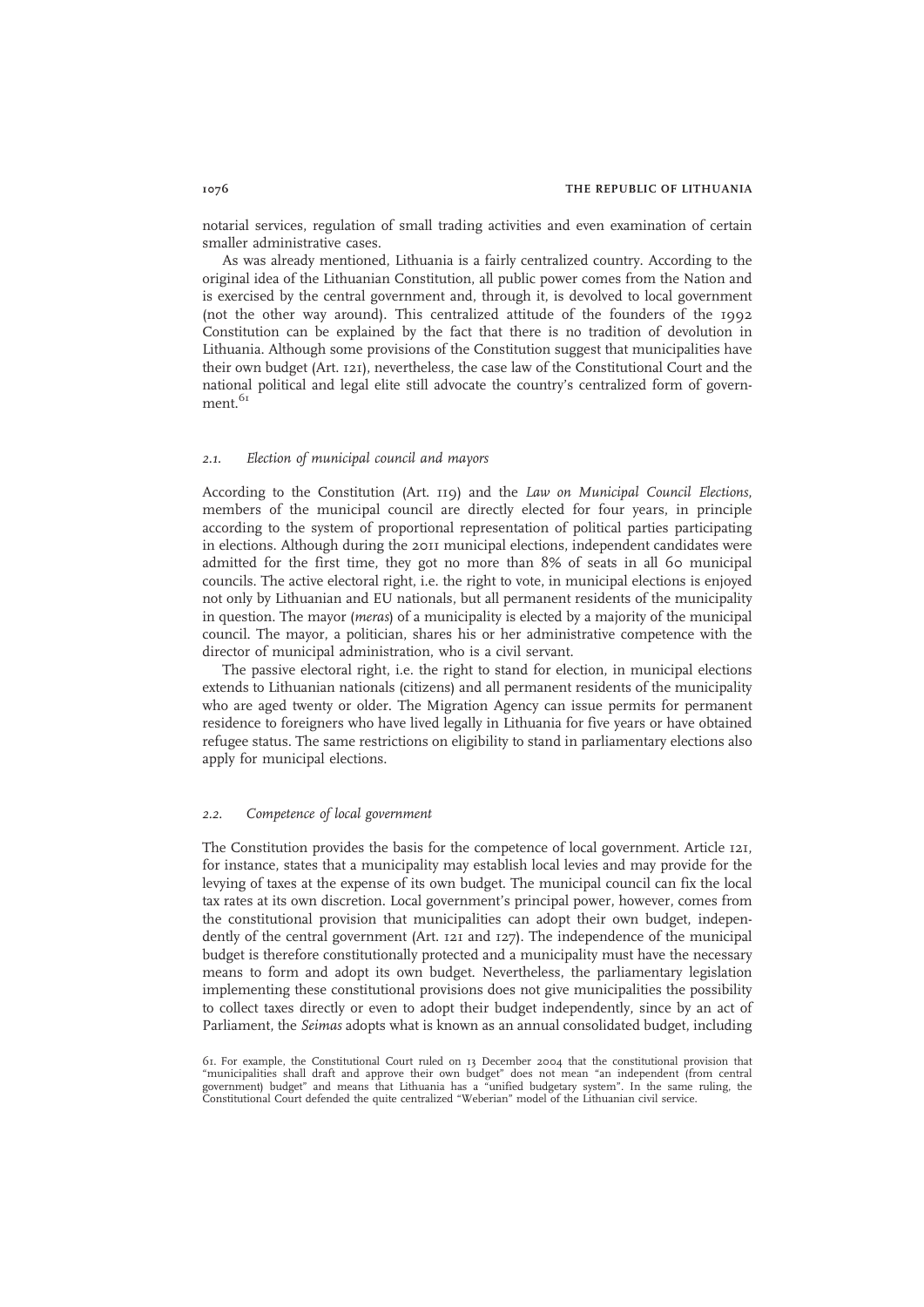#### THE STATE AND ITS SUBDIVISIONS 1077

the budgets for the sixty municipalities. In a fairly controversial decision on 13 December 2004, the Constitutional Court decided to approve the existing legislative practice that allows the central public power (the Seimas) to determine the wages of civil servants working in a municipality. All of these points illustrate the centralized nature of local government in Lithuania. In effect, practically all financial resources for the municipal budget come from the national treasury, i.e., from central government. Municipalities themselves are only able to establish parking fees, the fares for local transport, land rent and some other smaller levies.

Other areas of competence of local authorities are laid down in the Law on Local Government. Although secondary education is unified and centralized in the country, primary and secondary schools and hospitals are governed by municipalities. Municipalities have traditionally been competent to deliver all kinds of communal services, such as pre-school care, housing, town cleaning, local transport, parking, funeral services, etc. The municipalities' competence also includes primary and informal education, administration of health and some other social services, employment policies and training services, the organization of cultural events, tourism and leisure (especially for juvenile, disabled and socially disadvantaged persons). Municipalities share other powers with central government. In this context, "shared competence" means, for instance, that central government can legislate on secondary education while local authorities can act in this area but only within the limits prescribed by that legislation.

The mayor represents the municipality, convenes and presides over sessions of the municipal council, signs decrees issued by the municipality and coordinates the functions of the different committees of the municipal council. Although not directly elected and required to share some powers with the director of municipal administration, the mayor of a municipality does possess the main levers of municipal power. The mayor is politically accountable to the municipal council and can be removed from office if he or she loses the confidence of a majority of the members of the council.

The Agents of the Government (Vyriausybės atstovas) exercise administrative supervision in all ten counties, which are generally made up of approximately six municipalities. The Agent of the Government, who resides in the region's capital, can appeal to the administrative court if he or she feels a municipality has exceeded its competence.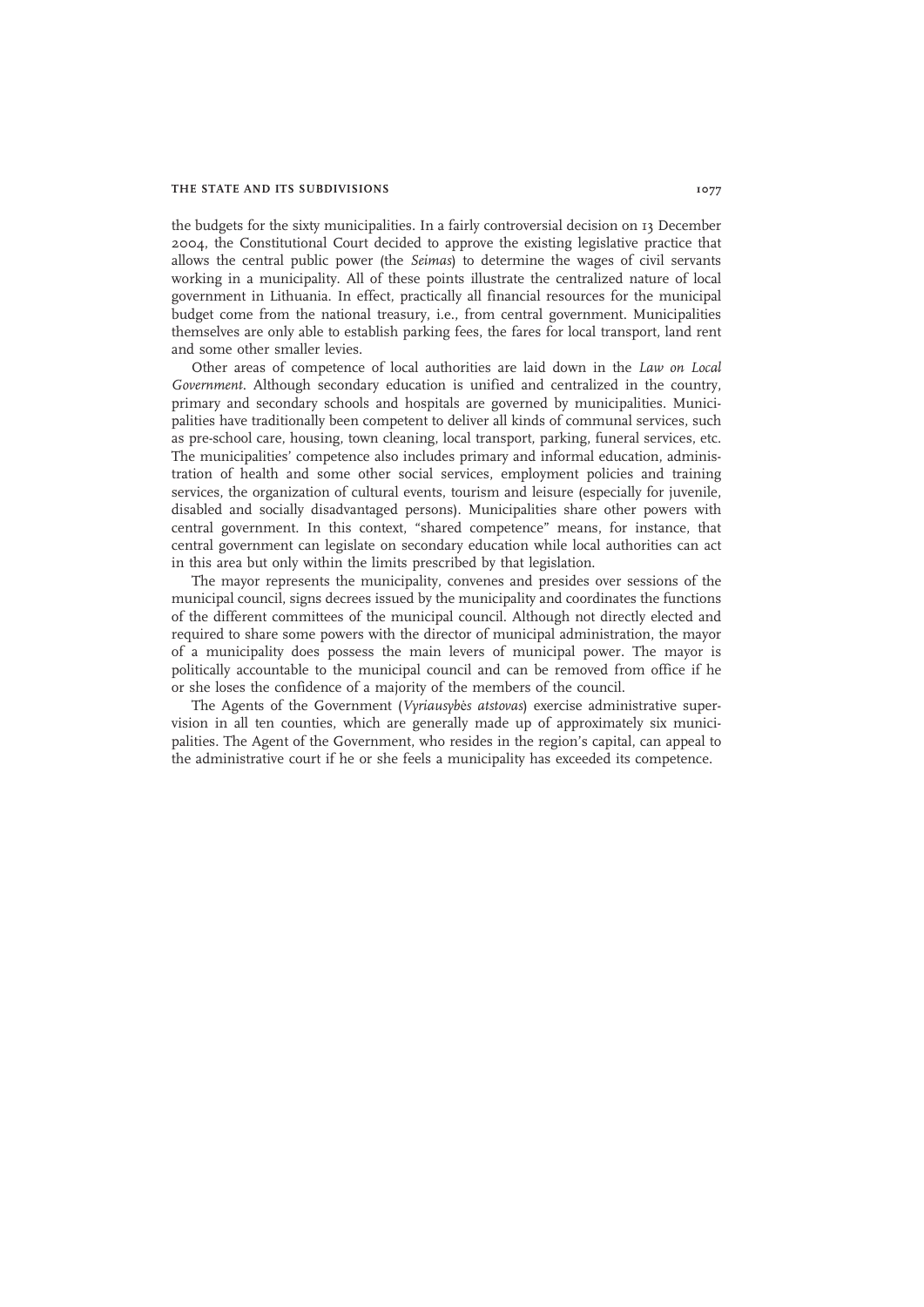# VII. Fundamental rights

## 1. THE CONCEPT OF HUMAN RIGHTS

The contemporary Western concept of human rights is a fairly recent development, having evolved since World War II when the theory of "pure legal positivism" was discredited by its association with the rise and justification of totalitarian regimes. Since the adoption of the Universal Declaration of Human Rights (1948), and more especially the European Convention on Human Rights (1950), some European jurisdictions have gradually expanded the concept of fundamental rights, culminating in the Charter of Fundamental Rights of the European Union (2000). But, as stated above, the contemporary concept of human rights should be seen in the light of the idea of constitutionalism and the rule of law, as separate (from popular sovereignty and majority rule) and autonomous sources of the justification of public power.

The first thing that must be said is that there is no coherent and decisive concept of fundamental rights in Lithuanian legal science and case law. Instead, the 1992 Constitution established a more general concept of human rights, which was nevertheless influenced by the European Convention on Human Rights. Chapters II to IV of the Constitution are devoted to various rights of the individual. The importance attached to these sections is shown by the fact that they come before the chapters on State powers. Although the Constitution is directly applicable law (Art. 6), in relevant cases, the courts have so far not relied solely on the provisions of the human rights sections of the Constitution but have instead tried to refer to a statute implementing the constitutional provisions, not only because the constitutional provisions are sometimes formulated in a rather abstract way but also because the direct application of the Constitution is still quite a strange notion for ordinary courts.

At the beginning of the 1990s, after the experience of the Soviet form of legal positivism,<sup>62</sup> the Lithuanian political and legal community was looking for a new concept to replace the prevailing formal-positivistic concept of law. Finally, among other legal concepts, the 1992 Constitution incorporated the idea of ius naturale. Article 18 of the Constitution reads that "human rights and freedoms shall be natural [or "innate", Lith. prigimtinės]". This idea of natural (innate) human rights, based on human dignity as the origin of all human rights, and their priority over public power, contrasts with the concept of legal positivism, according to which, human rights only exist if they are laid down by the State in the text of positive law. This concept also means that the individual may not be deprived of his or her innate rights and that there is no definitive list of human rights. The birth of the concept of natural human rights in the Lithuanian Constitution was also influenced to a certain extent by the draft Constitution prepared by the American constitutionalists L. Wyman and B. Johnson in 1991, which took the idea of inalienable

<sup>62.</sup> Although the text of Soviet constitutions was usually formulated very democratically, it was not possible to apply their provisions in the courts. The judiciary had to interpret all provisions of the Soviet constitution and legislation in the light of Soviet ideology and various instructions of the Communist Party. Moreover, the Soviet judiciary, like all other public institutions, could not be regarded as independent since judges could be easily replaced if they did not follow the party line.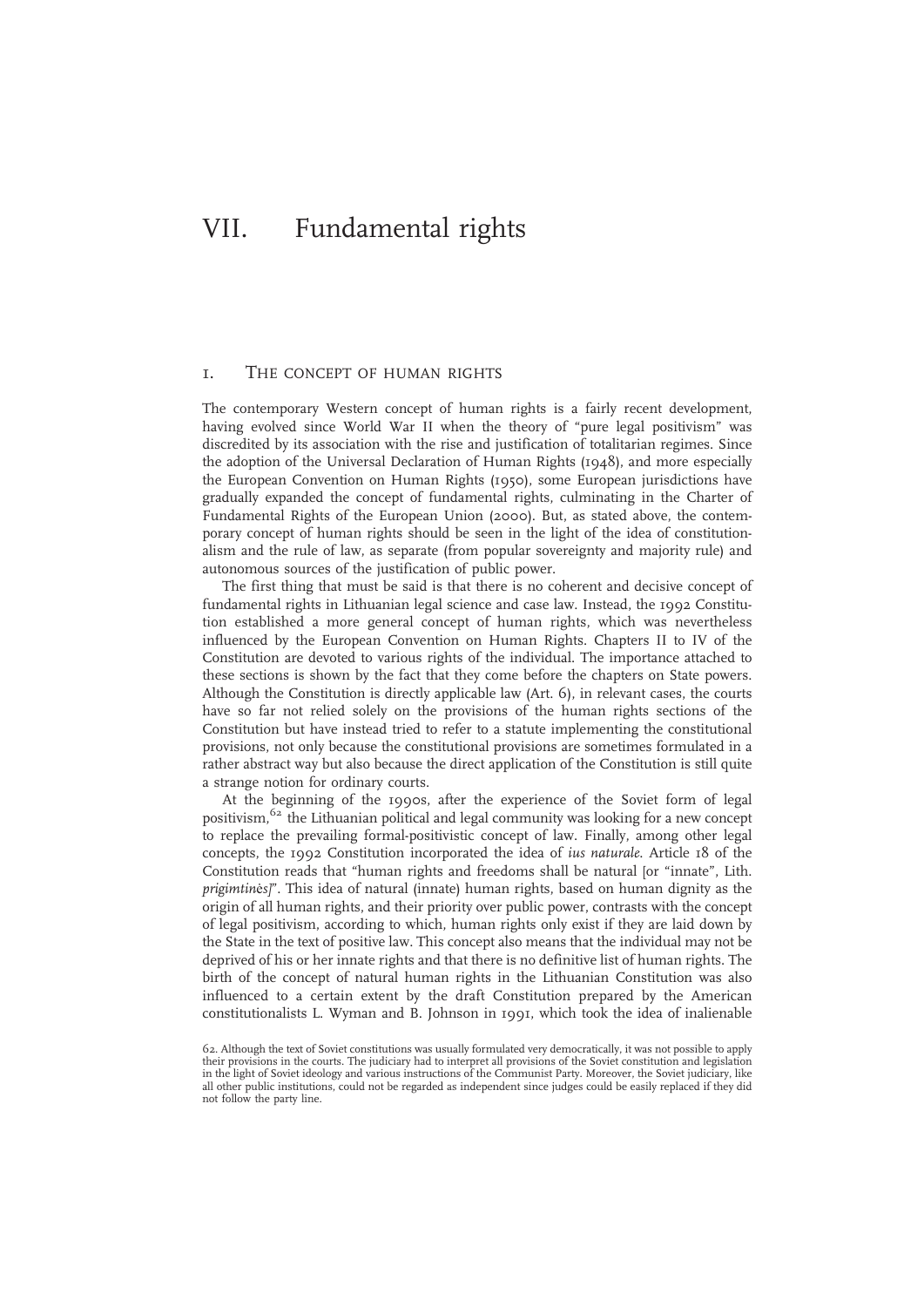#### FUNDAMENTAL RIGHTS 1079

rights from the text of the Declaration of Independence (1776). The case law of the Constitutional Court also fosters the concept and terminology of natural human rights rather than the terminology of fundamental rights adopted in the legal traditions of some other European countries.<sup>63</sup> For instance, in a ruling of 9 December 1998, the Constitutional Court relied on this concept in declaring void a provision of the Criminal Code allowing capital punishment. In its case law, the Court has found that natural human rights include the right to life and human dignity (judgment of 9 December 1998), equal treatment of persons (judgment of 7 March 2003), right of access to cultural heritage (judgment of 8 July 2005), the right to ownership (judgment of 27 May 1994). It is also important to say that the contemporary concept of human rights in Lithuania is not limited to its use as a tool against arbitrary use of State power but can also be invoked in legal disputes between private bodies.

## 2. CATALOGUE OF HUMAN RIGHTS IN THE LITHUANIAN **CONSTITUTION**

As mentioned before, the Constitution does not contain a definitive list of human rights. However, different chapters of the Constitution do recognize a number of personal rights, political rights and socio-economic rights.<sup>64</sup> Of course, there are no clear demarcations in this classification since some rights may fall into different groups at the same time. Personal rights are the most important as they are directly linked with the concept of the natural, innate and inalienable rights of a human being..

#### 2.1. Personal rights

Chapter II of the Constitution relates to personal and political rights. Firstly, Articles 18 to 32 encompass personal rights (status personalis), including the right to life, freedom, personal and family life, human dignity, the right to hold personal convictions and freedom of religion, the freedom to choose one's place of residence, freedom of speech, freedom of ownership and some others. Habeas corpus rights (the right to protection from arbitrary detention, see Article 20) can also be assigned to the category of personal rights under the Lithuanian Constitution.

The Constitutional Court has not developed a comprehensive doctrine on personal rights, although it did rule that the death penalty conflicted with a human being's innate natural rights and may not be used in a democratic society (ruling of 9 December 1998). The Court has identified the right to life and to human dignity as the basic human rights without which other human rights would be irrelevant. But the Constitutional Court's heaviest case load with respect to personal rights has involved the restitution of personal rights to ownership of property after the Soviet expropriation in Lithuania in the 1940s. In

<sup>63.</sup> The contemporary European concept of fundamental rights (droits fondamentaux) is much broader than the Lithuanian concept of innate human rights and may include, for instance, the right to good administration, business activities, labour services, consumer protection, etc. The concept of innate human rights is much narrower in this sense and includes only basic personal rights related to human dignity and the state of being human. The concept and terminology of fundamental rights will probably emerge in the Lithuanian legal system in the future under the influence of the terminology of the European Court of Justice and Court of Human Rights and the European Charter of Fundamental Rights.

<sup>64.</sup> In this context, cultural rights are included in the category social and economic rights.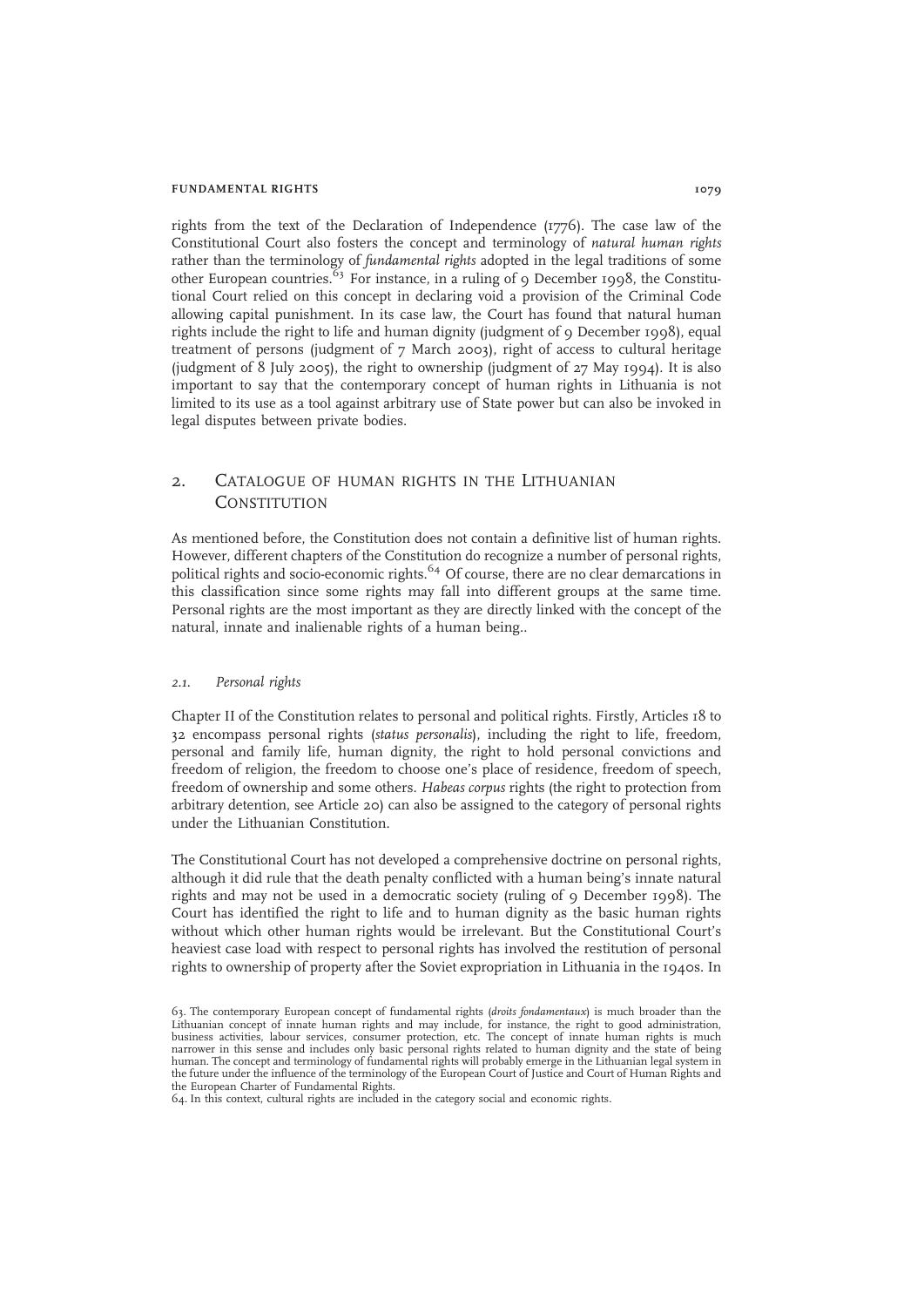this context, the Constitutional Court has adopted a rather soft attitude towards the right to restitution of expropriated property and sometimes tends to justify the government's refusal to return property in natura, relying on social changes that occurred during the fifty years of Soviet occupation. The government must, of course, provide fair compensation, while expropriated property must serve the needs of society. Another problem that has arisen in the context of restitution is the fact that ordinary legislation has provided that only individuals with Lithuanian citizenship are entitled to restoration of property that was expropriated by the Soviets.

It is interesting to note that the Lithuanian Civil Code (2000) enumerates the following personal rights: the individual's right to life, to human dignity and personal reputation, to private life, to one's name, to one's health and to one's bodily integrity.

#### 2.2. Political rights

The human rights provided for in the remaining articles of Chapter II, Articles 33 to 36, are political rights since they concern the individual's right to participate in the governance of the country, to vote in elections and stand for election, the right to criticize the government, the right of assembly and the right of association. Although only Lithuanian citizens have the right to vote in national presidential and parliamentary elections, all permanent residents of the country, regardless of their nationality, have the right to vote and to stand as a candidate in municipal elections (Art. 119). All nationals of EU member states who are permanently resident in Lithuania can vote in elections for or stand for election to the European Parliament.

There is little case law of the Constitutional Court concerning political rights. Interestingly, the Court permanently removed the right of any person who is removed from the office of President of the Republic or as a member of parliament or of the judiciary by impeachment to stand in national elections (ruling of 25 May 2004). It is unclear whether the European Court of Human Rights would find this permanent curtailment of an individual's passive political right to be proportionate under the European Convention.

#### 2.3. Social and economic rights

Chapters III and IV deal with social and economic rights. Article 39, for instance, provides that the state should support maternity leave. Article  $4I$  provides that public secondary education shall be free of charge. Articles 49 and 52, respectively, guarantee an individual's right to paid annual holidays and to a retirement pension. Articles 50 and 51 guarantee the right to join a trade union and to strike.

It could be argued that some social and cultural rights are declarative human rights, since their direct application in the court is not always possible.<sup>65</sup> This view may be supported by the rather abstract formulation of some provisions of the Constitution. For instance, Article 46 says that "the State shall support economic efforts and initiative that are useful to society" and "the State shall defend the interests of the consumer". Article 48 provides that "each person may freely choose a job or business and shall have the right to have proper, safe and healthy conditions of work, to receive fair pay for work […]". Even Article 41 (which states that "higher education shall be available to everyone according to

<sup>65.</sup> See, e.g., Caroline Tauber (note 56), p. 226-238.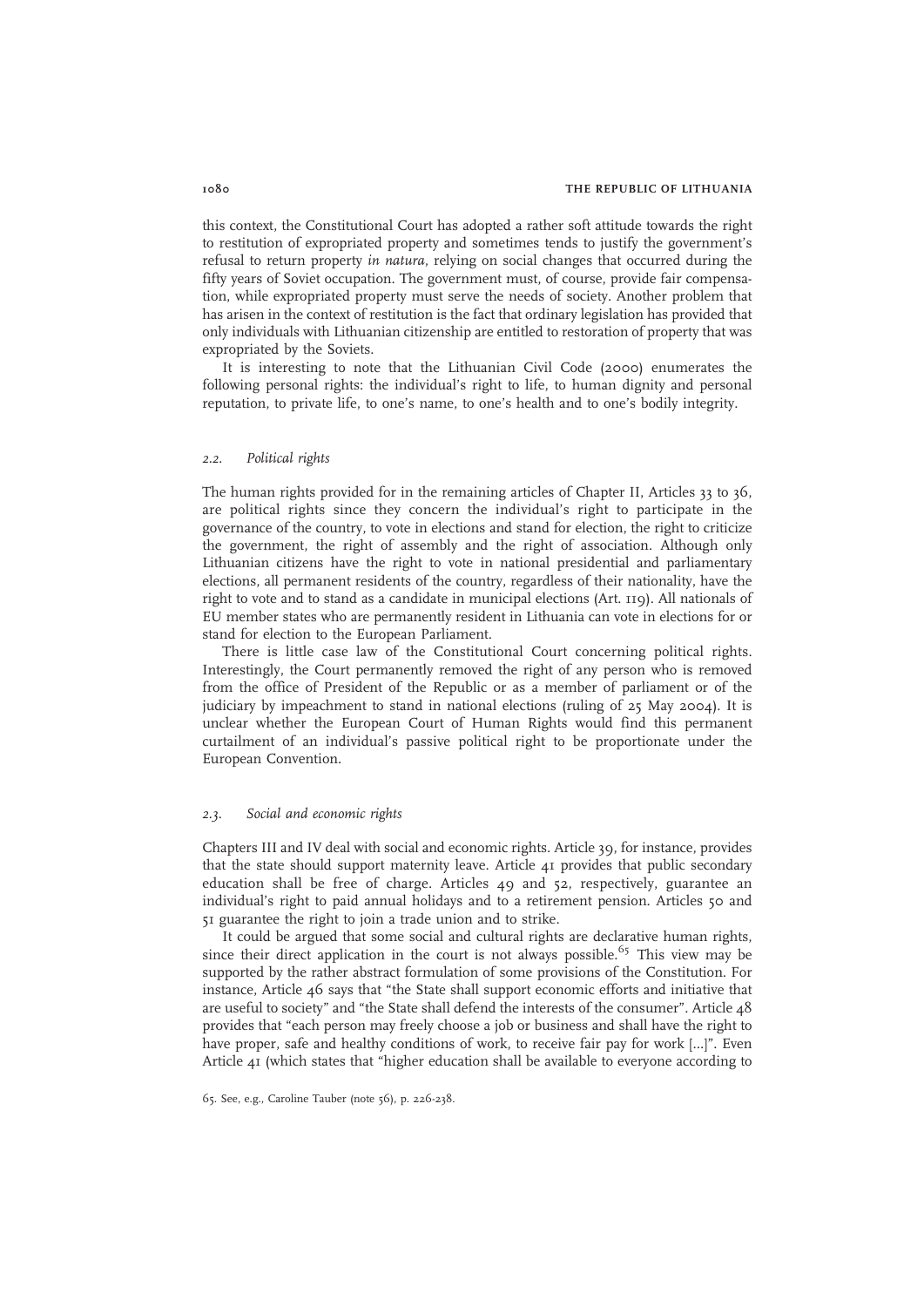#### FUNDAMENTAL RIGHTS 1081

his or her individual abilities. Citizens who are good at their studies shall be guaranteed higher education at State schools free of charge") is scarcely implemented in practice in the country.

Nevertheless, it is interesting to note that the Constitutional Court has been issuing a growing number of rulings concerning social rights. Between 2000 and 2012, the Constitutional Court issued about fourty judgments concerning the right to compensation for work, the right to a retirement pension or other social rights. In a ruling on 25 November 2002, the Constitutional Court invoked the principle of protection of legitimate interests when it ruled that sums awarded in a salary or a pension may not later be reduced. This ruling was a factor in the government's decision that pensioners who are employed and receive a salary for their work must also be paid their full pension.<sup>66</sup>

## 2.4. The rights of minorities

The rights of minorities are protected by Articles  $37$  and  $45$ , which read "[c]itizens belonging to ethnic communities shall have the right to foster their language, culture and customs" and "[e]thnic communities of citizens shall independently manage the affairs of their ethnic culture, education, charity and mutual assistance. Ethnic communities shall be provided support by the State." The term "minority" does not appear in the text of the Constitution, which uses the term "ethnic community", which does not include religious or other minorities. In this context, it has to be said that Poles and Russians, who make up about 15% of Lithuania's total population, have the right to choose to send their children to public primary and secondary schools where education is guaranteed in their respective languages.<sup>67</sup>

There is very little case law of the Constitutional Court concerning minority rights and it is difficult to imagine how the constitutional provisions of Articles 37 and 45 could persuade the State to take positive action. It should be mentioned here that after the restoration of independence in 1990, Lithuanian citizenship was granted to all Soviet immigrants who applied for it and had been residing legally in the territory of Lithuania up to 1989, without any residential or linguistic naturalization requirements. The only requirement for the granting of Lithuanian citizenship was to renounce Soviet citizenship.

#### 2.5. Constitutional restrictions on human rights

A concluding remark in this section is that the chapters of the Lithuanian constitution on human rights and their limitations have to be interpreted in light of the European Convention on Human Rights and the case law of the Court of Human Rights in Strasbourg. Despite the absence of any appropriate provision in the text of the Constitution, since 2002 the Constitutional Court has adopted the European concept of "necessary in democratic society" as a test to decide whether restrictions on human rights in the domestic legal system are legitimate. For instance, in a ruling on 14 March 2002, the Court found that the provisions of the Law on Pharmaceutical Activities that required

<sup>66.</sup> See for some critique on this ruling Vaidotas A. Vaičaitis, 'The Ruling of the Lithuanian Constitutional Court in favour of pensioners', Teisė 2003, No. 49, p. 124-133.

<sup>67.</sup> According to the Law On Education in national minority schools the Lithuanian language and literature, Lithuanian history and geography as well as the basics of citizenship and civic society classes are taught in the state language.